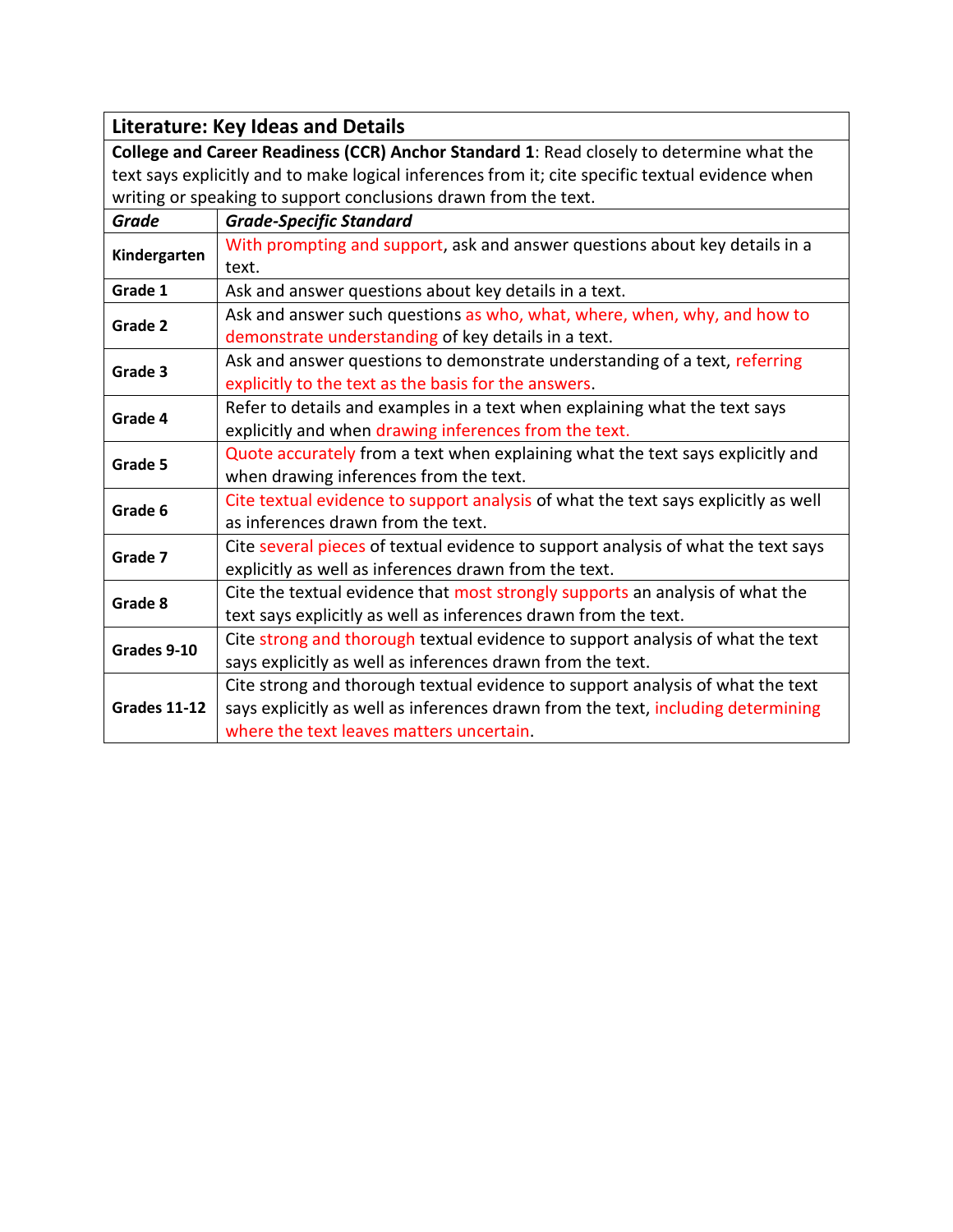| <b>Literature: Key Ideas and Details</b>                                             |                                                                                                                                                                                                                                                       |
|--------------------------------------------------------------------------------------|-------------------------------------------------------------------------------------------------------------------------------------------------------------------------------------------------------------------------------------------------------|
| CCR Anchor Standard 2: Determine central ideas or themes of a text and analyze their |                                                                                                                                                                                                                                                       |
| development; summarize the key supporting details and ideas.                         |                                                                                                                                                                                                                                                       |
| Grade                                                                                | <b>Grade-Specific Standard</b>                                                                                                                                                                                                                        |
| Kindergarten                                                                         | With prompting and support, retell familiar stories, including key details.                                                                                                                                                                           |
| Grade 1                                                                              | Retell stories, including key details, and demonstrate understanding of their central<br>message or lesson.                                                                                                                                           |
| Grade 2                                                                              | Recount stories, including fables and folktales from diverse cultures, and determine their<br>central message, lesson, or moral.                                                                                                                      |
| Grade 3                                                                              | Recount stories, including fables, folktales, and myths from diverse cultures; determine<br>the central message, lesson, or moral and explain how it is conveyed through key details<br>in the text                                                   |
| Grade 4                                                                              | Determine a theme of a story, drama, or poem from details in the text; summarize the<br>text.                                                                                                                                                         |
| Grade 5                                                                              | Determine a theme of a story, drama, or poem from details in the text, including how<br>characters in a story or drama respond to challenges or how the speaker in a poem<br>reflects upon a topic; summarize the text.                               |
| Grade 6                                                                              | Determine a theme or central idea of a text and how it is conveyed through particular<br>details; provide a summary of the text distinct from personal opinions or judgments.                                                                         |
| Grade 7                                                                              | Determine a theme or central idea of a text and analyze its development over the course<br>of the text; provide an objective summary of the text.                                                                                                     |
| Grade 8                                                                              | Determine a theme or central idea of a text and analyze its development over the course<br>of the text, including its relationship to the characters, setting, and plot; provide an<br>objective summary of the text.                                 |
| Grades 9-10                                                                          | Determine a theme or central idea of a text and analyze in detail its development over<br>the course of the text, including how it emerges and is shaped and refined by specific<br>details; provide an objective summary of the text.                |
| <b>Grades 11-12</b>                                                                  | Determine two or more themes or central ideas of a text and analyze their development<br>over the course of the text, including how they interact and build on one another to<br>produce a complex account; provide an objective summary of the text. |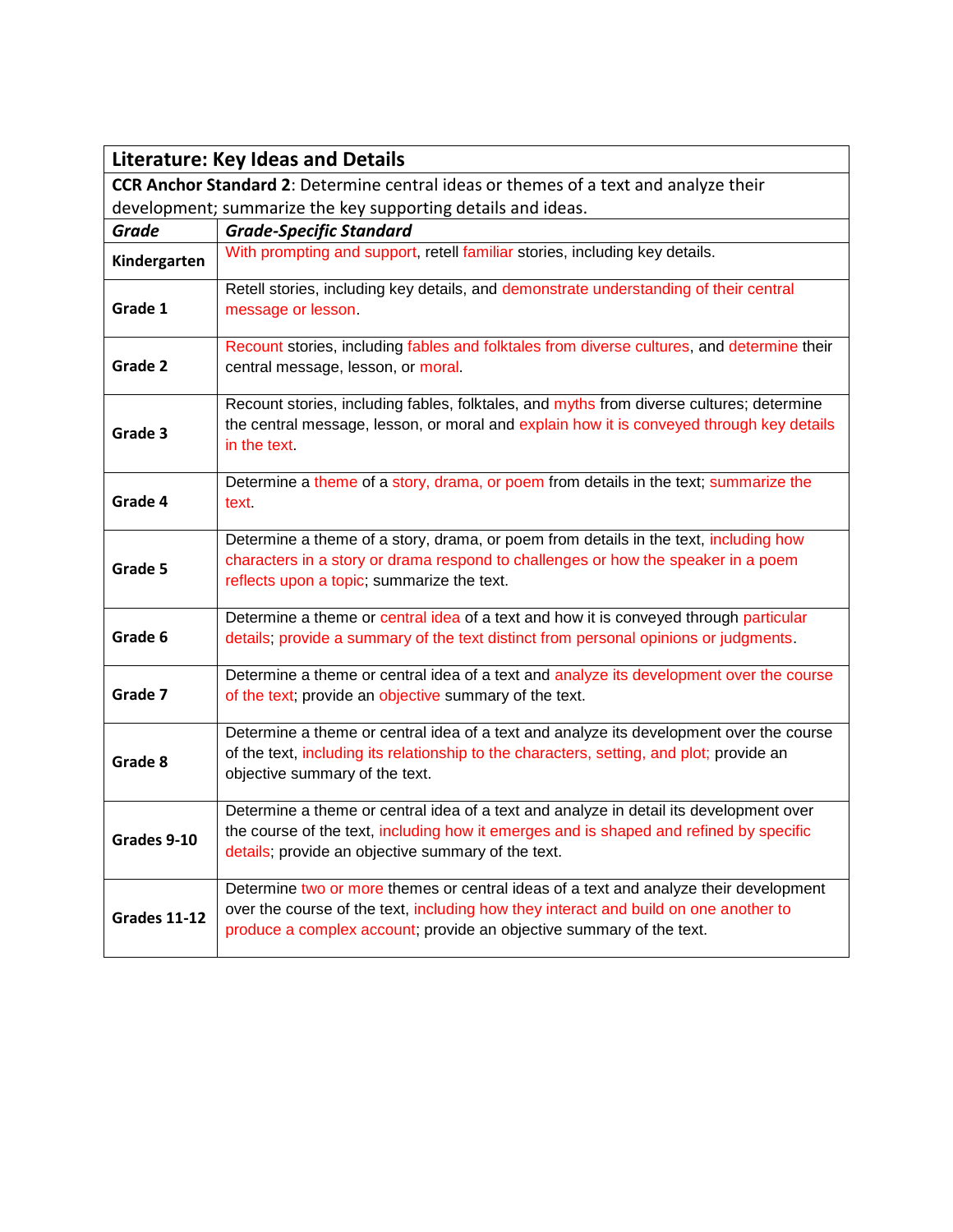|                                                                                              | <b>Literature: Key Ideas and Details</b>                                                      |
|----------------------------------------------------------------------------------------------|-----------------------------------------------------------------------------------------------|
| <b>CCR Anchor Standard 3:</b> Analyze how and why individuals, events, and ideas develop and |                                                                                               |
| interact over the course of a text.                                                          |                                                                                               |
| Grade                                                                                        | <b>Grade-Specific Standard</b>                                                                |
| Kindergarten                                                                                 | With prompting and support, identify characters, settings, and major events in a story.       |
| Grade 1                                                                                      | Describe characters, settings, and major events in a story, using key details.                |
| Grade 2                                                                                      | Describe how characters in a story respond to major events and challenges.                    |
|                                                                                              | Describe characters in a story (e.g., their traits, motivations, or feelings) and explain how |
| Grade 3                                                                                      | their actions contribute to the sequence of events.                                           |
|                                                                                              | Describe in depth a character, setting, or event in a story or drama, drawing on specific     |
| Grade 4                                                                                      | details in the text (e.g., a character's thoughts, words, or actions).                        |
|                                                                                              | Compare and contrast two or more characters, settings, or events in a story or drama,         |
| Grade 5                                                                                      | drawing on specific details in the text (e.g., how characters interact).                      |
|                                                                                              | Describe how a particular story's or drama's plot unfolds in a series of episodes as well     |
| Grade 6                                                                                      | as how the characters respond or change as the plot moves toward a resolution.                |
|                                                                                              | Analyze how particular elements of a story or drama interact (e.g., how setting shapes        |
| Grade 7                                                                                      | the characters or plot).                                                                      |
|                                                                                              | Analyze how particular lines of dialogue or incidents in a story or drama propel the          |
| Grade 8                                                                                      | action, reveal aspects of a character, or provoke a decision.                                 |
|                                                                                              | Analyze how complex characters (e.g., those with multiple or conflicting motivations)         |
| Grades 9-10                                                                                  | develop over the course of a text, interact with other characters, and advance the plot or    |
|                                                                                              | develop the theme.                                                                            |
|                                                                                              | Analyze the impact of the author's choices regarding how to develop and relate elements       |
| <b>Grades 11-12</b>                                                                          | of a story or drama (e.g., where a story is set, how the action is ordered, how the           |
|                                                                                              | characters are introduced and developed).                                                     |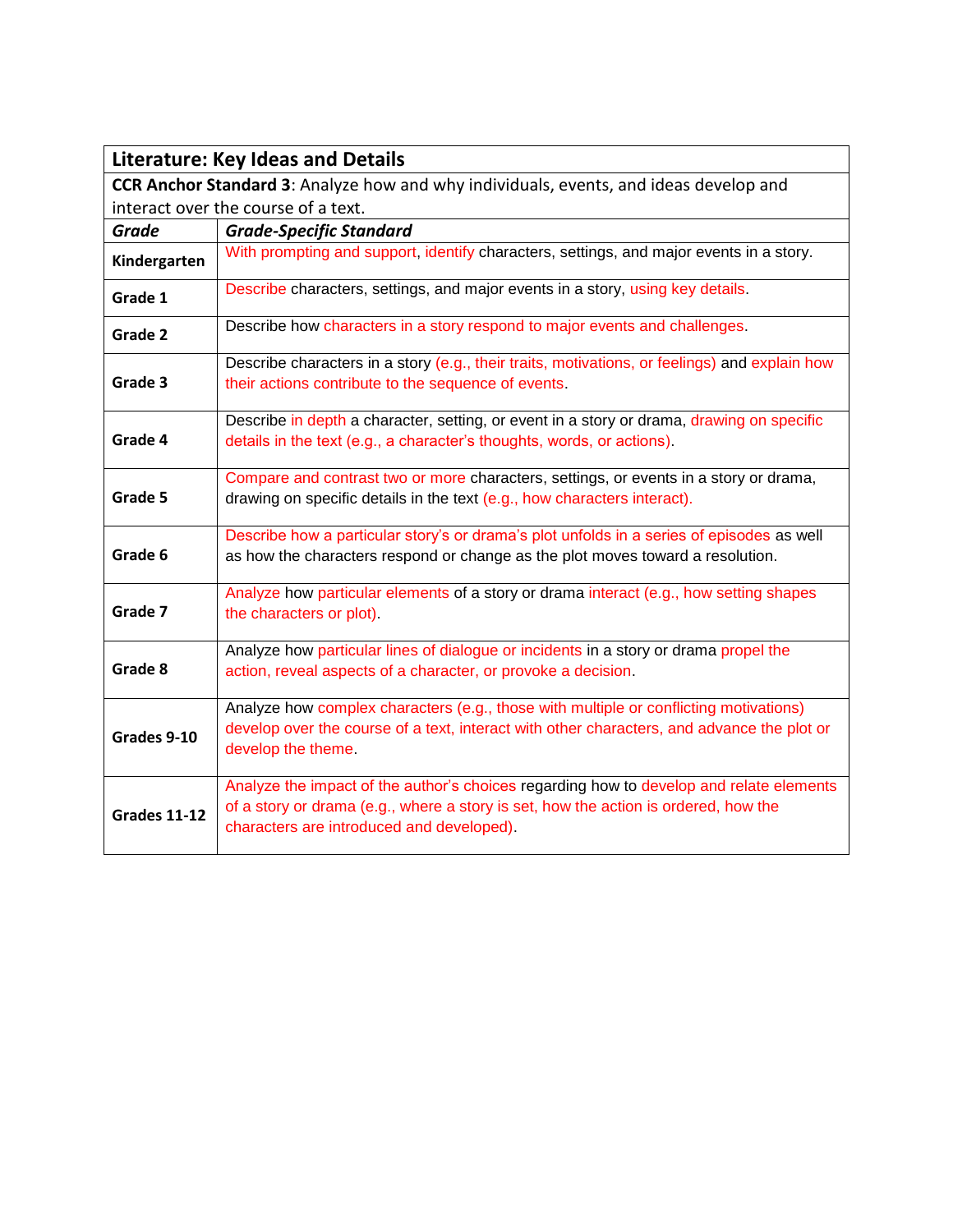|                                                                                                 | <b>Literature: Craft and Structure</b>                                                                                                                                                                                                                                                                                                                   |
|-------------------------------------------------------------------------------------------------|----------------------------------------------------------------------------------------------------------------------------------------------------------------------------------------------------------------------------------------------------------------------------------------------------------------------------------------------------------|
| <b>CCR Anchor Standard 4:</b> Interpret words and phrases as they are used in a text, including |                                                                                                                                                                                                                                                                                                                                                          |
| determining technical, connotative, and figurative meanings, and analyze how specific word      |                                                                                                                                                                                                                                                                                                                                                          |
|                                                                                                 | choices shape meaning or tone.                                                                                                                                                                                                                                                                                                                           |
| <b>Grade</b>                                                                                    | <b>Grade-Specific Standard</b>                                                                                                                                                                                                                                                                                                                           |
| Kindergarten                                                                                    | Ask and answer questions about unknown words in a text.                                                                                                                                                                                                                                                                                                  |
| Grade 1                                                                                         | Identify words and phrases in stories or poems that suggest feelings or appeal to the<br>senses                                                                                                                                                                                                                                                          |
| Grade 2                                                                                         | Describe how words and phrases (e.g., regular beats, alliteration, rhymes, repeated<br>lines) supply rhythm and meaning in a story, poem, or song.                                                                                                                                                                                                       |
| Grade 3                                                                                         | Determine the meaning of words and phrases as they are used in a text, distinguishing<br>literal from nonliteral language.                                                                                                                                                                                                                               |
| Grade 4                                                                                         | Determine the meaning of words and phrases as they are used in a text, including those<br>that allude to significant characters found in mythology (e.g., Herculean).                                                                                                                                                                                    |
| Grade 5                                                                                         | Determine the meaning of words and phrases as they are used in a text, including<br>figurative language such as metaphors and similes.                                                                                                                                                                                                                   |
| Grade 6                                                                                         | Determine the meaning of words and phrases as they are used in a text, including<br>figurative and connotative meanings; analyze the impact of a specific word choice on<br>meaning and tone.                                                                                                                                                            |
| Grade 7                                                                                         | Determine the meaning of words and phrases as they are used in a text, including<br>figurative and connotative meanings; analyze the impact of rhymes and other repetitions<br>of sounds (e.g., alliteration) on a specific verse or stanza of a poem or section of a story<br>or drama.                                                                 |
| Grade 8                                                                                         | Determine the meaning of words and phrases as they are used in a text, including<br>figurative and connotative meanings; analyze the impact of specific word choices on<br>meaning and tone, including analogies or allusions to other texts.                                                                                                            |
| Grades 9-10                                                                                     | Determine the meaning of words and phrases as they are used in the text, including<br>figurative and connotative meanings; analyze the cumulative impact of specific word<br>choices on meaning and tone (e.g., how the language evokes a sense of time and place;<br>how it sets a formal or informal tone).                                            |
| Grades 11-12                                                                                    | Determine the meaning of words and phrases as they are used in the text, including<br>figurative and connotative meanings; analyze the impact of specific word choices on<br>meaning and tone, including words with multiple meanings or language that is particularly<br>fresh, engaging, or beautiful. (Include Shakespeare as well as other authors.) |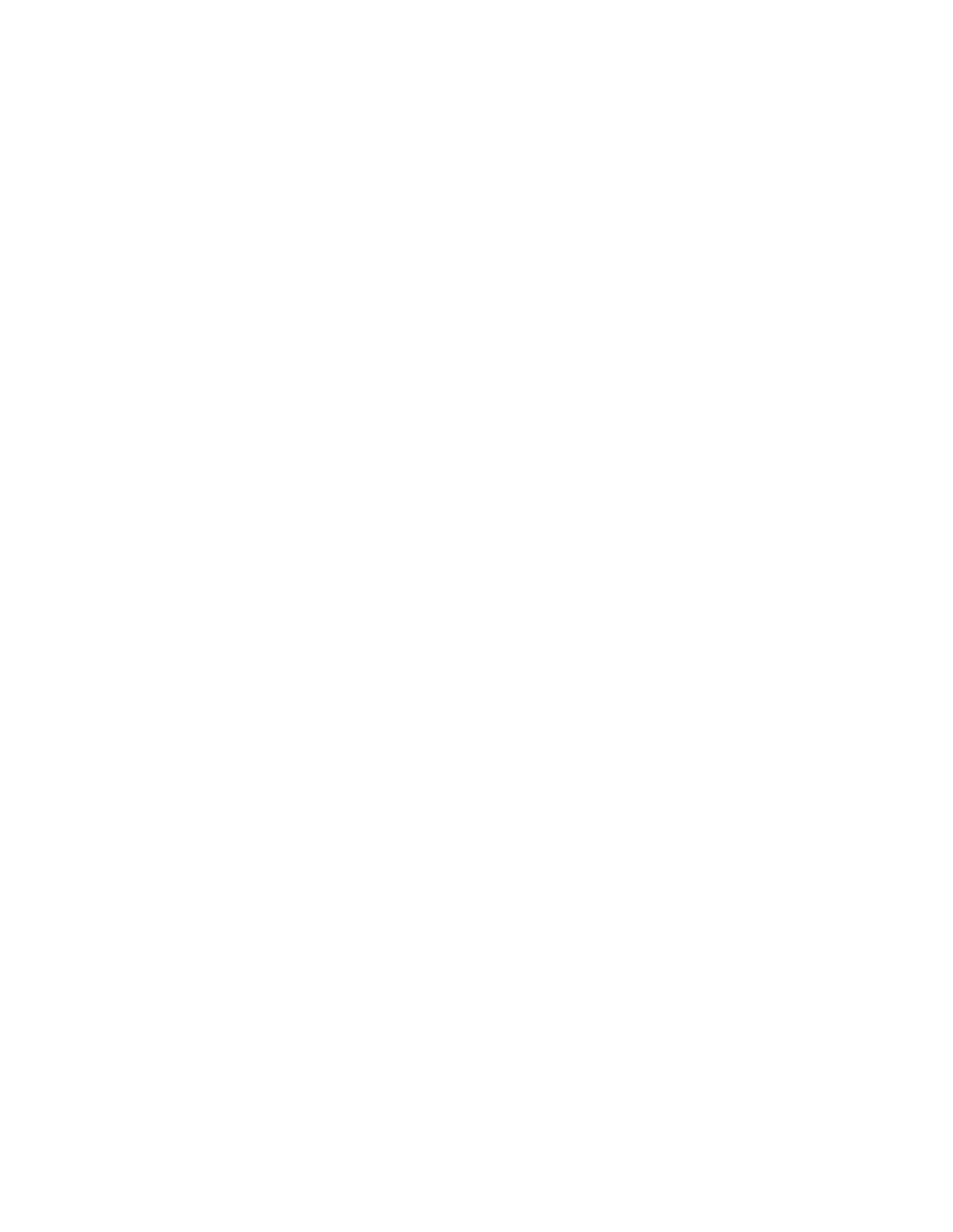|                                                                                                    | <b>Literature: Craft and Structure</b>                                                                                                                                                                                                                                                   |  |
|----------------------------------------------------------------------------------------------------|------------------------------------------------------------------------------------------------------------------------------------------------------------------------------------------------------------------------------------------------------------------------------------------|--|
|                                                                                                    | <b>CCR Anchor Standard 5:</b> Analyze the structure of texts, including how specific sentences,                                                                                                                                                                                          |  |
| paragraphs, and larger portions of the text (e.g., a section, chapter, scene, or stanza) relate to |                                                                                                                                                                                                                                                                                          |  |
| each other and the whole.                                                                          |                                                                                                                                                                                                                                                                                          |  |
| <b>Grade</b>                                                                                       | <b>Grade-Specific Standard</b>                                                                                                                                                                                                                                                           |  |
| Kindergarten                                                                                       | Recognize common types of texts (e.g., storybooks, poems).                                                                                                                                                                                                                               |  |
| Grade 1                                                                                            | Explain major differences between books that tell stories and books that give information,<br>drawing on a wide reading of a range of text types.                                                                                                                                        |  |
| Grade 2                                                                                            | Describe the overall structure of a story, including describing how the beginning<br>introduces the story and the ending concludes the action.                                                                                                                                           |  |
| Grade 3                                                                                            | Refer to parts of stories, dramas, and poems when writing or speaking about a text,<br>using terms such as chapter, scene, and stanza; describe how each successive part<br>builds on earlier sections.                                                                                  |  |
| Grade 4                                                                                            | Explain major differences between poems, drama, and prose, and refer to the structural<br>elements of poems (e.g., verse, rhythm, meter) and drama (e.g., casts of characters,<br>setting descriptions, dialogue, stage directions) when writing or speaking about a text.               |  |
| Grade 5                                                                                            | Explain how a series of chapters, scenes, or stanzas fits together to provide the overall<br>structure of a particular story, drama, or poem.                                                                                                                                            |  |
| Grade 6                                                                                            | Analyze how a particular sentence, chapter, scene, or stanza fits into the overall<br>structure of a text and contributes to the development of the theme, setting, or plot.                                                                                                             |  |
| Grade 7                                                                                            | Analyze how a drama's or poem's form or structure (e.g., soliloquy, sonnet) contributes<br>to its meaning.                                                                                                                                                                               |  |
| Grade 8                                                                                            | Compare and contrast the structure of two or more texts and analyze how the differing<br>structure of each text contributes to its meaning and style.                                                                                                                                    |  |
| Grades 9-10                                                                                        | Analyze how an author's choices concerning how to structure a text, order events within<br>it (e.g., parallel plots), and manipulate time (e.g., pacing, flashbacks) create such effects<br>as mystery, tension, or surprise.                                                            |  |
| <b>Grades 11-12</b>                                                                                | Analyze how an author's choices concerning how to structure specific parts of a text<br>(e.g., the choice of where to begin or end a story, the choice to provide a comedic or<br>tragic resolution) contribute to its overall structure and meaning as well as its aesthetic<br>impact. |  |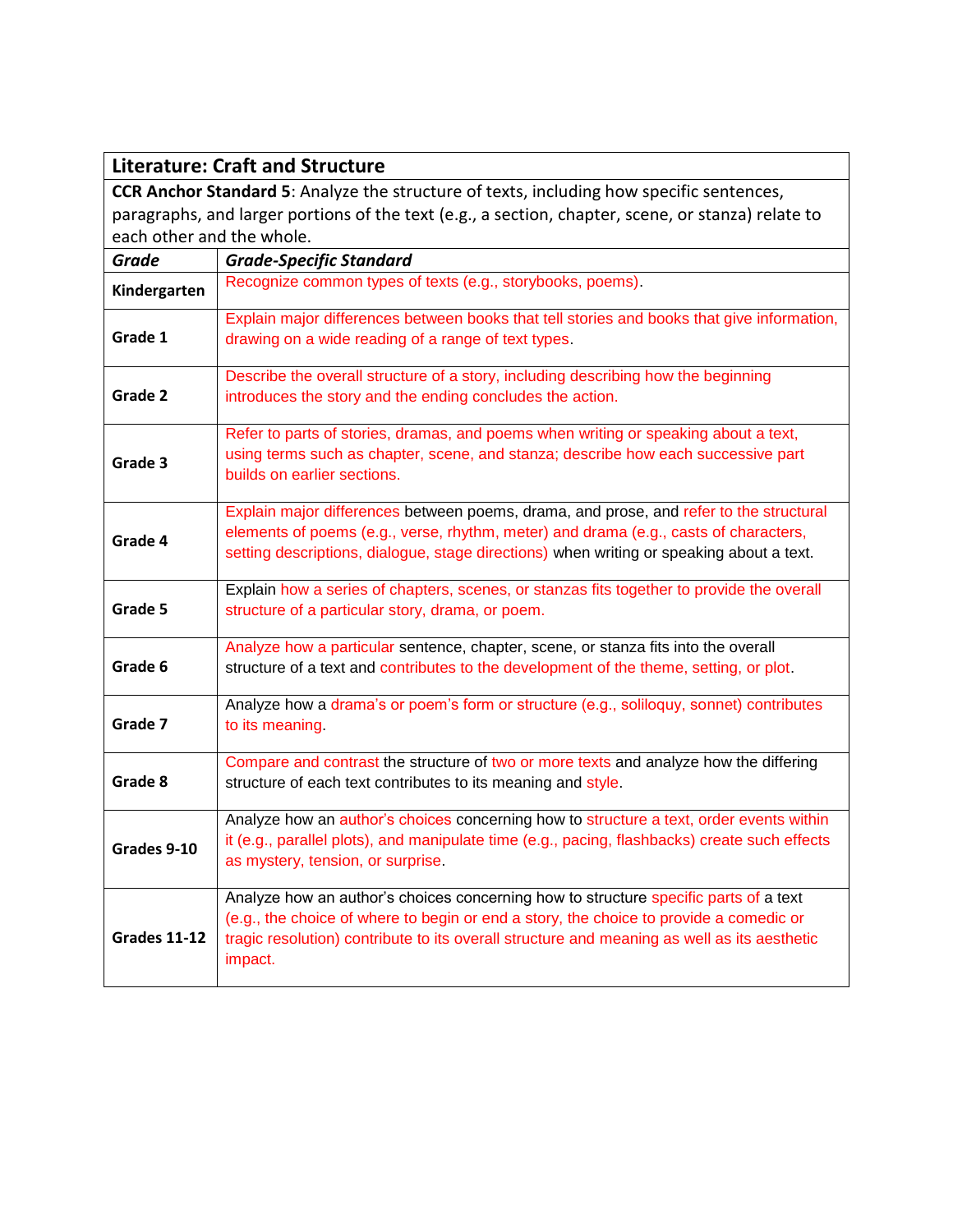| <b>Literature: Craft and Structure</b>                                                       |                                                                                                                                                                                              |
|----------------------------------------------------------------------------------------------|----------------------------------------------------------------------------------------------------------------------------------------------------------------------------------------------|
| CCR Anchor Standard 6: Assess how point of view or purpose shapes the content and style of a |                                                                                                                                                                                              |
| text.                                                                                        |                                                                                                                                                                                              |
| Grade                                                                                        | <b>Grade-Specific Standard</b>                                                                                                                                                               |
| Kindergarten                                                                                 | With prompting and support, name the author and illustrator of a story and define the role<br>of each in telling the story.                                                                  |
| Grade 1                                                                                      | Identify who is telling the story at various points in a text.                                                                                                                               |
| Grade 2                                                                                      | Acknowledge differences in the points of view of characters, including by speaking in a<br>different voice for each character when reading dialogue aloud.                                   |
|                                                                                              |                                                                                                                                                                                              |
| Grade 3                                                                                      | Distinguish their own point of view from that of the narrator or those of the characters.                                                                                                    |
| Grade 4                                                                                      | Compare and contrast the point of view from which different stories are narrated,<br>including the difference between first- and third-person narrations.                                    |
| Grade 5                                                                                      | Describe how a narrator's or speaker's point of view influences how events are<br>described                                                                                                  |
| Grade 6                                                                                      | Explain how an author develops the point of view of the narrator or speaker in a text.                                                                                                       |
| Grade 7                                                                                      | Analyze how an author develops and contrasts the points of view of different characters<br>or narrators in a text.                                                                           |
| Grade 8                                                                                      | Analyze how differences in the points of view of the characters and the audience or<br>reader (e.g., created through the use of dramatic irony) create such effects as suspense<br>or humor. |
| Grades 9-10                                                                                  | Analyze a particular point of view or cultural experience reflected in a work of literature<br>from outside the United States, drawing on a wide reading of world literature.                |
| <b>Grades 11-12</b>                                                                          | Analyze a case in which grasping point of view requires distinguishing what is directly<br>stated in a text from what is really meant (e.g., satire, sarcasm, irony, or<br>understatement).  |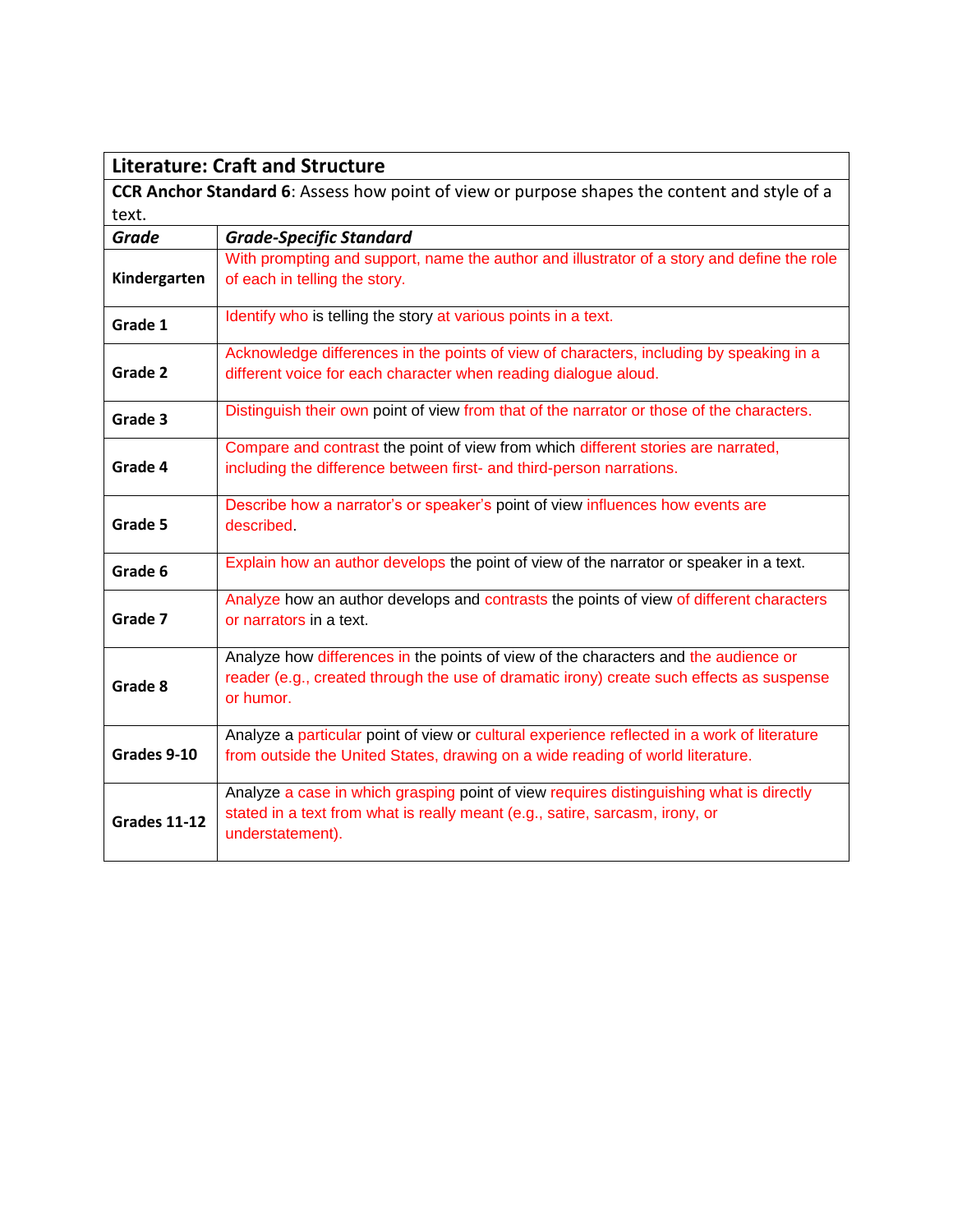| Literature: Integration of Knowledge and Ideas                                                |                                                                                                                                                                                                                                                                                           |
|-----------------------------------------------------------------------------------------------|-------------------------------------------------------------------------------------------------------------------------------------------------------------------------------------------------------------------------------------------------------------------------------------------|
| <b>CCR Anchor Standard 7:</b> Integrate and evaluate content presented in diverse formats and |                                                                                                                                                                                                                                                                                           |
| media, including visually and quantitatively, as well as in words.*                           |                                                                                                                                                                                                                                                                                           |
| <b>Grade</b>                                                                                  | <b>Grade-Specific Standard</b>                                                                                                                                                                                                                                                            |
| Kindergarten                                                                                  | With prompting and support, describe the relationship between illustrations and the story<br>in which they appear (e.g., what moment in a story an illustration depicts).                                                                                                                 |
| Grade 1                                                                                       | Use illustrations and details in a story to describe its characters, setting, or events.                                                                                                                                                                                                  |
| Grade 2                                                                                       | Use information gained from the illustrations and words in a print or digital text to<br>demonstrate understanding of its characters, setting, or plot.                                                                                                                                   |
| Grade 3                                                                                       | Explain how specific aspects of a text's illustrations contribute to what is conveyed by the<br>words in a story (e.g., create mood, emphasize aspects of a character or setting).                                                                                                        |
| Grade 4                                                                                       | Make connections between the text of a story or drama and a visual or oral presentation<br>of the text, identifying where each version reflects specific descriptions and directions in<br>the text.                                                                                      |
| Grade 5                                                                                       | Analyze how visual and multimedia elements contribute to the meaning, tone, or beauty<br>of a text (e.g., graphic novel; multimedia presentation of fiction, folktale, myth, poem).                                                                                                       |
| Grade 6                                                                                       | Compare and contrast the experience of reading a story, drama, or poem to listening to<br>or viewing an audio, video, or live version of the text, including contrasting what they<br>"see" and "hear" when reading the text to what they perceive when they listen or watch.             |
| Grade 7                                                                                       | Compare and contrast a story, drama, or poem to its audio, filmed, staged, or multimedia<br>version, analyzing the effects of techniques unique to each medium (e.g., lighting, sound,<br>color, or camera focus and angles in a film).                                                   |
| Grade 8                                                                                       | Analyze the extent to which a filmed or live production of a story or drama stays faithful to<br>or departs from the text or script, evaluating the choices made by the director or actors.                                                                                               |
| Grades 9-10                                                                                   | Analyze the representation of a subject or a key scene in two different artistic mediums,<br>including what is emphasized or absent in each treatment (e.g., Auden's "Musée des<br>Beaux Arts" and Breughel's Landscape with the Fall of Icarus).                                         |
| <b>Grades 11-12</b>                                                                           | Analyze multiple interpretations of a story, drama, or poem (e.g., recorded or live<br>production of a play or recorded novel or poetry), evaluating how each version interprets<br>the source text. (Include at least one play by Shakespeare and one play by an American<br>dramatist.) |

\*Please see "Research to Build Knowledge" in Writing and "Comprehension and Collaboration" in Speaking and Listening for additional standards relevant to gathering, assessing, and applying information from print and digital sources.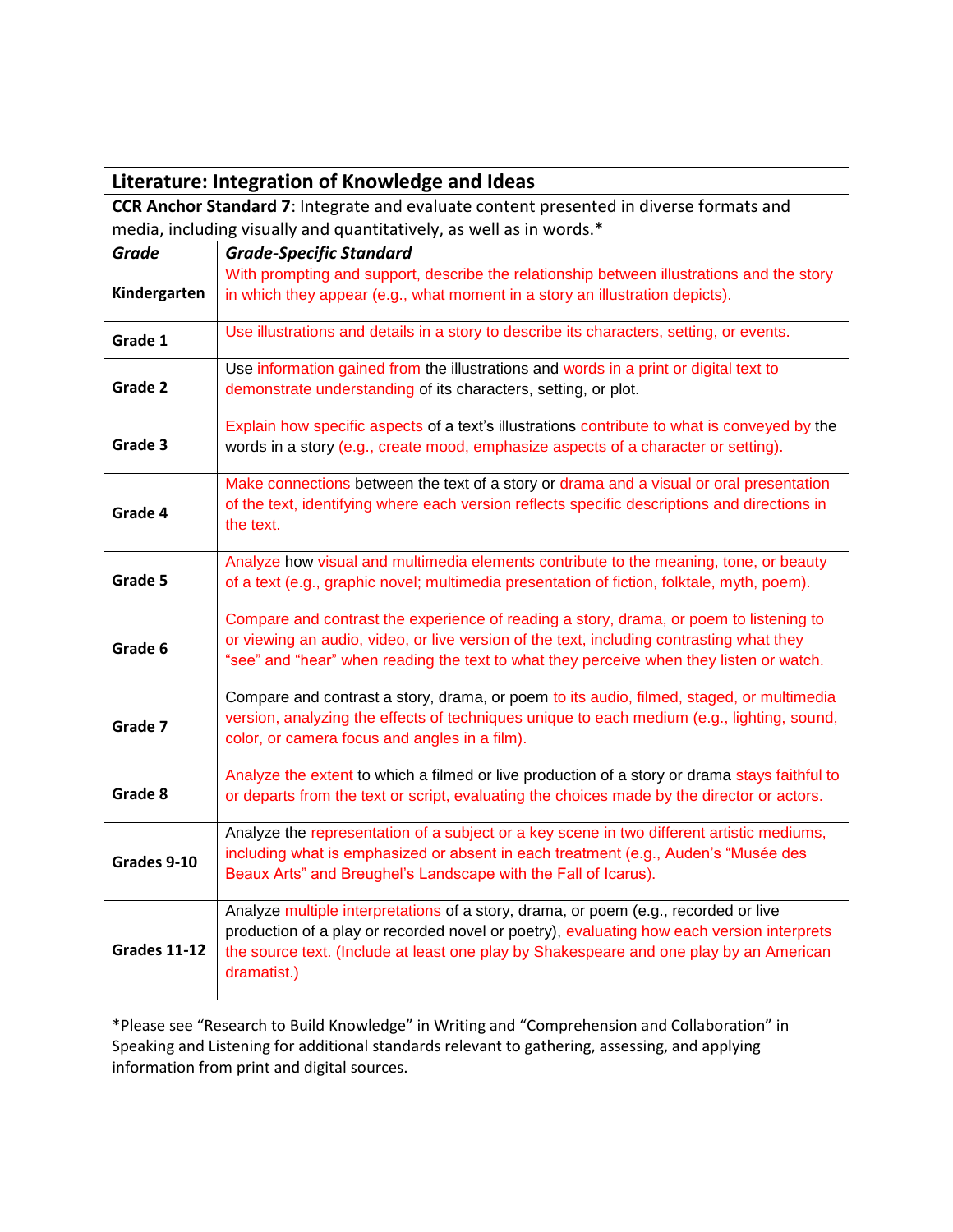| Literature: Integration of Knowledge and Ideas                                                    |                                |
|---------------------------------------------------------------------------------------------------|--------------------------------|
| <b>CCR Anchor Standard 8:</b> Delineate and evaluate the argument and specific claims in a text,  |                                |
| including the validity of the reasoning as well as the relevance and sufficiency of the evidence. |                                |
| <b>Grade</b>                                                                                      | <b>Grade-Specific Standard</b> |
| All grades                                                                                        | (Not applicable to literature) |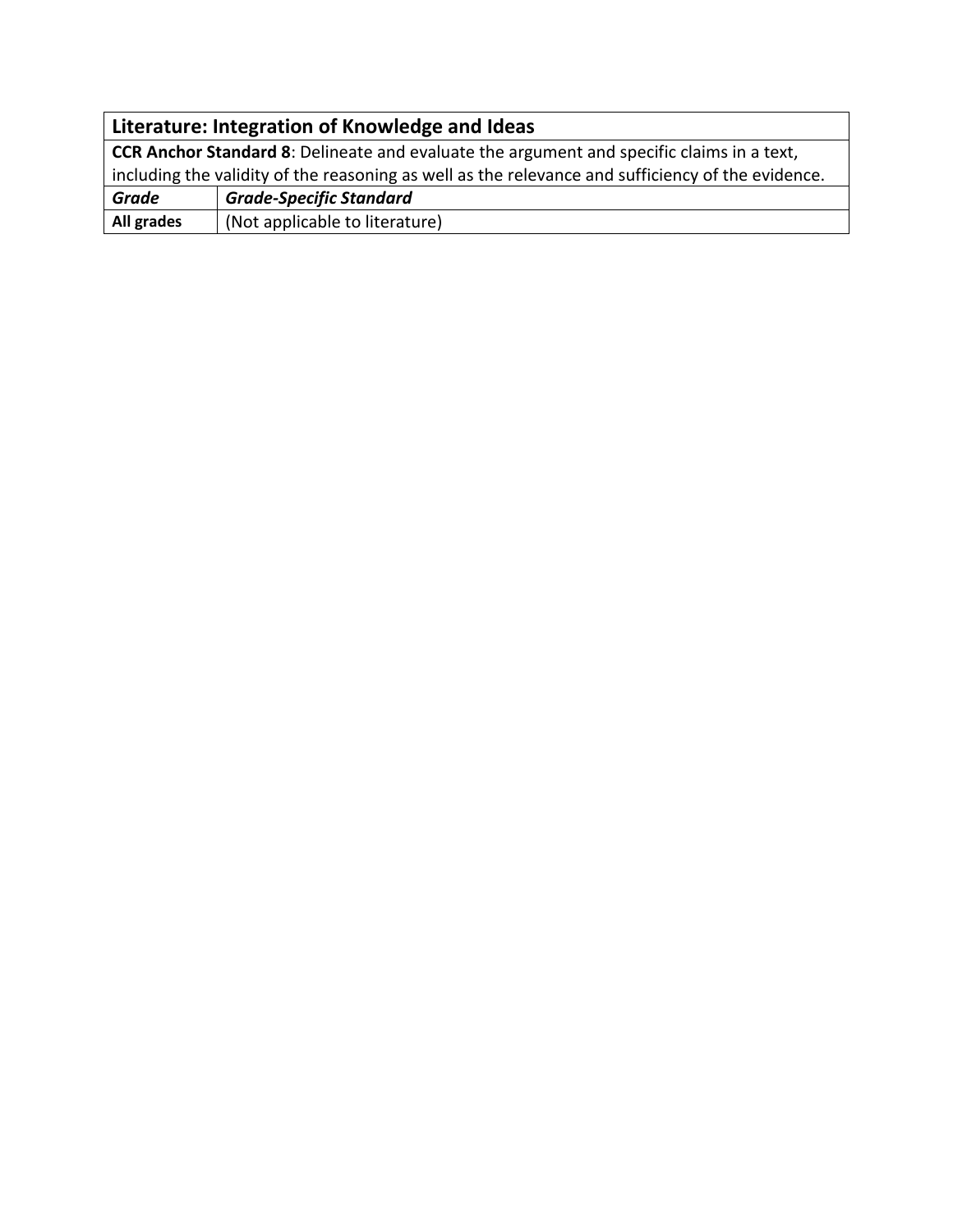|                                                                                                 | Literature: Integration of Knowledge and Ideas                                                                                                                                                                                   |
|-------------------------------------------------------------------------------------------------|----------------------------------------------------------------------------------------------------------------------------------------------------------------------------------------------------------------------------------|
| <b>CCR Anchor Standard 9:</b> Analyze how two or more texts address similar themes or topics in |                                                                                                                                                                                                                                  |
| order to build knowledge or to compare the approaches the authors take.                         |                                                                                                                                                                                                                                  |
| <b>Grade</b>                                                                                    | <b>Grade-Specific Standard</b>                                                                                                                                                                                                   |
| Kindergarten                                                                                    | With prompting and support, compare and contrast the adventures and experiences of<br>characters in familiar stories.                                                                                                            |
| Grade 1                                                                                         | Compare and contrast the adventures and experiences of characters in stories.                                                                                                                                                    |
| Grade 2                                                                                         | Compare and contrast two or more versions of the same story (e.g., Cinderella stories)<br>by different authors or from different cultures.                                                                                       |
| Grade 3                                                                                         | Compare and contrast the themes, settings, and plots of stories written by the same<br>author about the same or similar characters (e.g., in books from a series).                                                               |
| Grade 4                                                                                         | Compare and contrast the treatment of similar themes and topics (e.g., opposition of<br>good and evil) and patterns of events (e.g., the quest) in stories, myths, and traditional<br>literature from different cultures.        |
| Grade 5                                                                                         | Compare and contrast stories in the same genre (e.g., mysteries and adventure stories)<br>on their approaches to similar themes and topics.                                                                                      |
| Grade 6                                                                                         | Compare and contrast texts in different forms or genres (e.g., stories and poems;<br>historical novels and fantasy stories) in terms of their approaches to similar themes and<br>topics.                                        |
| Grade 7                                                                                         | Compare and contrast a fictional portrayal of a time, place, or character and a historical<br>account of the same period as a means of understanding how authors of fiction use or<br>alter history.                             |
| Grade 8                                                                                         | Analyze how a modern work of fiction draws on themes, patterns of events, or character<br>types from myths, traditional stories, or religious works such as the Bible, including<br>describing how the material is rendered new. |
| Grades 9-10                                                                                     | Analyze how an author draws on and transforms source material in a specific work (e.g.,<br>how Shakespeare treats a theme or topic from Ovid or the Bible or how a later author<br>draws on a play by Shakespeare).              |
| <b>Grades 11-12</b>                                                                             | Demonstrate knowledge of eighteenth-, nineteenth- and early-twentieth-century<br>foundational works of American literature, including how two or more texts from the same<br>period treat similar themes or topics.              |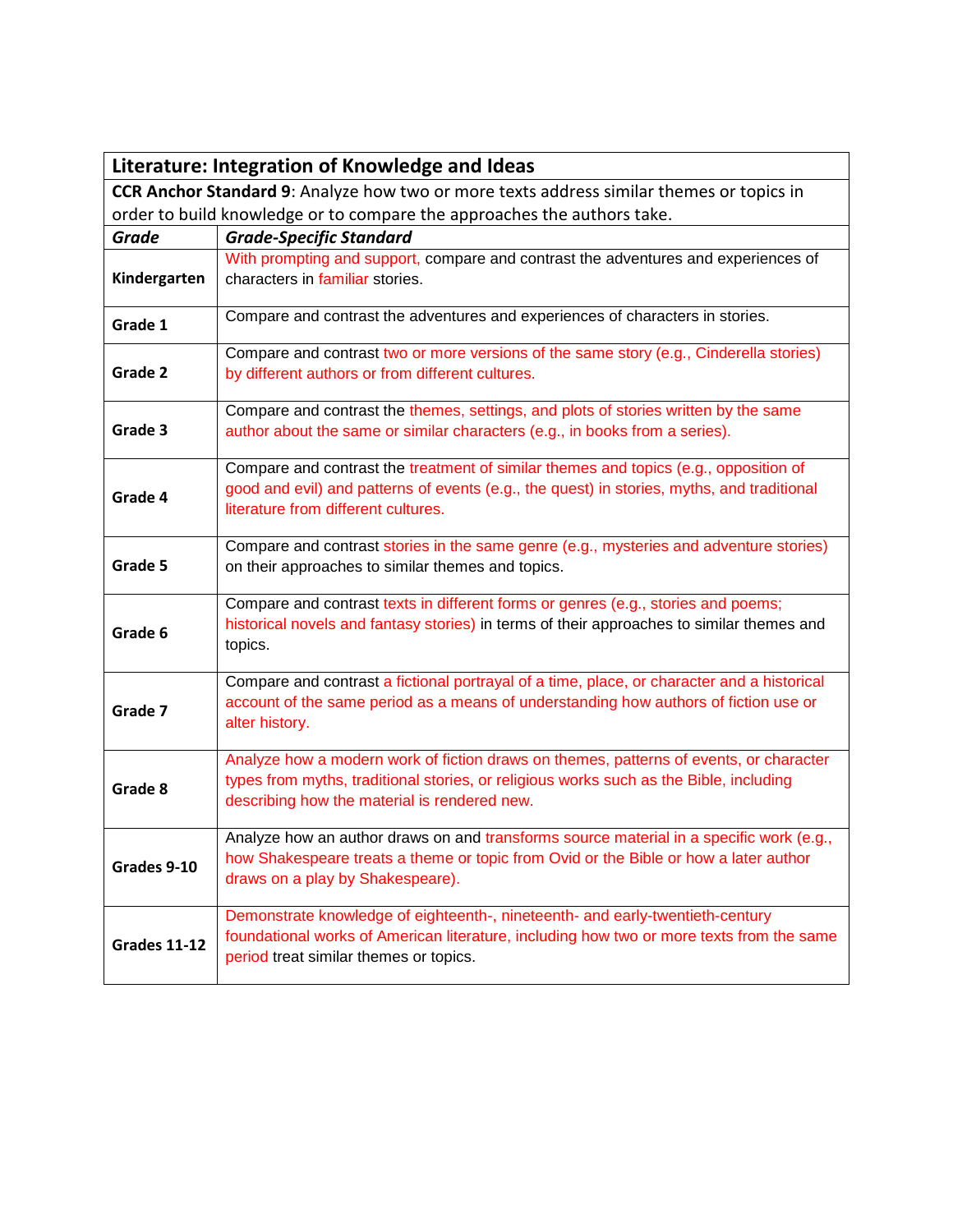| Literature: Range of Reading and Level of Text Complexity                            |                                                                                                                                                                                                                                                                                                                                                                                                                    |
|--------------------------------------------------------------------------------------|--------------------------------------------------------------------------------------------------------------------------------------------------------------------------------------------------------------------------------------------------------------------------------------------------------------------------------------------------------------------------------------------------------------------|
| CCR Anchor Standard 10: Read and comprehend complex literary and informational texts |                                                                                                                                                                                                                                                                                                                                                                                                                    |
| independently and proficiently.                                                      |                                                                                                                                                                                                                                                                                                                                                                                                                    |
| <b>Grade</b>                                                                         | <b>Grade-Specific Standard</b>                                                                                                                                                                                                                                                                                                                                                                                     |
| Kindergarten                                                                         | Actively engage in group reading activities with purpose and understanding.                                                                                                                                                                                                                                                                                                                                        |
| Grade 1                                                                              | With prompting and support, read prose and poetry of appropriate complexity for grade 1.                                                                                                                                                                                                                                                                                                                           |
| Grade 2                                                                              | By the end of the year, read and comprehend literature, including prose and poetry, in<br>the grades 2-3 text complexity band proficiently, with scaffolding as needed at the high<br>end of the range.                                                                                                                                                                                                            |
| Grade 3                                                                              | By the end of the year, read and comprehend literature, including stories, dramas, and<br>poetry, at the high end of the grades 2-3 text complexity band independently and<br>proficiently.                                                                                                                                                                                                                        |
| Grade 4                                                                              | By the end of the year, read and comprehend literature, including stories, dramas, and<br>poetry, in the grades 4-5 text complexity band proficiently, with scaffolding as needed at<br>the high end of the range.                                                                                                                                                                                                 |
| Grade 5                                                                              | By the end of the year, read and comprehend literature, including stories, dramas, and<br>poetry, at the high end of the grades 4–5 text complexity band independently and<br>proficiently                                                                                                                                                                                                                         |
| Grade 6                                                                              | By the end of the year, read and comprehend literature, including stories, dramas, and<br>poems, in the grades 6-8 text complexity band proficiently, with scaffolding as needed at<br>the high end of the range.                                                                                                                                                                                                  |
| Grade 7                                                                              | By the end of the year, read and comprehend literature, including stories, dramas, and<br>poems, in the grades 6–8 text complexity band proficiently, with scaffolding as needed at<br>the high end of the range.                                                                                                                                                                                                  |
| Grade 8                                                                              | By the end of the year, read and comprehend literature, including stories, dramas, and<br>poems, at the high end of grades 6-8 text complexity band independently and<br>proficiently.                                                                                                                                                                                                                             |
| Grades 9-10                                                                          | By the end of grade 9, read and comprehend literature, including stories, dramas, and<br>poems, in the grades 9–10 text complexity band proficiently, with scaffolding as needed<br>at the high end of the range. By the end of grade 10, read and comprehend literature,<br>including stories, dramas, and poems, at the high end of the grades 9-10 text complexity<br>band independently and proficiently.      |
| <b>Grades 11-12</b>                                                                  | By the end of grade 11, read and comprehend literature, including stories, dramas, and<br>poems, in the grades 11–CCR text complexity band proficiently, with scaffolding as<br>needed at the high end of the range. By the end of grade 12, read and comprehend<br>literature, including stories, dramas, and poems, at the high end of the grades 11–CCR<br>text complexity band independently and proficiently. |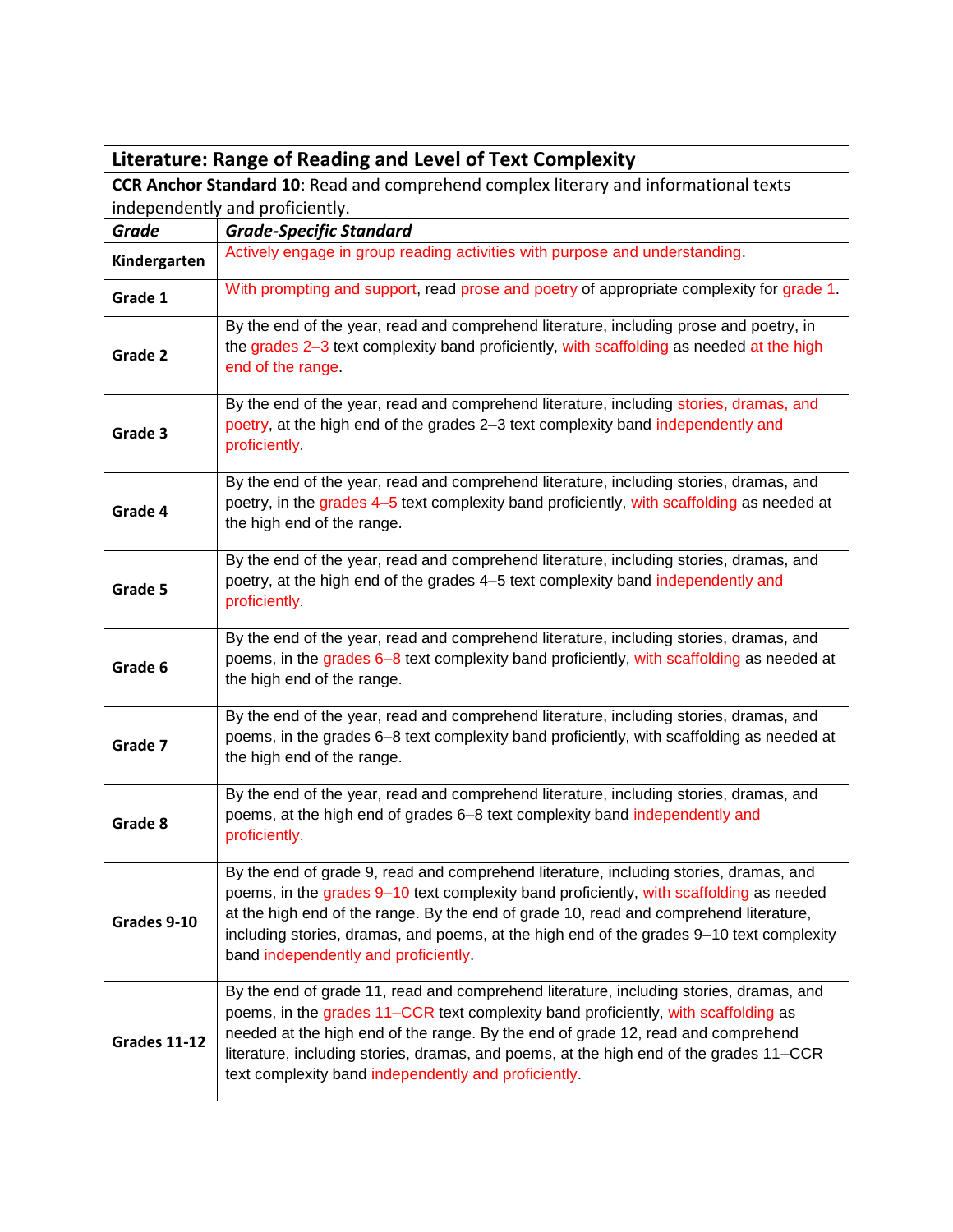Informational Text: Key Ideas and Details

**College and Career Readiness (CCR) Anchor Standard 1**: Read closely to determine what the text says explicitly and to make logical inferences from it; cite specific textual evidence when writing or speaking to support conclusions drawn from the text.

| <b>Grade</b>        | <b>Grade-Specific Standard</b>                                                                                                                                                                                 |
|---------------------|----------------------------------------------------------------------------------------------------------------------------------------------------------------------------------------------------------------|
| Kindergarten        | With prompting and support, ask and answer questions about key details in a text.                                                                                                                              |
| Grade 1             | Ask and answer questions about key details in a text.                                                                                                                                                          |
| Grade 2             | Ask and answer such questions as who, what, where, when, why, and how to<br>demonstrate understanding of key details in a text.                                                                                |
| Grade 3             | Ask and answer questions to demonstrate understanding of a text, referring explicitly to<br>the text as the basis for the answers.                                                                             |
| Grade 4             | Refer to details and examples in a text when explaining what the text says explicitly and<br>when drawing inferences from the text.                                                                            |
| Grade 5             | Quote accurately from a text when explaining what the text says explicitly and when<br>drawing inferences from the text.                                                                                       |
| Grade 6             | Cite textual evidence to support analysis of what the text says explicitly as well as<br>inferences drawn from the text.                                                                                       |
| Grade 7             | Cite several pieces of textual evidence to support analysis of what the text says explicitly<br>as well as inferences drawn from the text.                                                                     |
| Grade 8             | Cite the textual evidence that most strongly supports an analysis of what the text says<br>explicitly as well as inferences drawn from the text.                                                               |
| Grades 9-10         | Cite strong and thorough textual evidence to support analysis of what the text says<br>explicitly as well as inferences drawn from the text.                                                                   |
| <b>Grades 11-12</b> | Cite strong and thorough textual evidence to support analysis of what the text says<br>explicitly as well as inferences drawn from the text, including determining where the text<br>leaves matters uncertain. |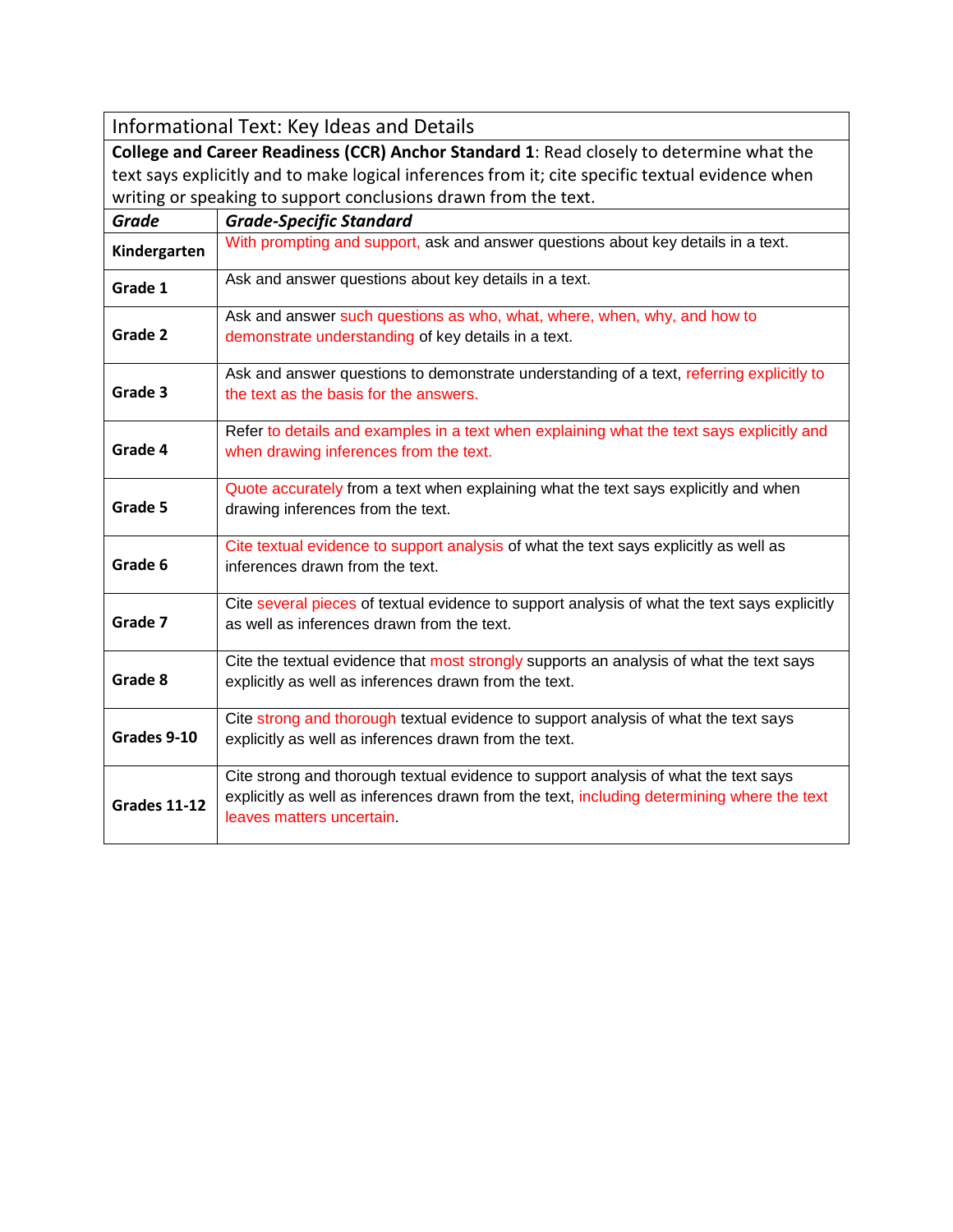|                                                                                             | <b>Informational Text: Key Ideas and Details</b>                                                                                                                                                                                             |  |
|---------------------------------------------------------------------------------------------|----------------------------------------------------------------------------------------------------------------------------------------------------------------------------------------------------------------------------------------------|--|
| <b>CCR Anchor Standard 2: Determine central ideas or themes of a text and analyze their</b> |                                                                                                                                                                                                                                              |  |
| development; summarize the key supporting details and ideas.                                |                                                                                                                                                                                                                                              |  |
| <b>Grade</b>                                                                                | <b>Grade-Specific Standard</b>                                                                                                                                                                                                               |  |
| Kindergarten                                                                                | With prompting and support, identify the main topic and retell key details of a text.                                                                                                                                                        |  |
| Grade 1                                                                                     | Identify the main topic and retell key details of a text.                                                                                                                                                                                    |  |
| Grade 2                                                                                     | Identify the main topic of a multi-paragraph text as well as the focus of specific<br>paragraphs within the text.                                                                                                                            |  |
| Grade 3                                                                                     | Determine the main idea of a text; recount the key details and explain how they support<br>the main idea.                                                                                                                                    |  |
| Grade 4                                                                                     | Determine the main idea of a text and explain how it is supported by key details;<br>summarize the text.                                                                                                                                     |  |
| Grade 5                                                                                     | Determine two or more main ideas of a text and explain how they are supported by key<br>details; summarize the text.                                                                                                                         |  |
| Grade 6                                                                                     | Determine a central idea of a text and how it is conveyed through particular details;<br>provide a summary of the text distinct from personal opinions or judgments.                                                                         |  |
| Grade 7                                                                                     | Determine two or more central ideas in a text and analyze their development over the<br>course of the text; provide an objective summary of the text.                                                                                        |  |
| Grade 8                                                                                     | Determine a central idea of a text and analyze its development over the course of the<br>text, including its relationship to supporting ideas; provide an objective summary of the<br>text.                                                  |  |
| Grade 9-10                                                                                  | Determine a central idea of a text and analyze its development over the course of the<br>text, including how it emerges and is shaped and refined by specific details; provide an<br>objective summary of the text.                          |  |
| <b>Grades 11-12</b>                                                                         | Determine two or more central ideas of a text and analyze their development over the<br>course of the text, including how they interact and build on one another to provide a<br>complex analysis; provide an objective summary of the text. |  |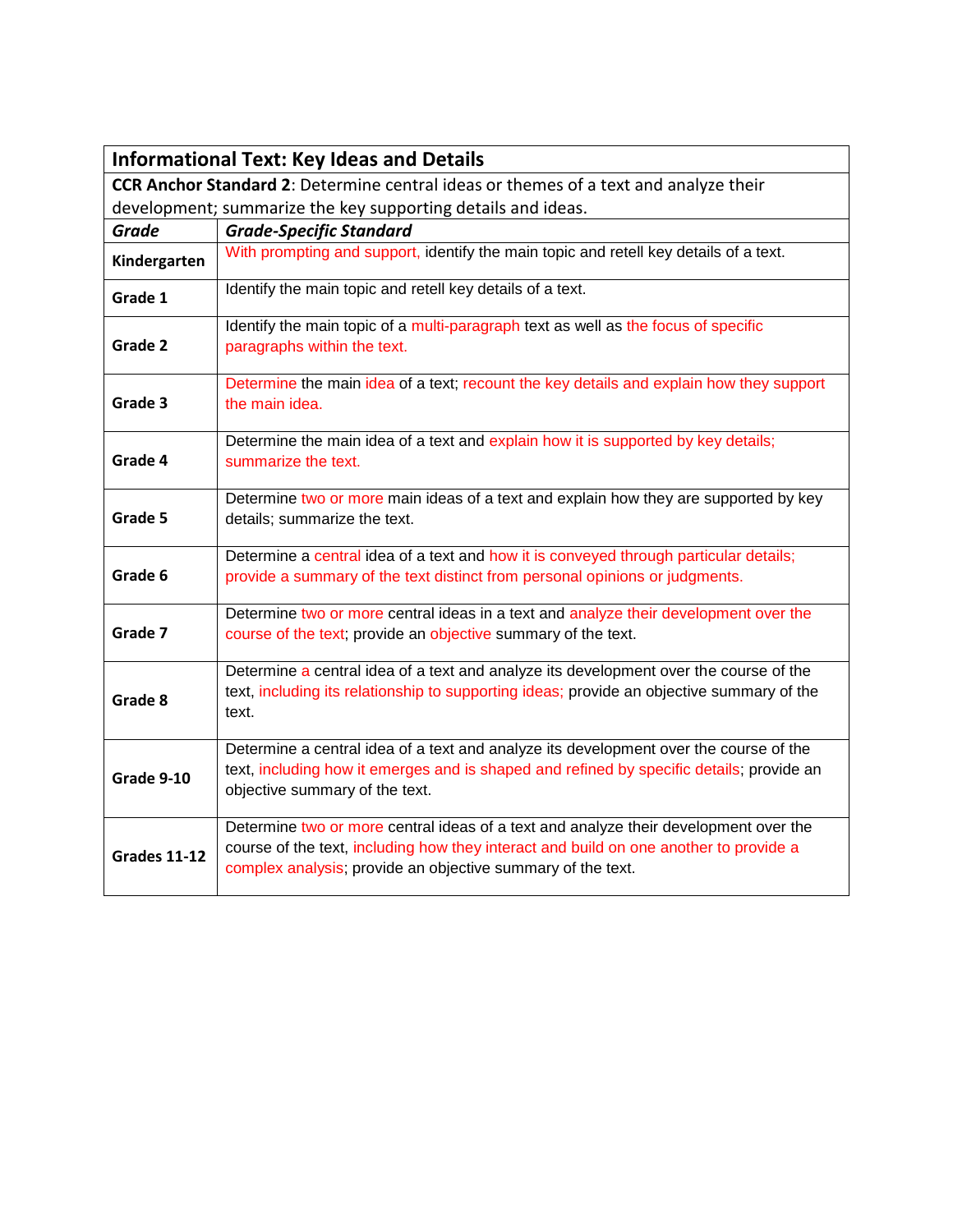|                     | <b>Informational Text: Key Ideas and Details</b>                                                                                                                                                                         |
|---------------------|--------------------------------------------------------------------------------------------------------------------------------------------------------------------------------------------------------------------------|
|                     | CCR Anchor Standard 3: Analyze how and why individuals, events, and ideas develop and                                                                                                                                    |
|                     | interact over the course of a text.                                                                                                                                                                                      |
| <b>Grade</b>        | <b>Grade-Specific Standard</b>                                                                                                                                                                                           |
| Kindergarten        | With prompting and support, describe the connection between two individuals, events,<br>ideas, or pieces of information in a text.                                                                                       |
| Grade 1             | Describe the connection between two individuals, events, ideas, or pieces of information<br>in a text.                                                                                                                   |
|                     | Describe the connection between a series of historical events, scientific ideas or                                                                                                                                       |
| Grade 2             | concepts, or steps in technical procedures in a text.                                                                                                                                                                    |
| Grade 3             | Describe the relationship between a series of historical events, scientific ideas or<br>concepts, or steps in technical procedures in a text, using language that pertains to time,<br>sequence, and cause/effect.       |
| Grade 4             | Explain events, procedures, ideas, or concepts in a historical, scientific, or technical text,<br>including what happened and why, based on specific information in the text.                                            |
| Grade 5             | Explain the relationships or interactions between two or more individuals, events, ideas,<br>or concepts in a historical, scientific, or technical text based on specific information in the<br>text.                    |
| Grade 6             | Analyze in detail how a key individual, event, or idea is introduced, illustrated, and<br>elaborated in a text (e.g., through examples or anecdotes).                                                                    |
| Grade 7             | Analyze the interactions between individuals, events, and ideas in a text (e.g., how ideas<br>influence individuals or events, or how individuals influence ideas or events).                                            |
| Grade 8             | Analyze how a text makes connections among and distinctions between individuals,<br>ideas, or events (e.g., through comparisons, analogies, or categories).                                                              |
| Grades 9-10         | Analyze how the author unfolds an analysis or series of ideas or events, including the<br>order in which the points are made, how they are introduced and developed, and the<br>connections that are drawn between them. |
| <b>Grades 11-12</b> | Analyze a complex set of ideas or sequence of events and explain how specific<br>individuals, ideas, or events interact and develop over the course of the text.                                                         |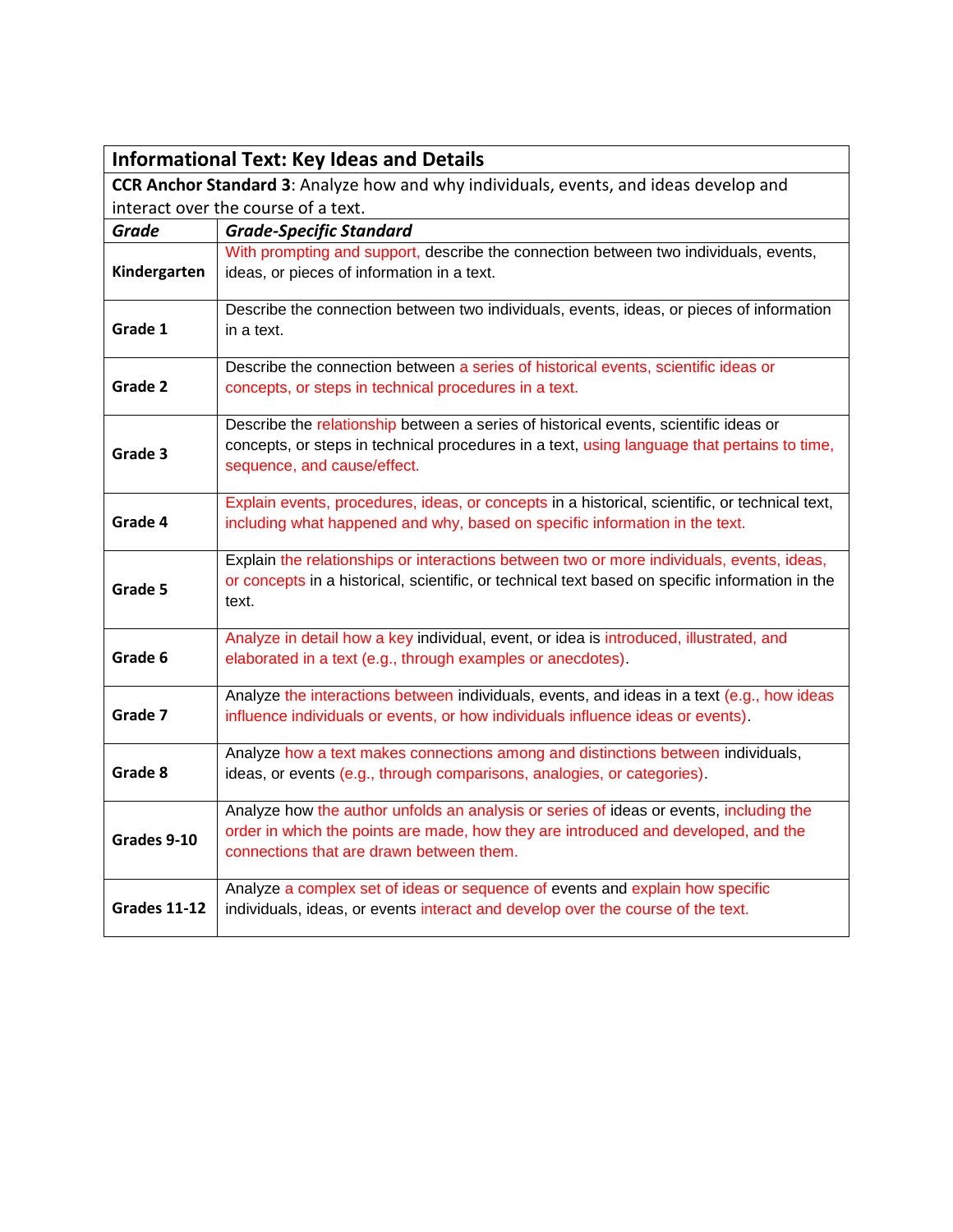|                                                                                            | <b>Informational Text: Craft and Structure</b>                                                                                                                                                                                                                                                           |
|--------------------------------------------------------------------------------------------|----------------------------------------------------------------------------------------------------------------------------------------------------------------------------------------------------------------------------------------------------------------------------------------------------------|
| CCR Anchor Standard 4: Interpret words and phrases as they are used in a text, including   |                                                                                                                                                                                                                                                                                                          |
| determining technical, connotative, and figurative meanings, and analyze how specific word |                                                                                                                                                                                                                                                                                                          |
|                                                                                            | choices shape meaning or tone.                                                                                                                                                                                                                                                                           |
| <b>Grade</b>                                                                               | <b>Grade-Specific Standard</b>                                                                                                                                                                                                                                                                           |
| Kindergarten                                                                               | With prompting and support, ask and answer questions about unknown words in a text.                                                                                                                                                                                                                      |
| Grade 1                                                                                    | Ask and answer questions to help determine or clarify the meaning of words and phrases in a<br>text.                                                                                                                                                                                                     |
| Grade 2                                                                                    | Determine the meaning of words and phrases in a text relevant to a grade 2 topic or<br>subject area.                                                                                                                                                                                                     |
| Grade 3                                                                                    | Determine the meaning of general academic and domain-specific words and phrases in a<br>text relevant to a grade 3 topic or subject area.                                                                                                                                                                |
| Grade 4                                                                                    | Determine the meaning of general academic and domain-specific words or phrases in a<br>text relevant to a grade 4 topic or subject area.                                                                                                                                                                 |
| Grade 5                                                                                    | Determine the meaning of general academic and domain-specific words and phrases in a<br>text relevant to a grade 5 topic or subject area.                                                                                                                                                                |
| Grade 6                                                                                    | Determine the meaning of words and phrases as they are used in a text, including<br>figurative, connotative, and technical meanings.                                                                                                                                                                     |
| Grade 7                                                                                    | Determine the meaning of words and phrases as they are used in a text, including<br>figurative, connotative, and technical meanings; analyze the impact of a specific word<br>choice on meaning and tone.                                                                                                |
| Grade 8                                                                                    | Determine the meaning of words and phrases as they are used in a text, including<br>figurative, connotative, and technical meanings; analyze the impact of specific word<br>choices on meaning and tone, including analogies or allusions to other texts.                                                |
| Grades 9-10                                                                                | Determine the meaning of words and phrases as they are used in a text, including<br>figurative, connotative, and technical meanings; analyze the cumulative impact of specific<br>word choices on meaning and tone (e.g., how the language of a court opinion differs from<br>that of a newspaper).      |
| <b>Grades 11-12</b>                                                                        | Determine the meaning of words and phrases as they are used in a text, including<br>figurative, connotative, and technical meanings; analyze how an author uses and refines<br>the meaning of a key term or terms over the course of a text (e.g., how Madison defines<br>faction in Federalist No. 10). |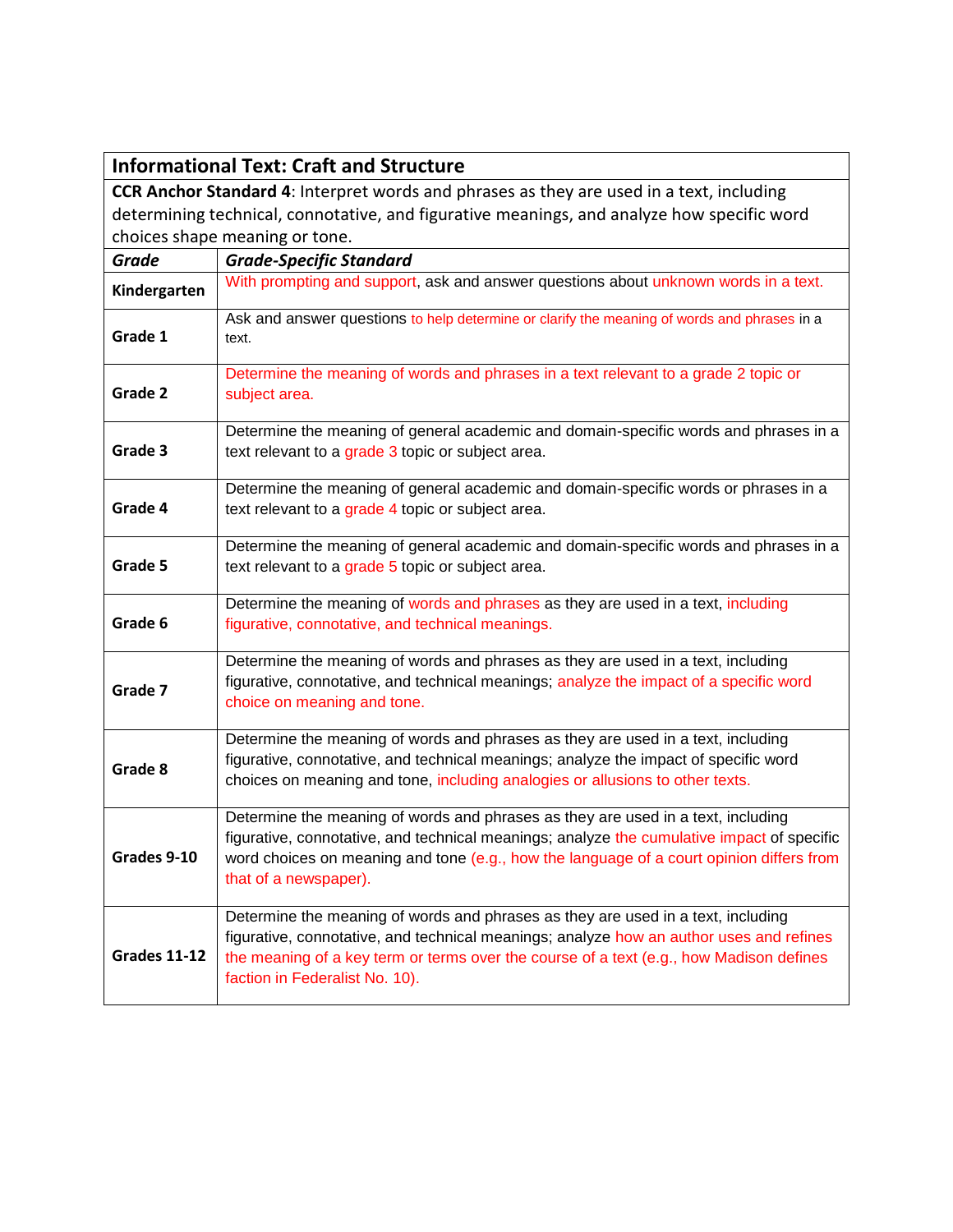|                           | <b>Informational Text: Craft and Structure</b>                                                                                                                                                   |  |
|---------------------------|--------------------------------------------------------------------------------------------------------------------------------------------------------------------------------------------------|--|
|                           | <b>CCR Anchor Standard 5:</b> Analyze the structure of texts, including how specific sentences,                                                                                                  |  |
|                           | paragraphs, and larger portions of the text (e.g., a section, chapter, scene, or stanza) relate to                                                                                               |  |
| each other and the whole. |                                                                                                                                                                                                  |  |
| <b>Grade</b>              | <b>Grade-Specific Standard</b>                                                                                                                                                                   |  |
| Kindergarten              | Identify the front cover, back cover, and title page of a book.                                                                                                                                  |  |
| Grade 1                   | Know and use various text features (e.g., headings, tables of contents, glossaries,<br>electronic menus, icons) to locate key facts or information in a text.                                    |  |
| Grade 2                   | Know and use various text features (e.g., captions, bold print, subheadings, glossaries,<br>indexes, electronic menus, icons) to locate key facts or information in a text efficiently.          |  |
| Grade 3                   | Use text features and search tools (e.g., key words, sidebars, hyperlinks) to locate<br>information relevant to a given topic efficiently.                                                       |  |
| Grade 4                   | Describe the overall structure (e.g., chronology, comparison, cause/effect,<br>problem/solution) of events, ideas, concepts, or information in a text or part of a text.                         |  |
| Grade 5                   | Compare and contrast the overall structure (e.g., chronology, comparison, cause/effect,<br>problem/solution) of events, ideas, concepts, or information in two or more texts.                    |  |
| Grade 6                   | Analyze how a particular sentence, paragraph, chapter, or section fits into the overall<br>structure of a text and contributes to the development of the ideas.                                  |  |
| Grade 7                   | Analyze the structure an author uses to organize a text, including how the major sections<br>contribute to the whole and to the development of the ideas.                                        |  |
| Grade 8                   | Analyze in detail the structure of a specific paragraph in a text, including the role of<br>particular sentences in developing and refining a key concept.                                       |  |
| Grades 9-10               | Analyze in detail how an author's ideas or claims are developed and refined by particular<br>sentences, paragraphs, or larger portions of a text (e.g., a section or chapter).                   |  |
| <b>Grades 11-12</b>       | Analyze and evaluate the effectiveness of the structure an author uses in his or her<br>exposition or argument, including whether the structure makes points clear, convincing,<br>and engaging. |  |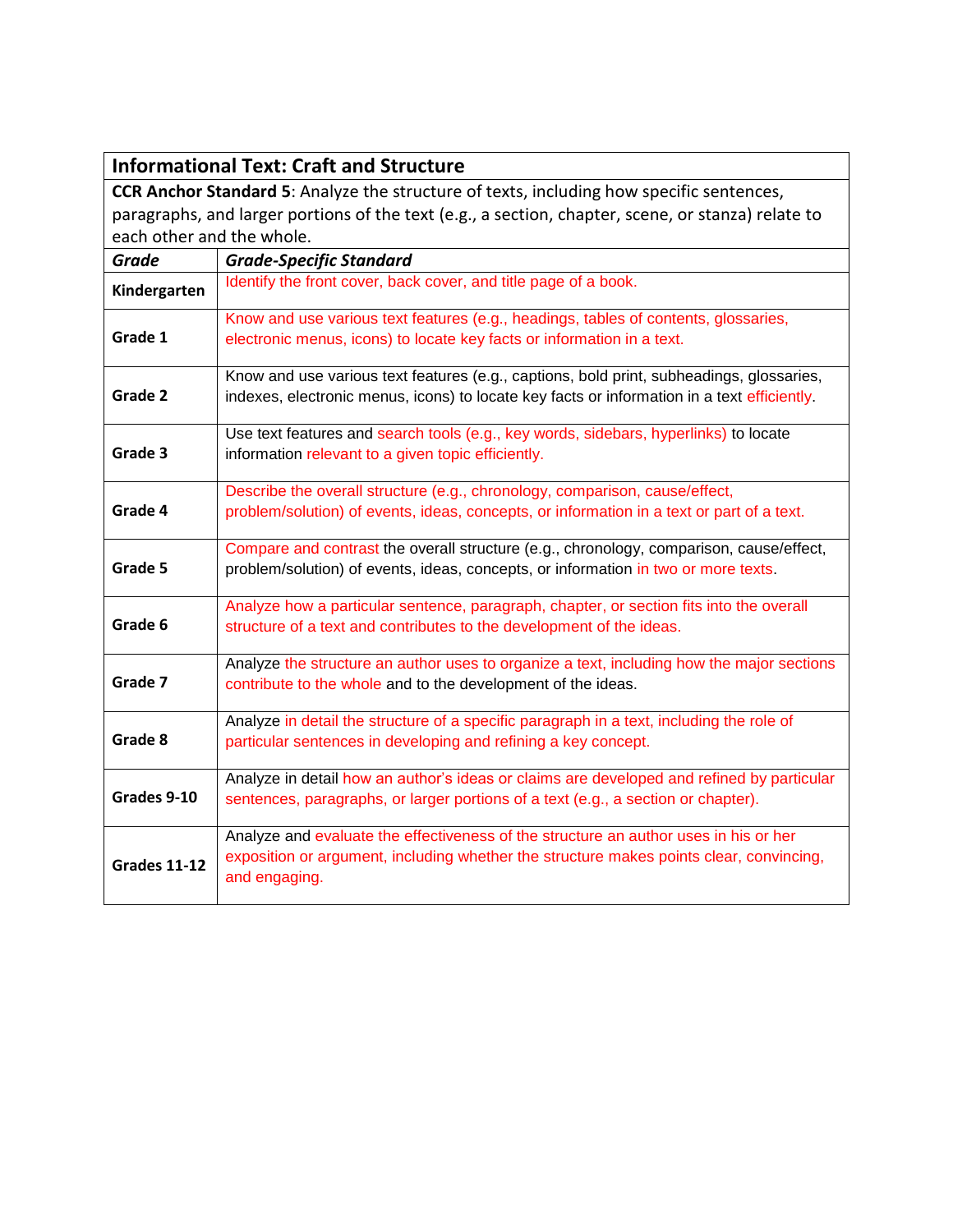|              | <b>Informational Text: Craft and Structure</b>                                                                                                                                                                  |
|--------------|-----------------------------------------------------------------------------------------------------------------------------------------------------------------------------------------------------------------|
|              | CCR Anchor Standard 6: Assess how point of view or purpose shapes the content and style of a                                                                                                                    |
| text.        |                                                                                                                                                                                                                 |
| <b>Grade</b> | <b>Grade-Specific Standard</b>                                                                                                                                                                                  |
| Kindergarten | Name the author and illustrator of a text and define the role of each in presenting the<br>ideas or information in a text.                                                                                      |
| Grade 1      | Distinguish between information provided by pictures or other illustrations and<br>information provided by the words in a text.                                                                                 |
| Grade 2      | Identify the main purpose of a text, including what the author wants to answer, explain, or<br>describe.                                                                                                        |
| Grade 3      | Distinguish their own point of view from that of the author of a text.                                                                                                                                          |
| Grade 4      | Compare and contrast a firsthand and secondhand account of the same event or topic;<br>describe the differences in focus and the information provided.                                                          |
| Grade 5      | Analyze multiple accounts of the same event or topic, noting important similarities and<br>differences in the point of view they represent.                                                                     |
| Grade 6      | Determine an author's point of view or purpose in a text and explain how it is conveyed in<br>the text.                                                                                                         |
| Grade 7      | Determine an author's point of view or purpose in a text and analyze how the author<br>distinguishes his or her position from that of others.                                                                   |
| Grade 8      | Determine an author's point of view or purpose in a text and analyze how the author<br>acknowledges and responds to conflicting evidence or viewpoints.                                                         |
| Grades 9-10  | Determine an author's point of view or purpose in a text and analyze how an author uses<br>rhetoric to advance that point of view or purpose.                                                                   |
| Grades 11-12 | Determine an author's point of view or purpose in a text in which the rhetoric is<br>particularly effective, analyzing how style and content contribute to the power,<br>persuasiveness, or beauty of the text. |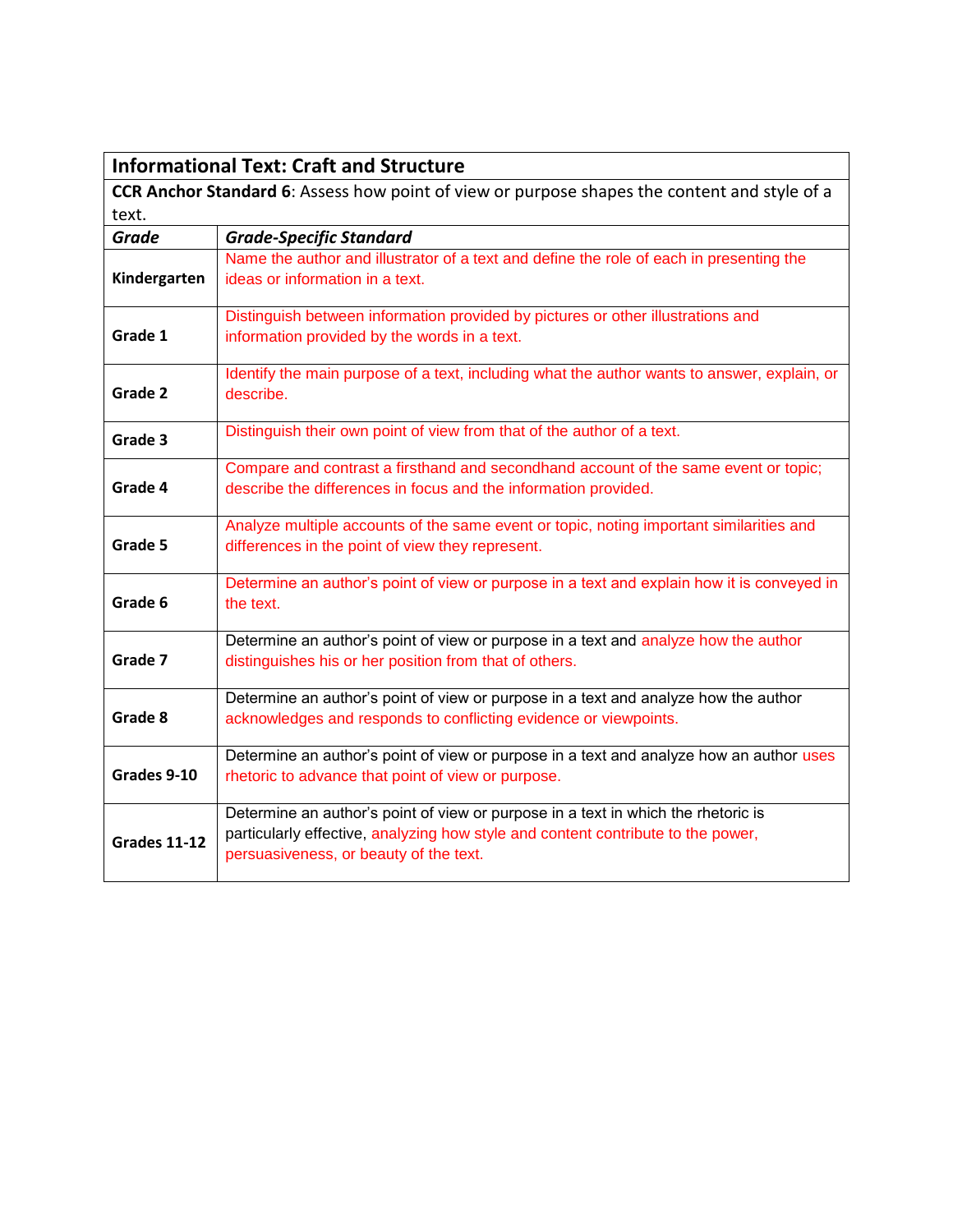|                     | <b>Informational Text: Integration of Knowledge and Ideas</b>                                                                                                                                                                                                                |
|---------------------|------------------------------------------------------------------------------------------------------------------------------------------------------------------------------------------------------------------------------------------------------------------------------|
|                     | <b>CCR Anchor Standard 7:</b> Integrate and evaluate content presented in diverse formats and                                                                                                                                                                                |
|                     | media, including visually and quantitatively, as well as in words.*                                                                                                                                                                                                          |
| <b>Grade</b>        | <b>Grade-Specific Standard</b>                                                                                                                                                                                                                                               |
| Kindergarten        | With prompting and support, describe the relationship between illustrations and the text<br>in which they appear (e.g., what person, place, thing, or idea in the text an illustration<br>depicts).                                                                          |
| Grade 1             | Use the illustrations and details in a text to describe its key ideas.                                                                                                                                                                                                       |
| Grade 2             | Explain how specific images (e.g., a diagram showing how a machine works) contribute<br>to and clarify a text.                                                                                                                                                               |
| Grade 3             | Use information gained from illustrations (e.g., maps, photographs) and the words in a<br>text to demonstrate understanding of the text (e.g., where, when, why, and how key<br>events occur).                                                                               |
| Grade 4             | Interpret information presented visually, orally, or quantitatively (e.g., in charts, graphs,<br>diagrams, time lines, animations, or interactive elements on Web pages) and explain how<br>the information contributes to an understanding of the text in which it appears. |
| Grade 5             | Draw on information from multiple print or digital sources, demonstrating the ability to<br>locate an answer to a question quickly or to solve a problem efficiently.                                                                                                        |
| Grade 6             | Integrate information presented in different media or formats (e.g., visually, quantitatively)<br>as well as in words to develop a coherent understanding of a topic or issue.                                                                                               |
| Grade 7             | Compare and contrast a text to an audio, video, or multimedia version of the text,<br>analyzing each medium's portrayal of the subject (e.g., how the delivery of a speech<br>affects the impact of the words).                                                              |
| Grade 8             | Evaluate the advantages and disadvantages of using different mediums (e.g., print or<br>digital text, video, multimedia) to present a particular topic or idea.                                                                                                              |
| Grades 9-10         | Analyze various accounts of a subject told in different mediums (e.g., a person's life story<br>in both print and multimedia), determining which details are emphasized in each account.                                                                                     |
| <b>Grades 11-12</b> | Integrate and evaluate multiple sources of information presented in different media or<br>formats (e.g., visually, quantitatively) as well as in words in order to address a question<br>or solve a problem.                                                                 |

\*Please see "Research to Build Knowledge" in Writing and "Comprehension and Collaboration" in Speaking and Listening for additional standards relevant to gathering, assessing, and applying information from print and digital sources.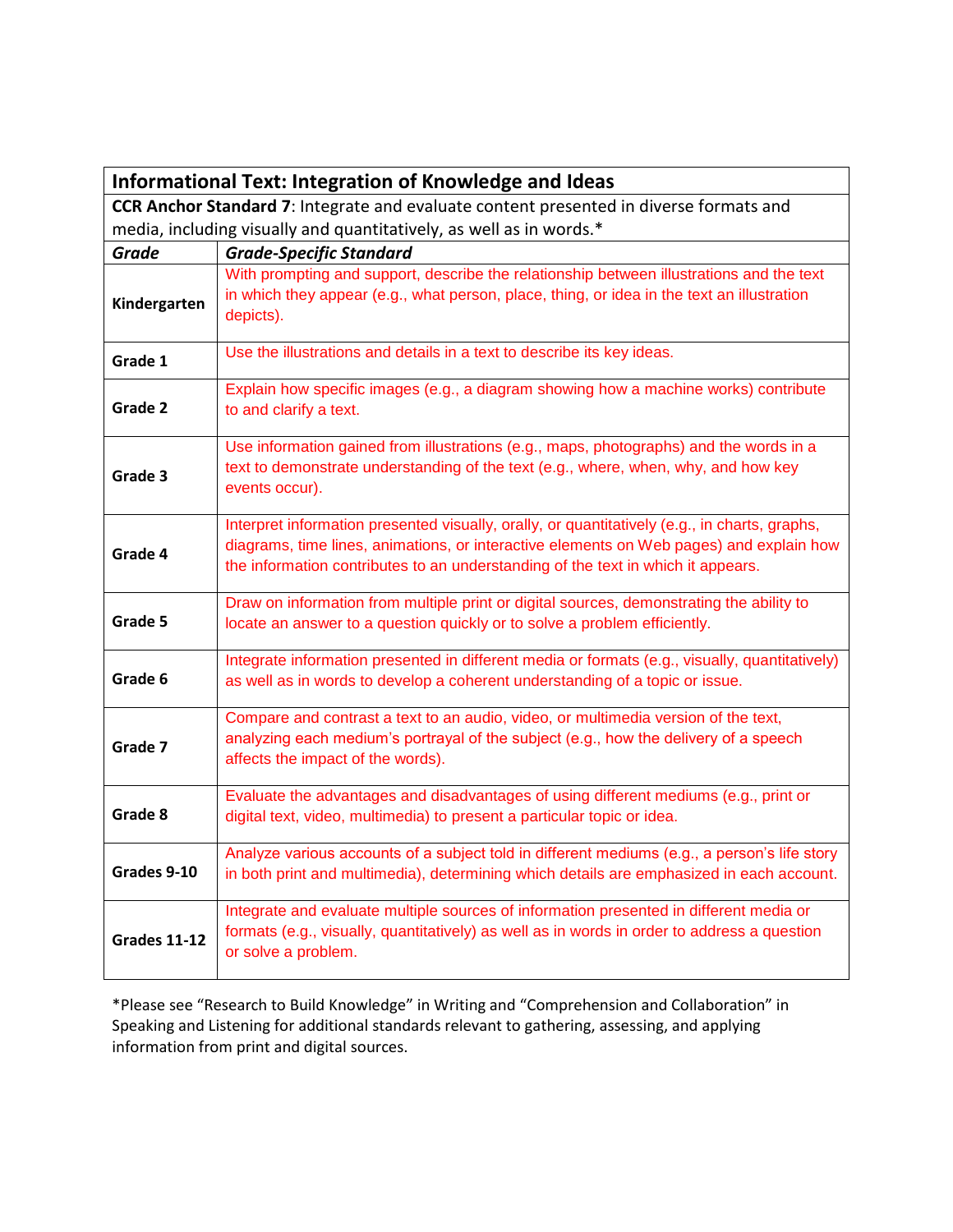|                                                                                                  | <b>Informational Text: Integration of Knowledge and Ideas</b>                                                                                                                                                                                                                                                                             |  |
|--------------------------------------------------------------------------------------------------|-------------------------------------------------------------------------------------------------------------------------------------------------------------------------------------------------------------------------------------------------------------------------------------------------------------------------------------------|--|
| <b>CCR Anchor Standard 8:</b> Delineate and evaluate the argument and specific claims in a text, |                                                                                                                                                                                                                                                                                                                                           |  |
|                                                                                                  | including the validity of the reasoning as well as the relevance and sufficiency of the evidence.                                                                                                                                                                                                                                         |  |
| <b>Grade</b>                                                                                     | <b>Grade-Specific Standard</b>                                                                                                                                                                                                                                                                                                            |  |
| Kindergarten                                                                                     | With prompting and support, identify the reasons an author gives to support points in a<br>text.                                                                                                                                                                                                                                          |  |
| Grade 1                                                                                          | Identify the reasons an author gives to support points in a text.                                                                                                                                                                                                                                                                         |  |
| Grade 2                                                                                          | Describe how reasons support specific points the author makes in a text.                                                                                                                                                                                                                                                                  |  |
| Grade 3                                                                                          | Describe the logical connection between particular sentences and paragraphs in a text<br>(e.g., comparison, cause/effect, first/second/third in a sequence).                                                                                                                                                                              |  |
| Grade 4                                                                                          | Explain how an author uses reasons and evidence to support particular points in a text.                                                                                                                                                                                                                                                   |  |
| Grade 5                                                                                          | Explain how an author uses reasons and evidence to support particular points in a text,<br>identifying which reasons and evidence support which point(s).                                                                                                                                                                                 |  |
| Grade 6                                                                                          | Trace and evaluate the argument and specific claims in a text, distinguishing claims that<br>are supported by reasons and evidence from claims that are not.                                                                                                                                                                              |  |
| Grade 7                                                                                          | Trace and evaluate the argument and specific claims in a text, assessing whether the<br>reasoning is sound and the evidence is relevant and sufficient to support the claims.                                                                                                                                                             |  |
| Grade 8                                                                                          | Delineate and evaluate the argument and specific claims in a text, assessing whether the<br>reasoning is sound and the evidence is relevant and sufficient; recognize when irrelevant<br>evidence is introduced.                                                                                                                          |  |
| Grades 9-10                                                                                      | Delineate and evaluate the argument and specific claims in a text, assessing whether the<br>reasoning is valid and the evidence is relevant and sufficient; identify false statements<br>and fallacious reasoning.                                                                                                                        |  |
| <b>Grades 11-12</b>                                                                              | Delineate and evaluate the reasoning in seminal U.S. texts, including the application of<br>constitutional principles and use of legal reasoning (e.g., in U.S. Supreme Court majority<br>opinions and dissents) and the premises, purposes, and arguments in works of public<br>advocacy (e.g., The Federalist, presidential addresses). |  |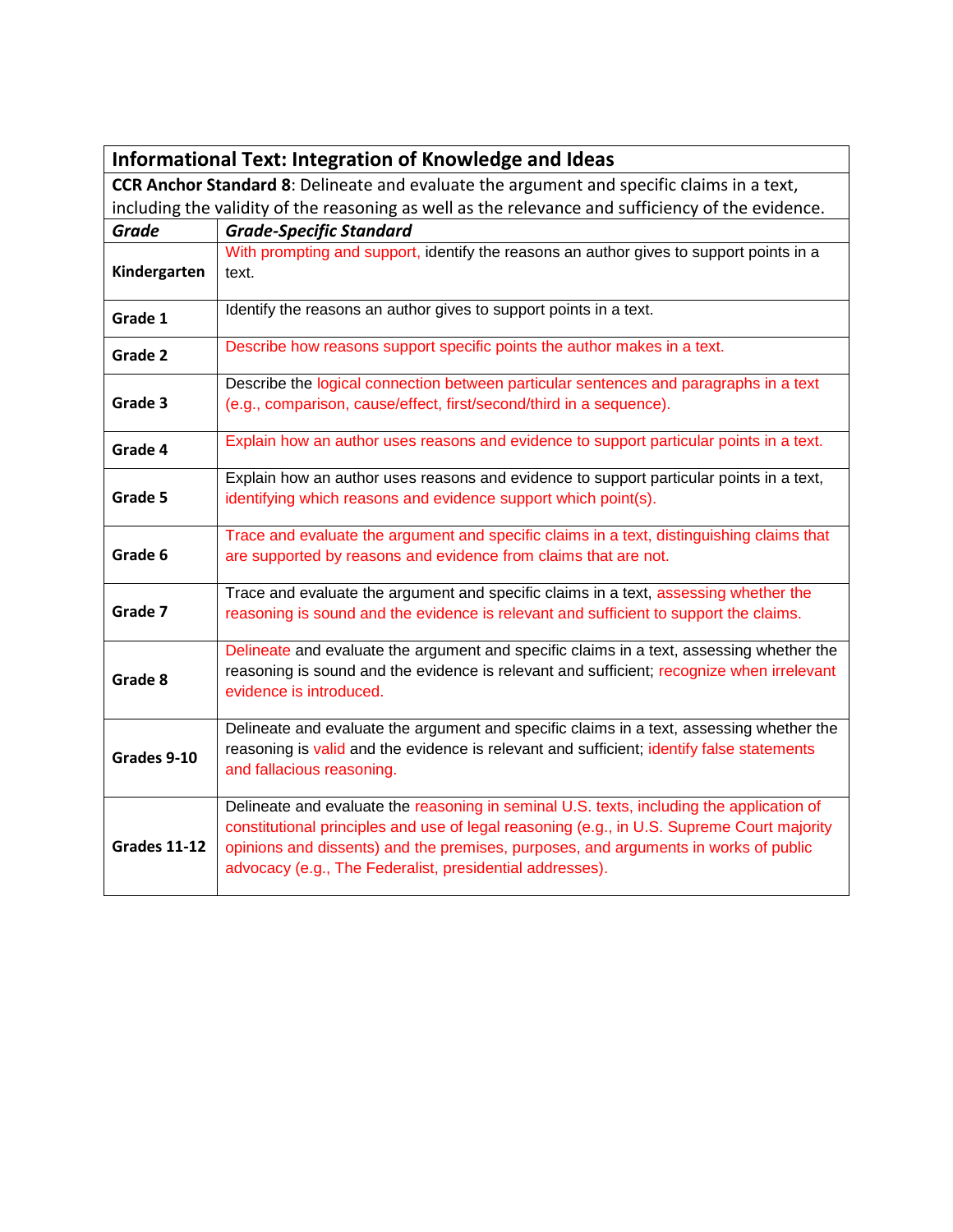|                     | <b>Informational Text: Integration of Knowledge and Ideas</b>                                                                                                                                                                                                                                                                         |
|---------------------|---------------------------------------------------------------------------------------------------------------------------------------------------------------------------------------------------------------------------------------------------------------------------------------------------------------------------------------|
|                     | CCR Anchor Standard 9: Analyze how two or more texts address similar themes or topics in                                                                                                                                                                                                                                              |
|                     | order to build knowledge or to compare the approaches the authors take.                                                                                                                                                                                                                                                               |
| <b>Grade</b>        | <b>Grade-Specific Standard</b>                                                                                                                                                                                                                                                                                                        |
| Kindergarten        | With prompting and support, identify basic similarities in and differences between two<br>texts on the same topic (e.g., in illustrations, descriptions, or procedures).                                                                                                                                                              |
| Grade 1             | Identify basic similarities in and differences between two texts on the same topic (e.g., in<br>illustrations, descriptions, or procedures).                                                                                                                                                                                          |
| Grade 2             | Compare and contrast the most important points presented by two texts on the same<br>topic.                                                                                                                                                                                                                                           |
| Grade 3             | Compare and contrast the most important points and key details presented in two texts<br>on the same topic.                                                                                                                                                                                                                           |
| Grade 4             | Integrate information from two texts on the same topic in order to write or speak about<br>the subject knowledgeably.                                                                                                                                                                                                                 |
| Grade 5             | Integrate information from several texts on the same topic in order to write or speak<br>about the subject knowledgeably.                                                                                                                                                                                                             |
| Grade 6             | Compare and contrast one author's presentation of events with that of another (e.g., a<br>memoir written by and a biography on the same person).                                                                                                                                                                                      |
| Grade 7             | Analyze how two or more authors writing about the same topic shape their presentations<br>of key information by emphasizing different evidence or advancing different<br>interpretations of facts.                                                                                                                                    |
| Grade 8             | Analyze a case in which two or more texts provide conflicting information on the same<br>topic and identify where the texts disagree on matters of fact or interpretation.                                                                                                                                                            |
| Grades 9-10         | Analyze seminal U.S. documents of historical and literary significance (e.g.,<br>Washington's Farewell Address, the Gettysburg Address, Roosevelt's Four Freedoms<br>speech, King's "Letter From Birmingham Jail"), including how they address related<br>themes and concepts.                                                        |
| <b>Grades 11-12</b> | Analyze seventeenth-, eighteenth-, and nineteenth-century foundational U.S. documents<br>of historical and literary significance (including The Declaration of Independence, the<br>Preamble to the Constitution, the Bill of Rights, and Lincoln's Second Inaugural Address)<br>for their themes, purposes, and rhetorical features. |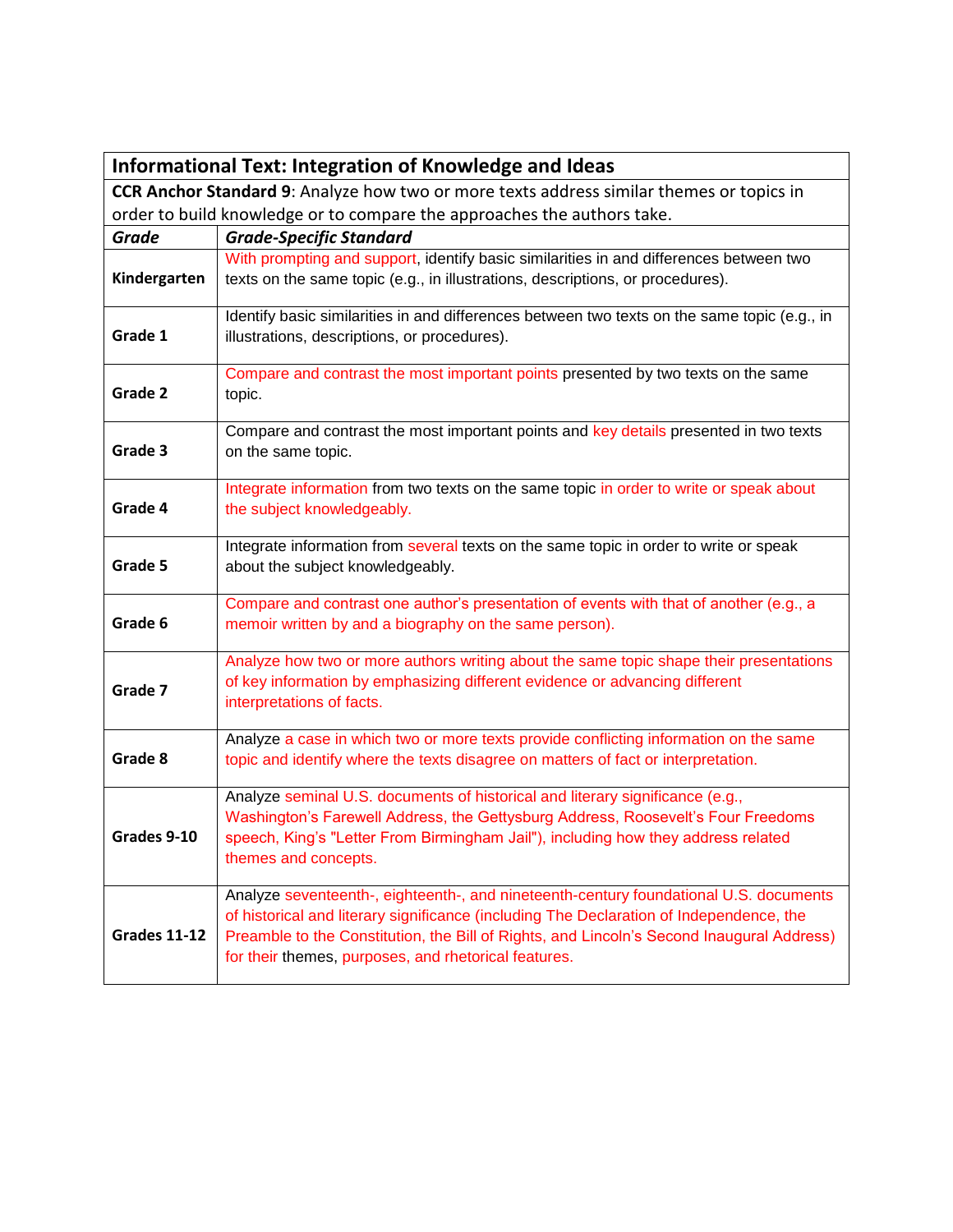| <b>Informational Text: Range of Reading and Level of Text Complexity</b> |                                                                                                                                                                                                                                                                                                                                                     |
|--------------------------------------------------------------------------|-----------------------------------------------------------------------------------------------------------------------------------------------------------------------------------------------------------------------------------------------------------------------------------------------------------------------------------------------------|
|                                                                          | CCR Anchor Standard 10: Read and comprehend complex literary and informational texts                                                                                                                                                                                                                                                                |
|                                                                          | independently and proficiently.                                                                                                                                                                                                                                                                                                                     |
| <b>Grade</b>                                                             | <b>Grade-Specific Standard</b>                                                                                                                                                                                                                                                                                                                      |
| Kindergarten                                                             | Actively engage in group reading activities with purpose and understanding.                                                                                                                                                                                                                                                                         |
| Grade 1                                                                  | With prompting and support, read informational texts appropriately complex for grade 1.                                                                                                                                                                                                                                                             |
| Grade 2                                                                  | By the end of year, read and comprehend informational texts, including history/social<br>studies, science, and technical texts, in the grades 2-3 text complexity band proficiently,<br>with scaffolding as needed at the high end of the range.                                                                                                    |
| Grade 3                                                                  | By the end of the year, read and comprehend informational texts, including history/social<br>studies, science, and technical texts, at the high end of the grades 2-3 text complexity<br>band independently and proficiently.                                                                                                                       |
| Grade 4                                                                  | By the end of year, read and comprehend informational texts, including history/social<br>studies, science, and technical texts, in the grades 4-5 text complexity band proficiently,<br>with scaffolding as necessary at the high end of the range.                                                                                                 |
| Grade 5                                                                  | By the end of the year, read and comprehend informational texts, including history/social<br>studies, science, and technical texts, at the high end of the grades 4-5 text complexity<br>band independently and proficiently.                                                                                                                       |
| Grade 6                                                                  | By the end of the year, read and comprehend literary nonfiction in the grades 6-8 text<br>complexity band proficiently, with scaffolding as needed at the high end of the range.                                                                                                                                                                    |
| Grade 7                                                                  | By the end of the year, read and comprehend literary nonfiction in the grades 6-8 text<br>complexity band proficiently, with scaffolding as needed at the high end of the range.                                                                                                                                                                    |
| Grade 8                                                                  | By the end of the year, read and comprehend literary nonfiction at the high end of the<br>grades 6-8 text complexity band independently and proficiently.                                                                                                                                                                                           |
| Grades 9-10                                                              | By the end of grade 9, read and comprehend literary nonfiction in the grades 9-10 text<br>complexity band proficiently, with scaffolding as needed at the high end of the range. By<br>the end of grade 10, read and comprehend literary nonfiction at the high end of the<br>grades 9-10 text complexity band independently and proficiently.      |
| <b>Grades 11-12</b>                                                      | By the end of grade 11, read and comprehend literary nonfiction in the grades 11–CCR<br>text complexity band proficiently, with scaffolding as needed at the high end of the range.<br>By the end of grade 12, read and comprehend literary nonfiction at the high end of the<br>grades 11–CCR text complexity band independently and proficiently. |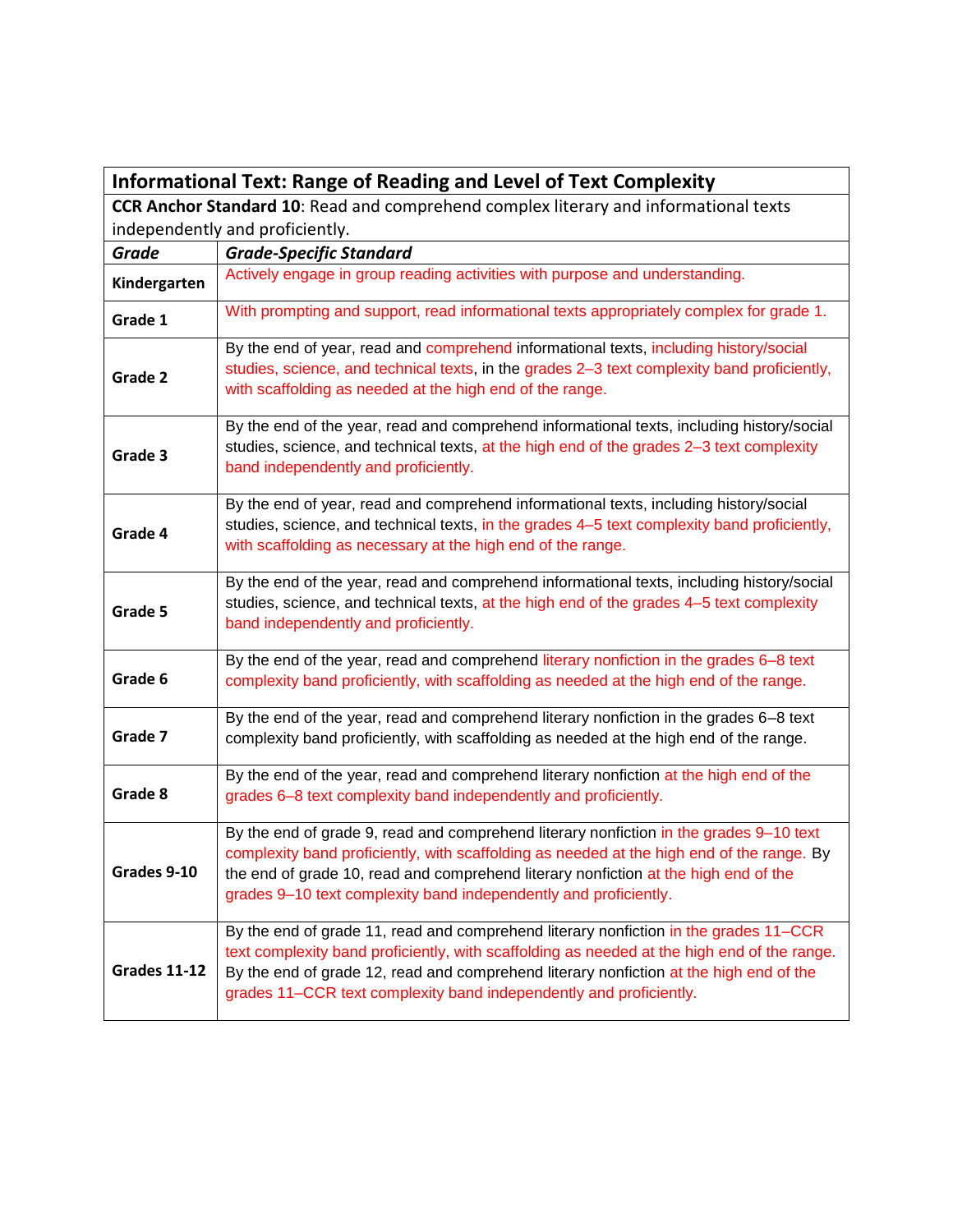| <b>Foundational Skills: Print Concepts</b>                |                                                                                                                                                                                                                                                                                                                                                                                                        |  |
|-----------------------------------------------------------|--------------------------------------------------------------------------------------------------------------------------------------------------------------------------------------------------------------------------------------------------------------------------------------------------------------------------------------------------------------------------------------------------------|--|
| College and Career Readiness (CCR) Anchor Standard 1: n/a |                                                                                                                                                                                                                                                                                                                                                                                                        |  |
| Grade                                                     | <b>Grade-Specific Standard</b>                                                                                                                                                                                                                                                                                                                                                                         |  |
| Kindergarten                                              | Demonstrate understanding of the organization and basic features of print.<br>a. Follow words from left to right, top to bottom, and page by page.<br>b. Recognize that spoken words are represented in written language by specific<br>sequences of letters.<br>c. Understand that words are separated by spaces in print.<br>d. Recognize and name all upper- and lowercase letters of the alphabet. |  |
| Grade 1                                                   | Demonstrate understanding of the organization and basic features of print.<br>a. Recognize the distinguishing features of a sentence (e.g., first word,<br>capitalization, ending punctuation).                                                                                                                                                                                                        |  |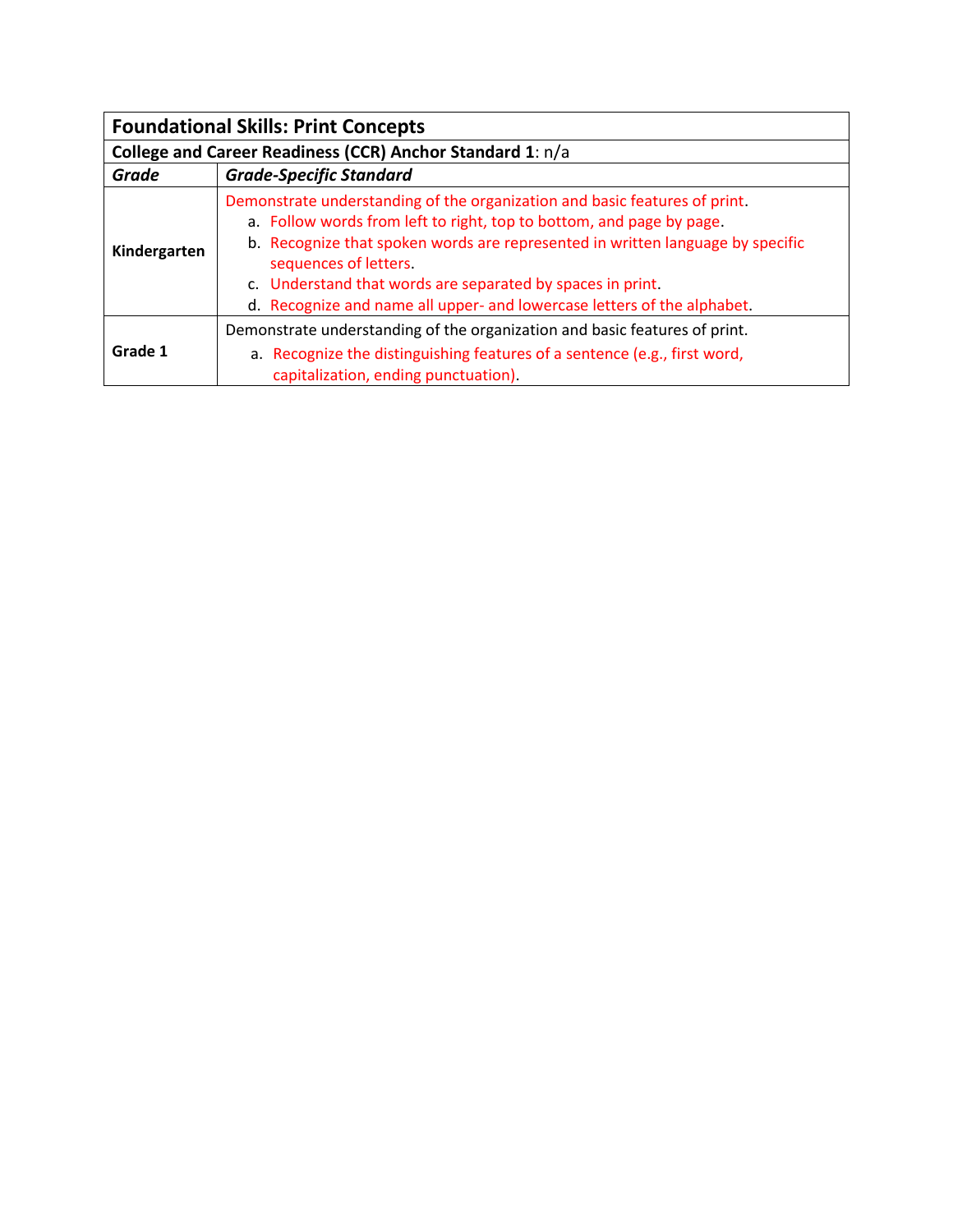| <b>Foundational Skills: Phonological Awareness</b> |                                                                                                                                                                                                                                                                                                                                                                                                                                                                                                                                                                                                   |  |  |
|----------------------------------------------------|---------------------------------------------------------------------------------------------------------------------------------------------------------------------------------------------------------------------------------------------------------------------------------------------------------------------------------------------------------------------------------------------------------------------------------------------------------------------------------------------------------------------------------------------------------------------------------------------------|--|--|
|                                                    | <b>CCR Anchor Standard 2: n/a</b>                                                                                                                                                                                                                                                                                                                                                                                                                                                                                                                                                                 |  |  |
| Grade                                              | <b>Grade-Specific Standard</b>                                                                                                                                                                                                                                                                                                                                                                                                                                                                                                                                                                    |  |  |
| Kindergarten                                       | Demonstrate understanding of spoken words, syllables, and sounds (phonemes).<br>a. Recognize and produce rhyming words.<br>b. Count, pronounce, blend, and segment syllables in spoken words.<br>c. Blend and segment onsets and rimes of single-syllable spoken words.<br>d. Isolate and pronounce the initial, medial vowel, and final sounds (phonemes) in<br>three-phoneme (consonant-vowel-consonant, or CVC) words.* (This does not<br>include CVCs ending with /l/, /r/, or /x/.)<br>e. Add or substitute individual sounds (phonemes) in simple, one-syllable words to<br>make new words. |  |  |
| Grade 1                                            | Demonstrate understanding of spoken words, syllables, and sounds (phonemes).<br>a. Distinguish long from short vowel sounds in spoken single-syllable words.<br>b. Orally produce single-syllable words by blending sounds (phonemes), including<br>consonant blends.<br>c. Isolate and pronounce initial, medial vowel, and final sounds (phonemes) in<br>spoken single-syllable words.<br>d. Segment spoken single-syllable words into their complete sequence of individual<br>sounds (phonemes).                                                                                              |  |  |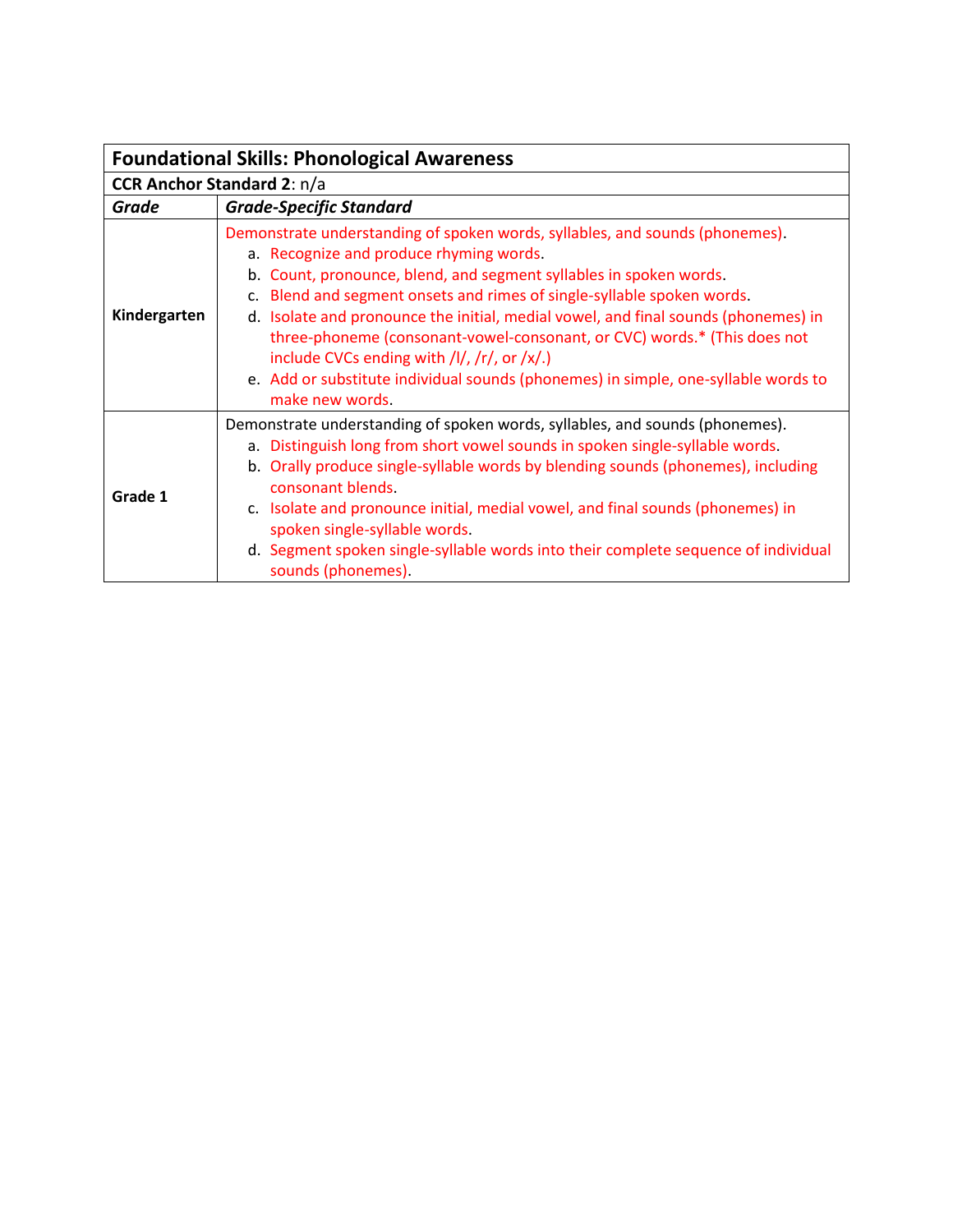| <b>Foundational Skills: Phonics and Word Recognition</b> |                                                                                                                                                                                                                                                                                                                                                                                                                                                                                                                                                                                                                                                            |
|----------------------------------------------------------|------------------------------------------------------------------------------------------------------------------------------------------------------------------------------------------------------------------------------------------------------------------------------------------------------------------------------------------------------------------------------------------------------------------------------------------------------------------------------------------------------------------------------------------------------------------------------------------------------------------------------------------------------------|
| <b>CCR Anchor Standard 3: n/a</b>                        |                                                                                                                                                                                                                                                                                                                                                                                                                                                                                                                                                                                                                                                            |
| <b>Grade</b>                                             | <b>Grade-Specific Standard</b>                                                                                                                                                                                                                                                                                                                                                                                                                                                                                                                                                                                                                             |
| Kindergarten                                             | Know and apply grade-level phonics and word analysis skills in decoding words.<br>a. Demonstrate basic knowledge of one-to-one letter-sound correspondences by<br>producing the primary or many of the most frequent sound for each consonant.<br>b. Associate the long and short sounds with common spellings (graphemes) for the<br>five major vowels.<br>c. Read common high-frequency words by sight (e.g., the, of, to, you, she, my, is,<br>are, do, does).<br>d. Distinguish between similarly spelled words by identifying the sounds of the<br>letters that differ.                                                                               |
| Grade 1                                                  | Know and apply grade-level phonics and word analysis skills in decoding words.<br>a. Know the spelling-sound correspondences for common consonant digraphs.<br>b. Decode regularly spelled one-syllable words.<br>c. Know final -e and common vowel team conventions for representing long vowel<br>sounds.<br>d. Use knowledge that every syllable must have a vowel sound to determine the<br>number of syllables in a printed word.<br>e. Decode two-syllable words following basic patterns by breaking the words into<br>syllables.<br>f. Read words with inflectional endings.<br>g. Recognize and read grade-appropriate irregularly spelled words. |
| Grade 2                                                  | Know and apply grade-level phonics and word analysis skills in decoding words.<br>a. Distinguish long and short vowels when reading regularly spelled one-syllable<br>words.<br>b. Know spelling-sound correspondences for additional common vowel teams.<br>c. Decode regularly spelled two-syllable words with long vowels.<br>d. Decode words with common prefixes and suffixes.<br>e. Identify words with inconsistent but common spelling-sound correspondences.<br>f. Recognize and read grade-appropriate irregularly spelled words.                                                                                                                |
| Grade 3                                                  | Know and apply grade-level phonics and word analysis skills in decoding words.<br>a. Identify and know the meaning of the most common prefixes and derivational<br>suffixes.<br>b. Decode words with common Latin suffixes.<br>c. Decode multisyllable words.<br>d. Read grade-appropriate irregularly spelled words.                                                                                                                                                                                                                                                                                                                                      |
| Grade 4                                                  | Know and apply grade-level phonics and word analysis skills in decoding words.<br>a. Use combined knowledge of all letter-sound correspondences, syllabication<br>patterns, and morphology (e.g., roots and affixes) to read accurately unfamiliar<br>multisyllabic words in context and out of context.                                                                                                                                                                                                                                                                                                                                                   |
| Grade 5                                                  | Know and apply grade-level phonics and word analysis skills in decoding words.<br>a. Use combined knowledge of all letter-sound correspondences, syllabication<br>patterns, and morphology (e.g., roots and affixes) to read accurately unfamiliar<br>multisyllabic words in context and out of context.                                                                                                                                                                                                                                                                                                                                                   |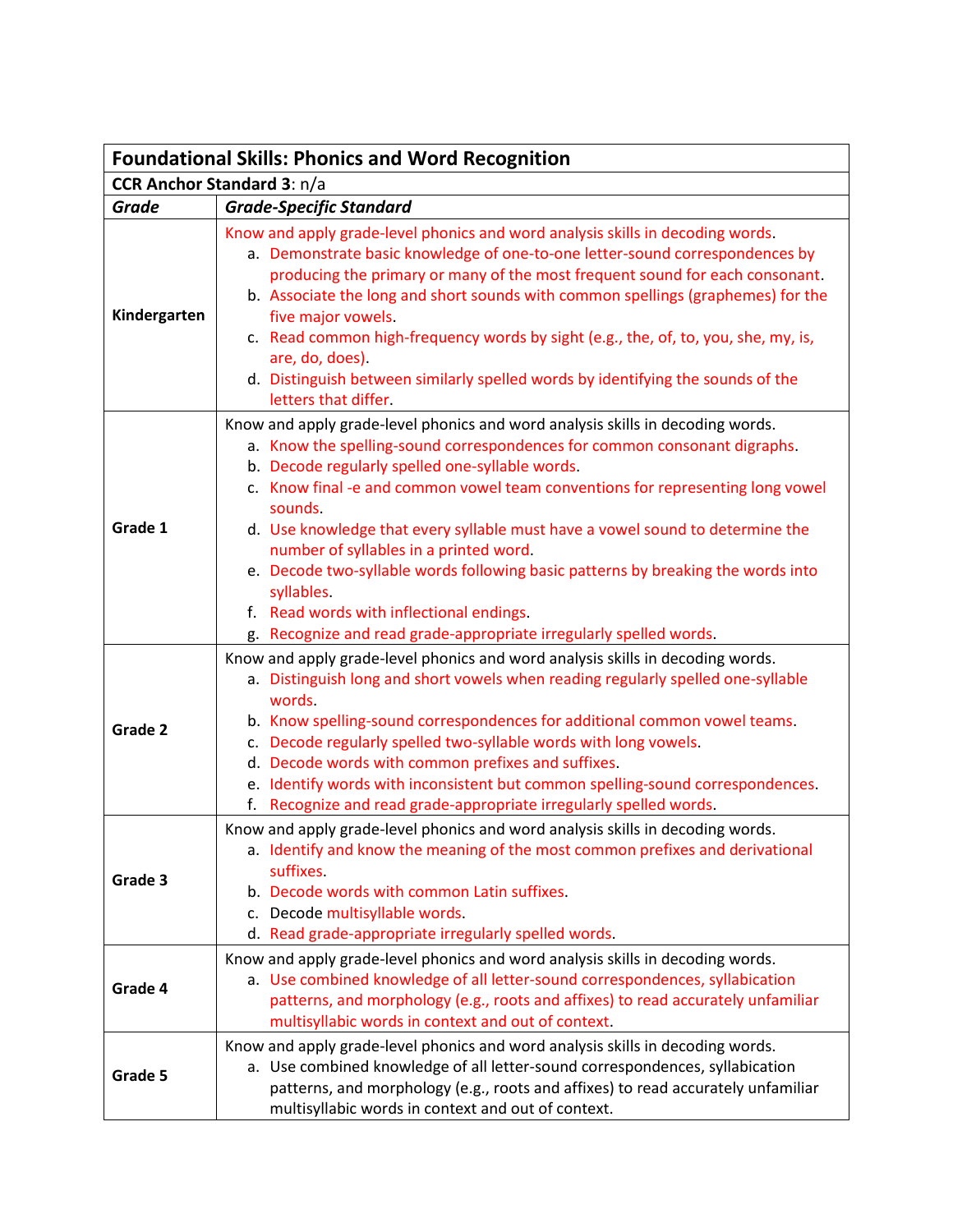| <b>Foundational Skills: Fluency</b> |                                                                                                                                                                                                                                                                                                                                                                       |
|-------------------------------------|-----------------------------------------------------------------------------------------------------------------------------------------------------------------------------------------------------------------------------------------------------------------------------------------------------------------------------------------------------------------------|
| <b>CCR Anchor Standard 4: n/a</b>   |                                                                                                                                                                                                                                                                                                                                                                       |
| <b>Grade</b>                        | <b>Grade-Specific Standard</b>                                                                                                                                                                                                                                                                                                                                        |
| Kindergarten                        | Read emergent-reader texts with purpose and understanding.                                                                                                                                                                                                                                                                                                            |
| Grade 1                             | Read with sufficient accuracy and fluency to support comprehension.<br>a. Read grade-level text with purpose and understanding.<br>b. Read grade-level text orally with accuracy, appropriate rate, and expression on<br>successive readings.<br>c. Use context to confirm or self-correct word recognition and understanding,<br>rereading as necessary.             |
| Grade 2                             | Read with sufficient accuracy and fluency to support comprehension.<br>a. Read grade-level text with purpose and understanding.<br>b. Read grade-level text orally with accuracy, appropriate rate, and expression on<br>successive readings.<br>c. Use context to confirm or self-correct word recognition and understanding,<br>rereading as necessary.             |
| Grade 3                             | Read with sufficient accuracy and fluency to support comprehension.<br>a. Read grade-level text with purpose and understanding.<br>b. Read grade-level prose and poetry orally with accuracy, appropriate rate, and<br>expression on successive readings.<br>c. Use context to confirm or self-correct word recognition and understanding,<br>rereading as necessary. |
| Grade 4                             | Read with sufficient accuracy and fluency to support comprehension.<br>a. Read grade-level text with purpose and understanding.<br>b. Read grade-level prose and poetry orally with accuracy, appropriate rate, and<br>expression on successive readings.<br>c. Use context to confirm or self-correct word recognition and understanding,<br>rereading as necessary. |
| Grade 5                             | Read with sufficient accuracy and fluency to support comprehension.<br>a. Read grade-level text with purpose and understanding.<br>b. Read grade-level prose and poetry orally with accuracy, appropriate rate, and<br>expression on successive readings.<br>c. Use context to confirm or self-correct word recognition and understanding,<br>rereading as necessary. |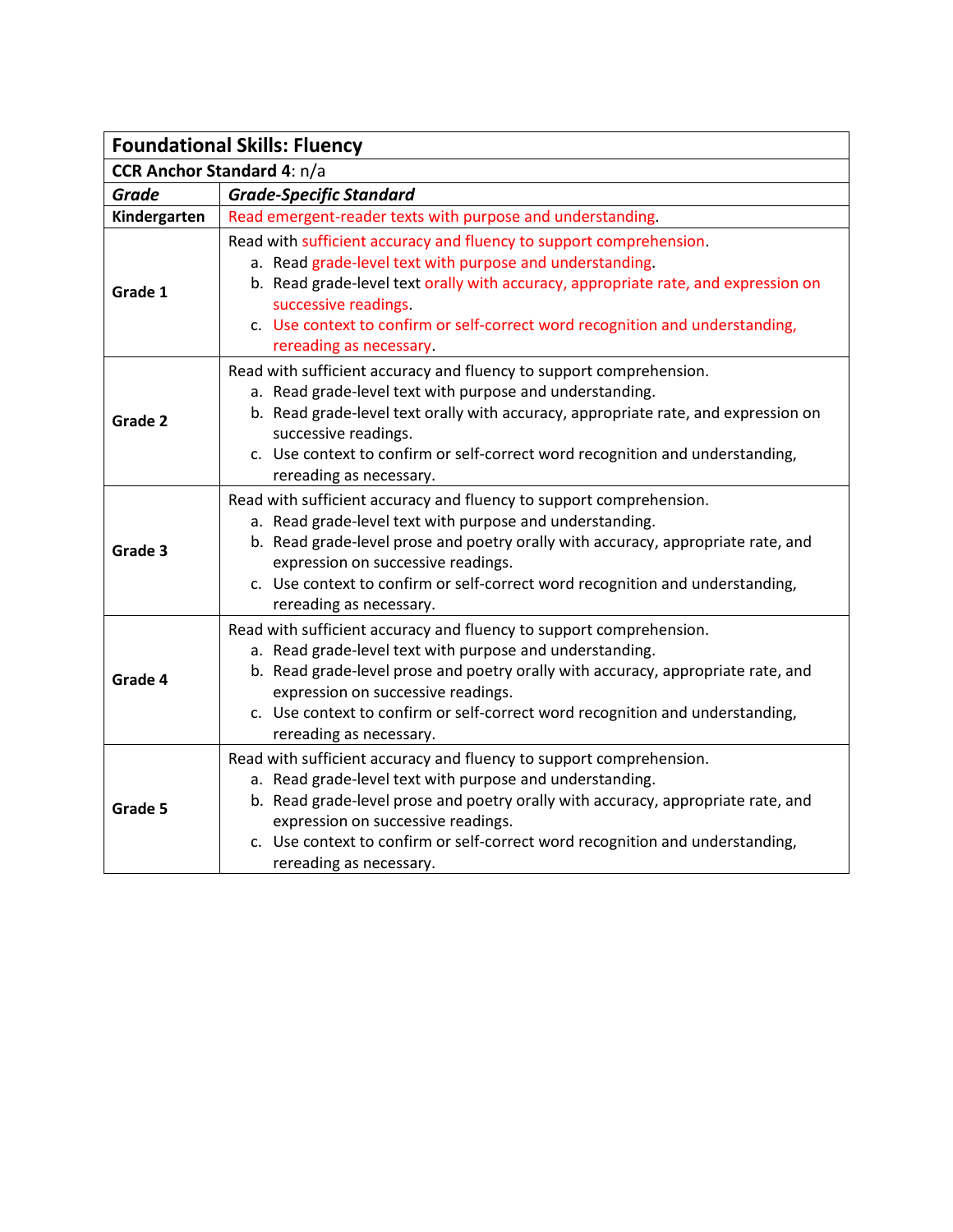| <b>Text Types and Purposes</b>                                                                       |                                                                                                                                                                                                                                                                                                                                                                                                                                                                                                                                                         |  |
|------------------------------------------------------------------------------------------------------|---------------------------------------------------------------------------------------------------------------------------------------------------------------------------------------------------------------------------------------------------------------------------------------------------------------------------------------------------------------------------------------------------------------------------------------------------------------------------------------------------------------------------------------------------------|--|
| College and Career Readiness (CCR) Anchor Standard 1: Write arguments to support claims in an        |                                                                                                                                                                                                                                                                                                                                                                                                                                                                                                                                                         |  |
| analysis of substantive topics or texts, using valid reasoning and relevant and sufficient evidence. |                                                                                                                                                                                                                                                                                                                                                                                                                                                                                                                                                         |  |
| <b>Grade</b>                                                                                         | <b>Grade-Specific Standard</b>                                                                                                                                                                                                                                                                                                                                                                                                                                                                                                                          |  |
| Kindergarten                                                                                         | Use a combination of drawing, dictating, and writing to compose opinion pieces in which they<br>tell a reader the topic or the name of the book they are writing about and state an opinion or<br>preference about the topic or book (e.g., My favorite book is).                                                                                                                                                                                                                                                                                       |  |
| Grade 1                                                                                              | Write opinion pieces in which they introduce the topic or name the book they are writing about,<br>state an opinion, supply a reason for the opinion, and provide some sense of closure.                                                                                                                                                                                                                                                                                                                                                                |  |
| Grade 2                                                                                              | Write opinion pieces in which they introduce the topic or book they are writing about, state an<br>opinion, supply reasons that support the opinion, use linking words (e.g., because, and, also) to<br>connect opinion and reasons, and provide a concluding statement or section.                                                                                                                                                                                                                                                                     |  |
| Grade 3                                                                                              | Write opinion pieces on familiar topics or texts, supporting a point of view with reasons.<br>a. Introduce the topic or text they are writing about, state an opinion, and create an<br>organizational structure that lists reasons.<br>b. Provide reasons that support the opinion.<br>c. Use linking words and phrases (e.g., because, therefore, since, for example) to connect<br>opinion and reasons.<br>d. Provide a concluding statement or section.                                                                                             |  |
| Grade 4                                                                                              | Write opinion pieces on topics or texts, supporting a point of view with reasons and information.<br>a. Introduce a topic or text clearly, state an opinion, and create an organizational structure in<br>which related ideas are grouped to support the writer's purpose.<br>b. Provide reasons that are supported by facts and details.<br>c. Link opinion and reasons using words and phrases (e.g., for instance, in order to, in<br>addition).<br>d. Provide a concluding statement or section related to the opinion presented.                   |  |
| Grade 5                                                                                              | Write opinion pieces on topics or texts, supporting a point of view with reasons and information.<br>a. Introduce a topic or text clearly, state an opinion, and create an organizational structure in<br>which ideas are logically grouped to support the writer's purpose.<br>b. Provide logically ordered reasons that are supported by facts and details.<br>c. Link opinion and reasons using words, phrases, and clauses (e.g., consequently,<br>specifically).<br>d. Provide a concluding statement or section related to the opinion presented. |  |
| Grade 6                                                                                              | Write arguments to support claims with clear reasons and relevant evidence.<br>a. Introduce claim(s) and organize the reasons and evidence clearly.<br>b. Support claim(s) with clear reasons and relevant evidence, using credible sources and<br>demonstrating an understanding of the topic or text.<br>c. Use words, phrases, and clauses to clarify the relationships among claim(s) and reasons.<br>d. Establish and maintain a formal style.<br>e. Provide a concluding statement or section that follows from the argument presented.           |  |
| Grade 7                                                                                              | Write arguments to support claims with clear reasons and relevant evidence.<br>a. Introduce claim(s), acknowledge alternate or opposing claims, and organize the reasons<br>and evidence logically.<br>b. Support claim(s) with logical reasoning and relevant evidence, using accurate, credible<br>sources and demonstrating an understanding of the topic or text.<br>c. Use words, phrases, and clauses to create cohesion and clarify the relationships among                                                                                      |  |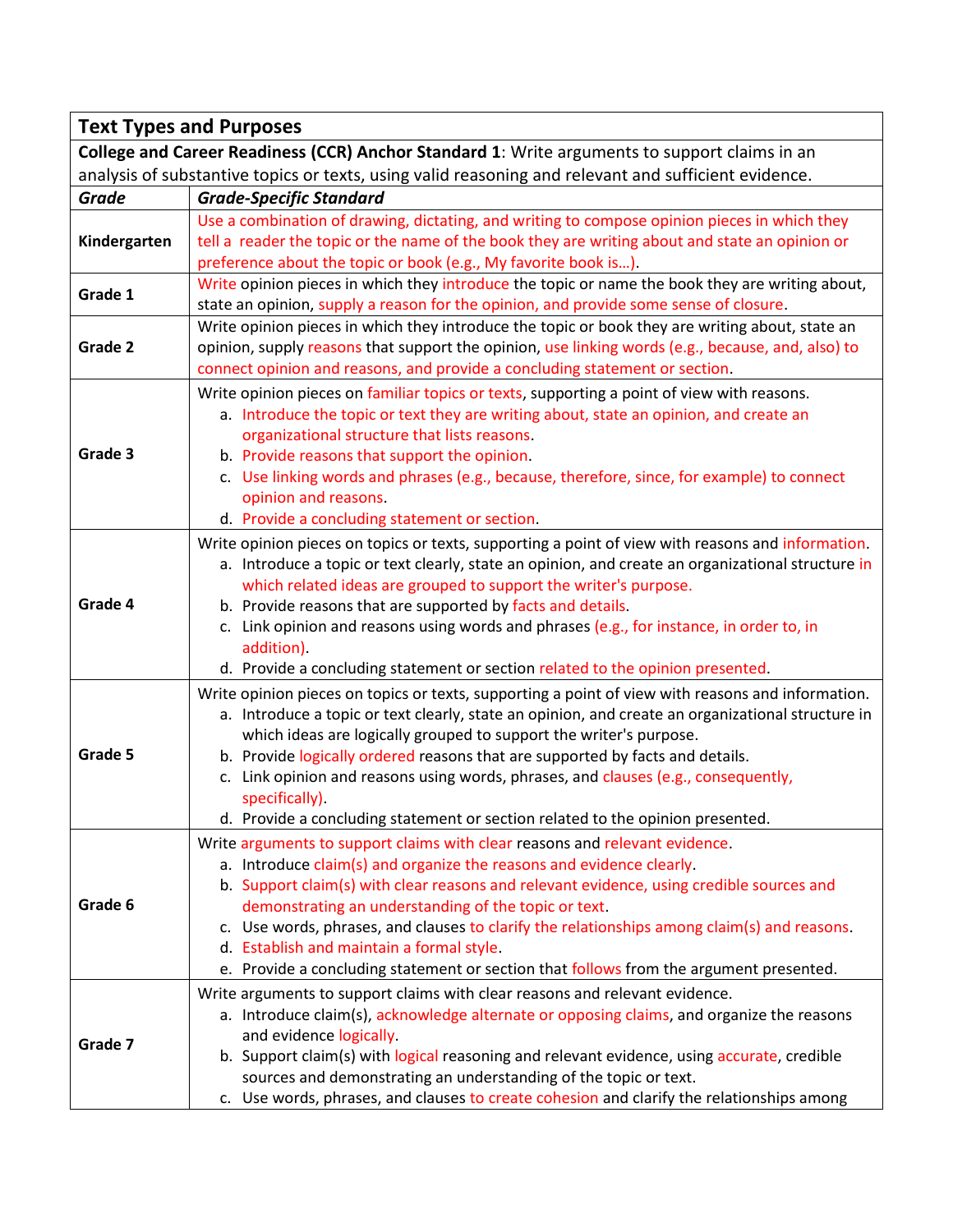|                     | claim(s), reasons, and evidence.                                                                                                                                          |
|---------------------|---------------------------------------------------------------------------------------------------------------------------------------------------------------------------|
|                     | d. Establish and maintain a formal style.                                                                                                                                 |
|                     | e. Provide a concluding statement or section that follows from and supports the argument                                                                                  |
|                     | presented.                                                                                                                                                                |
|                     | Write arguments to support claims with clear reasons and relevant evidence.<br>a. Introduce claim(s), acknowledge and distinguish the claim(s) from alternate or opposing |
|                     | claims, and organize the reasons and evidence logically.                                                                                                                  |
|                     | b. Support claim(s) with logical reasoning and relevant evidence, using accurate, credible                                                                                |
|                     | sources and demonstrating an understanding of the topic or text.                                                                                                          |
| Grade 8             | c. Use words, phrases, and clauses to create cohesion and clarify the relationships among                                                                                 |
|                     | claim(s), counterclaims, reasons, and evidence.                                                                                                                           |
|                     | d. Establish and maintain a formal style.                                                                                                                                 |
|                     | e. Provide a concluding statement or section that follows from and supports the argument                                                                                  |
|                     | presented.                                                                                                                                                                |
|                     | Write arguments to support claims in an analysis of substantive topics or texts, using valid                                                                              |
|                     | reasoning and relevant and sufficient evidence.                                                                                                                           |
|                     | a. Introduce precise claim(s), distinguish the claim(s) from alternate or opposing claims, and                                                                            |
|                     | create an organization that establishes clear relationships among claim(s), counterclaims,                                                                                |
|                     | reasons, and evidence.                                                                                                                                                    |
|                     | b. Develop claim(s) and counterclaims fairly, supplying evidence for each while pointing out                                                                              |
| Grades 9-10         | the strengths and limitations of both in a manner that anticipates the audience's                                                                                         |
|                     | knowledge level and concerns.<br>c. Use words, phrases, and clauses to link the major sections of the text, create cohesion,                                              |
|                     | and clarify the relationships between claim(s) and reasons, between reasons and                                                                                           |
|                     | evidence, and between claim(s) and counterclaims.                                                                                                                         |
|                     | d. Establish and maintain a formal style and objective tone while attending to the norms and                                                                              |
|                     | conventions of the discipline in which they are writing.                                                                                                                  |
|                     | e. Provide a concluding statement or section that follows from and supports the argument                                                                                  |
|                     | presented.                                                                                                                                                                |
|                     | Write arguments to support claims in an analysis of substantive topics or texts, using valid                                                                              |
|                     | reasoning and relevant and sufficient evidence.                                                                                                                           |
|                     | a. Introduce precise, knowledgeable claim(s), establish the significance of the claim(s),                                                                                 |
|                     | distinguish the claim(s) from alternate or opposing claims, and create an organization that                                                                               |
|                     | logically sequences claim(s), counterclaims, reasons, and evidence.                                                                                                       |
|                     | b. Develop claim(s) and counterclaims fairly and thoroughly, supplying the most relevant                                                                                  |
|                     | evidence for each while pointing out the strengths and limitations of both in a manner                                                                                    |
| <b>Grades 11-12</b> | that anticipates the audience's knowledge level, concerns, values, and possible biases.                                                                                   |
|                     | c. Use words, phrases, and clauses as well as varied syntax to link the major sections of the                                                                             |
|                     | text, create cohesion, and clarify the relationships between claim(s) and reasons, between<br>reasons and evidence, and between claim(s) and counterclaims.               |
|                     | d. Establish and maintain a formal style and objective tone while attending to the norms and                                                                              |
|                     | conventions of the discipline in which they are writing.                                                                                                                  |
|                     | e. Provide a concluding statement or section that follows from and supports the argument                                                                                  |
|                     | presented.                                                                                                                                                                |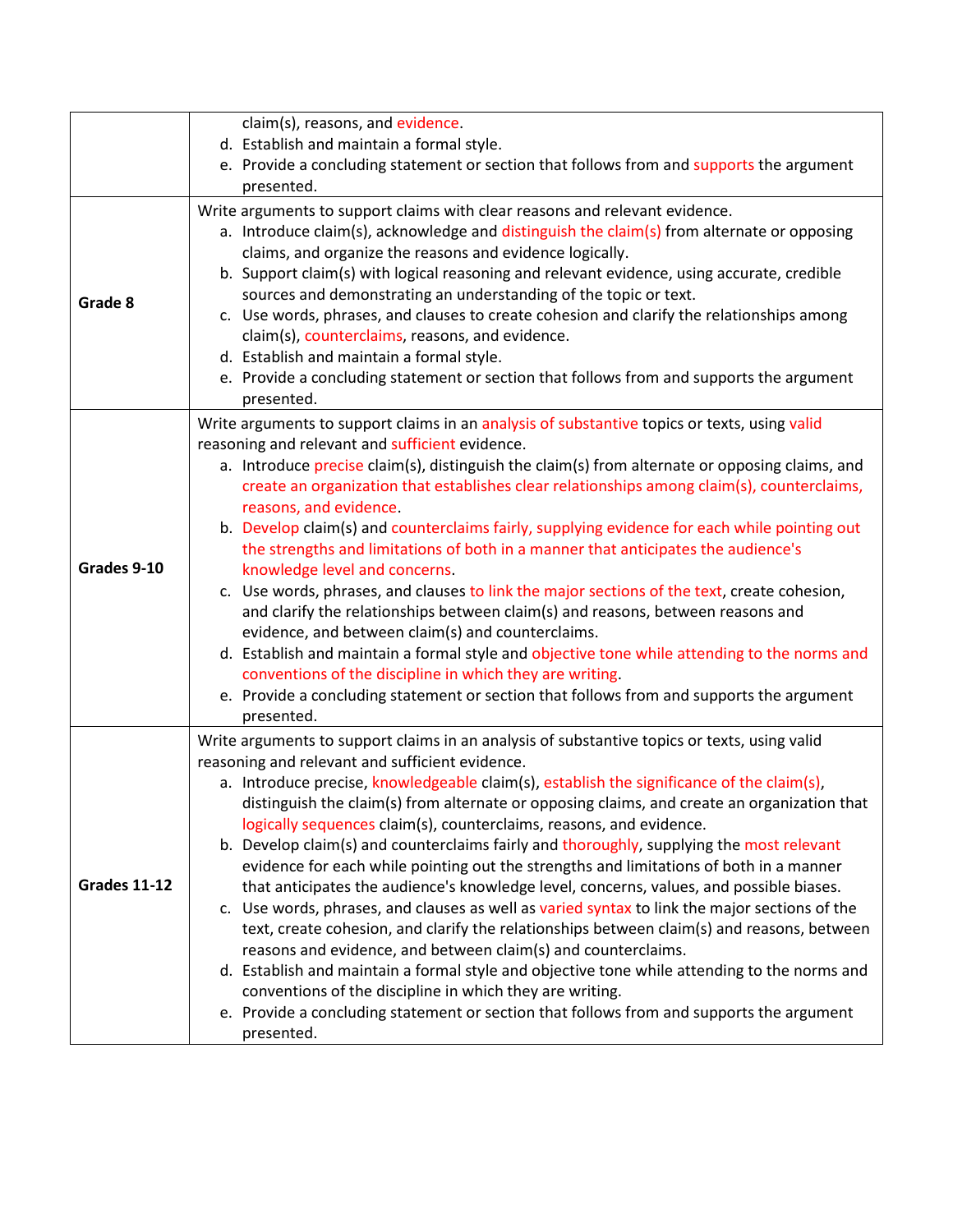## **Text Types and Purposes**

**CCR Anchor Standard 2**: Write informative/explanatory texts to examine and convey complex ideas and information clearly and accurately through the effective selection, organization, and analysis of content.

| <b>Grade</b> | <b>Grade-Specific Standard</b>                                                                       |
|--------------|------------------------------------------------------------------------------------------------------|
| Kindergarten | Use a combination of drawing, dictating, and writing to compose informative/explanatory texts        |
|              | in which they name what they are writing about and supply some information about the topic.          |
| Grade 1      | Write informative/explanatory texts in which they name a topic, supply some facts about the          |
|              | topic, and provide some sense of closure.                                                            |
| Grade 2      | Write informative/explanatory texts in which they introduce a topic, use facts and definitions to    |
|              | develop points, and provide a concluding statement or section.                                       |
|              | Write informative/explanatory texts to examine a topic and convey ideas and information              |
|              | clearly.                                                                                             |
|              | a. Introduce a topic and group related information together; include illustrations when              |
| Grade 3      | useful to aiding comprehension.                                                                      |
|              | b. Develop the topic with facts, definitions, and details.                                           |
|              | c. Use linking words and phrases (e.g., also, another, and, more, but) to connect ideas              |
|              | within categories of information.                                                                    |
|              | d. Provide a concluding statement or section.                                                        |
|              | Write informative/explanatory texts to examine a topic and convey ideas and information              |
|              | clearly.                                                                                             |
|              | a. Introduce a topic clearly and group related information in paragraphs and sections;               |
|              | include formatting (e.g., headings), illustrations, and multimedia when useful to aiding             |
|              | comprehension.                                                                                       |
|              | b. Develop the topic with facts, definitions, concrete details, quotations, or other                 |
| Grade 4      | information and examples related to the topic.                                                       |
|              | c. Link ideas within categories of information using words and phrases (e.g., another, for           |
|              | example, also, because).                                                                             |
|              | d. Use precise language and domain-specific vocabulary to inform about or explain the                |
|              | topic.                                                                                               |
|              | e. Provide a concluding statement or section related to the information or explanation<br>presented. |
|              | Write informative/explanatory texts to examine a topic and convey ideas and information              |
|              | clearly.                                                                                             |
|              | a. Introduce a topic clearly, provide a general observation and focus, and group related             |
|              | information logically; include formatting (e.g., headings), illustrations, and multimedia            |
|              | when useful to aiding comprehension.                                                                 |
|              | b. Develop the topic with facts, definitions, concrete details, quotations, or other                 |
| Grade 5      | information and examples related to the topic.                                                       |
|              | c. Link ideas within and across categories of information using words, phrases, and clauses          |
|              | (e.g., in contrast, especially).                                                                     |
|              | d. Use precise language and domain-specific vocabulary to inform about or explain the                |
|              | topic.                                                                                               |
|              | e. Provide a concluding statement or section related to the information or explanation               |
|              | presented.                                                                                           |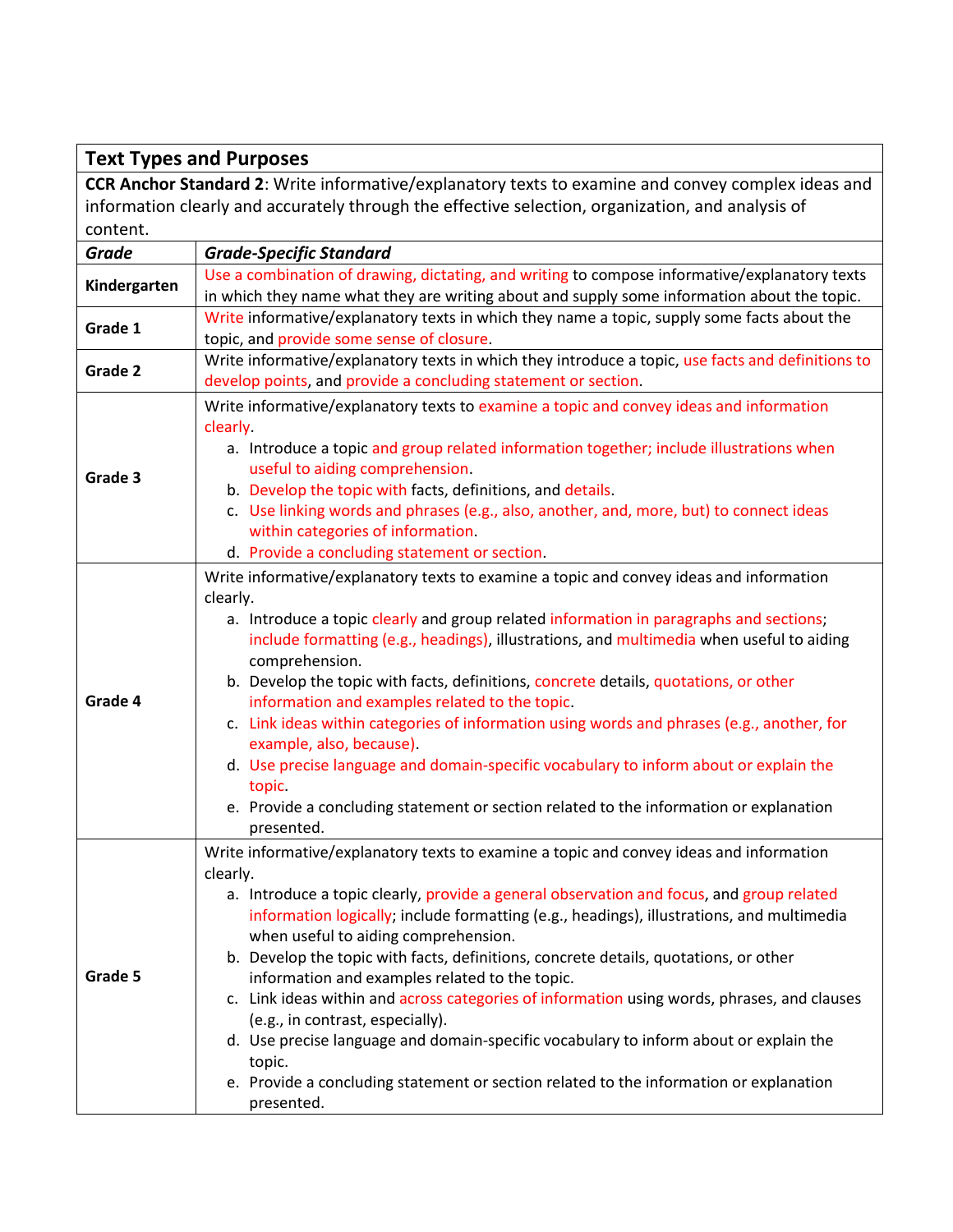| Grade 6     | Write informative/explanatory texts to examine a topic and convey ideas, concepts, and<br>information through the selection, organization, and analysis of relevant content.<br>a. Introduce a topic; organize ideas, concepts, and information, using strategies such as<br>definition, classification, comparison/contrast, and cause/effect; include formatting (e.g.,<br>headings), graphics (e.g., charts, tables), and multimedia when useful to aiding<br>comprehension.<br>b. Develop the topic with relevant facts, definitions, concrete details, quotations, or other                                                                                                                                                                                                                                                                                                                                                                                                                                                                |
|-------------|-------------------------------------------------------------------------------------------------------------------------------------------------------------------------------------------------------------------------------------------------------------------------------------------------------------------------------------------------------------------------------------------------------------------------------------------------------------------------------------------------------------------------------------------------------------------------------------------------------------------------------------------------------------------------------------------------------------------------------------------------------------------------------------------------------------------------------------------------------------------------------------------------------------------------------------------------------------------------------------------------------------------------------------------------|
|             | information and examples.<br>c. Use appropriate transitions to clarify the relationships among ideas and concepts.<br>d. Use precise language and domain-specific vocabulary to inform about or explain the<br>topic.<br>e. Establish and maintain a formal style.<br>f. Provide a concluding statement or section that follows from the information or<br>explanation presented.                                                                                                                                                                                                                                                                                                                                                                                                                                                                                                                                                                                                                                                               |
| Grade 7     | Write informative/explanatory texts to examine a topic and convey ideas, concepts, and<br>information through the selection, organization, and analysis of relevant content.<br>a. Introduce a topic clearly, previewing what is to follow; organize ideas, concepts, and<br>information, using strategies such as definition, classification, comparison/contrast, and<br>cause/effect; include formatting (e.g., headings), graphics (e.g., charts, tables), and<br>multimedia when useful to aiding comprehension.<br>b. Develop the topic with relevant facts, definitions, concrete details, quotations, or other<br>information and examples.<br>c. Use appropriate transitions to create cohesion and clarify the relationships among ideas<br>and concepts.<br>d. Use precise language and domain-specific vocabulary to inform about or explain the<br>topic.<br>e. Establish and maintain a formal style.<br>f. Provide a concluding statement or section that follows from and supports the<br>information or explanation presented. |
| Grade 8     | Write informative/explanatory texts to examine a topic and convey ideas, concepts, and<br>information through the selection, organization, and analysis of relevant content.<br>a. Introduce a topic clearly, previewing what is to follow; organize ideas, concepts, and<br>information into broader categories; include formatting (e.g., headings), graphics (e.g.,<br>charts, tables), and multimedia when useful to aiding comprehension.<br>b. Develop the topic with relevant, well-chosen facts, definitions, concrete details,<br>quotations, or other information and examples.<br>c. Use appropriate and varied transitions to create cohesion and clarify the relationships<br>among ideas and concepts.<br>d. Use precise language and domain-specific vocabulary to inform about or explain the<br>topic.<br>e. Establish and maintain a formal style.<br>f. Provide a concluding statement or section that follows from and supports the<br>information or explanation presented.                                                |
| Grades 9-10 | Write informative/explanatory texts to examine and convey complex ideas, concepts, and<br>information clearly and accurately through the effective selection, organization, and analysis of<br>content.<br>a. Introduce a topic; organize complex ideas, concepts, and information to make important                                                                                                                                                                                                                                                                                                                                                                                                                                                                                                                                                                                                                                                                                                                                            |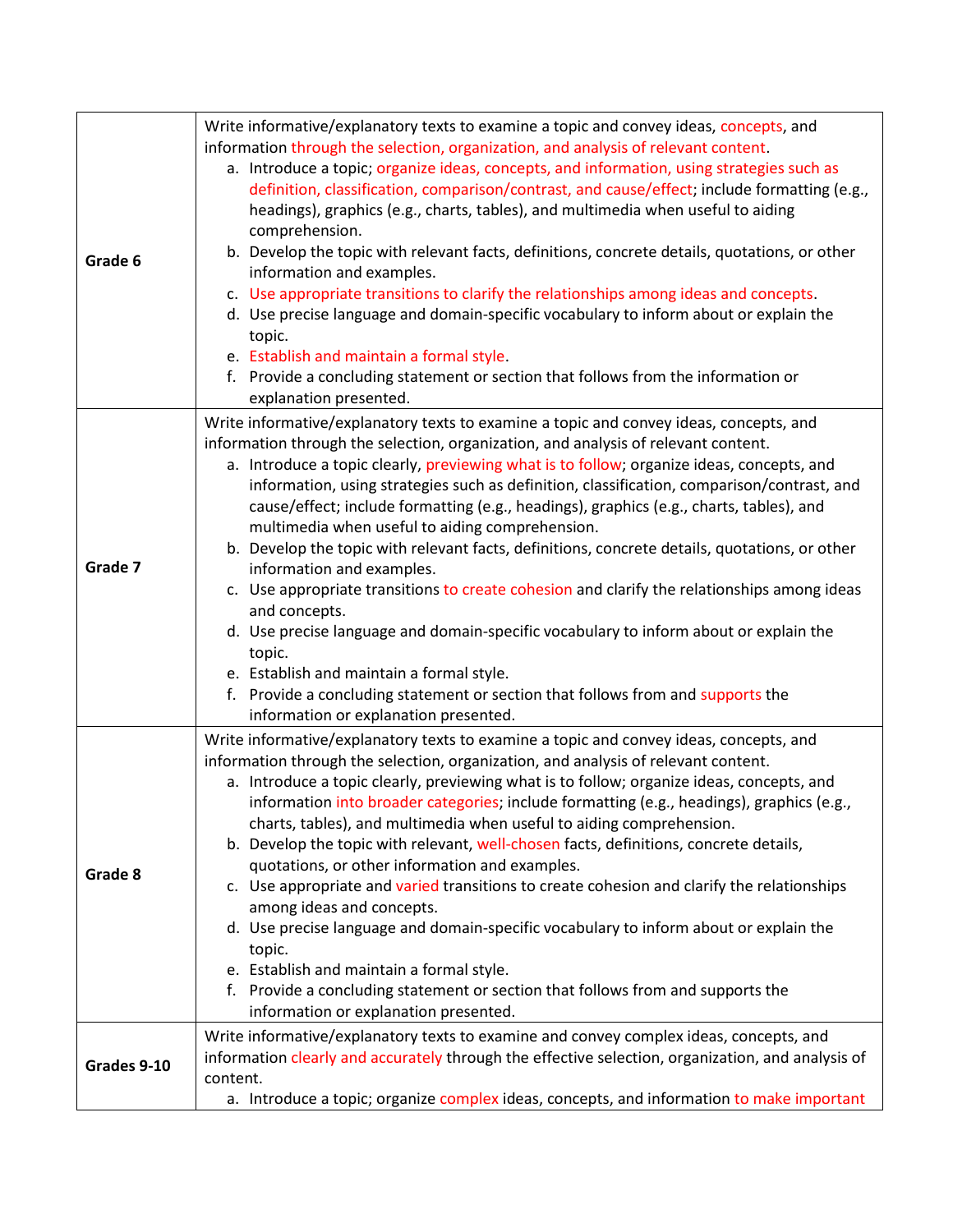|                     | connections and distinctions; include formatting (e.g., headings), graphics (e.g., figures,       |
|---------------------|---------------------------------------------------------------------------------------------------|
|                     | tables), and multimedia when useful to aiding comprehension.                                      |
|                     | b. Develop the topic with well-chosen, relevant, and sufficient facts, extended definitions,      |
|                     | concrete details, quotations, or other information and examples appropriate to the                |
|                     | audience's knowledge of the topic.                                                                |
|                     | c. Use appropriate and varied transitions to link the major sections of the text, create          |
|                     | cohesion, and clarify the relationships among complex ideas and concepts.                         |
|                     | d. Use precise language and domain-specific vocabulary to manage the complexity of the            |
|                     | topic.                                                                                            |
|                     | e. Establish and maintain a formal style and objective tone while attending to the norms          |
|                     | and conventions of the discipline in which they are writing.                                      |
|                     | f. Provide a concluding statement or section that follows from and supports the                   |
|                     | information or explanation presented (e.g., articulating implications or the significance of      |
|                     | the topic).                                                                                       |
|                     | Write informative/explanatory texts to examine and convey complex ideas, concepts, and            |
|                     | information clearly and accurately through the effective selection, organization, and analysis of |
|                     | content.                                                                                          |
|                     | a. Introduce a topic; organize complex ideas, concepts, and information so that each new          |
|                     | element builds on that which precedes it to create a unified whole; include formatting            |
|                     | (e.g., headings), graphics (e.g., figures, tables), and multimedia when useful to aiding          |
|                     | comprehension.                                                                                    |
|                     | b. Develop the topic thoroughly by selecting the most significant and relevant facts,             |
|                     | extended definitions, concrete details, quotations, or other information and examples             |
| <b>Grades 11-12</b> | appropriate to the audience's knowledge of the topic.                                             |
|                     | c. Use appropriate and varied transitions and syntax to link the major sections of the text,      |
|                     | create cohesion, and clarify the relationships among complex ideas and concepts.                  |
|                     | d. Use precise language, domain-specific vocabulary, and techniques such as metaphor,             |
|                     | simile, and analogy to manage the complexity of the topic.                                        |
|                     | e. Establish and maintain a formal style and objective tone while attending to the norms          |
|                     | and conventions of the discipline in which they are writing.                                      |
|                     | f. Provide a concluding statement or section that follows from and supports the                   |
|                     | information or explanation presented (e.g., articulating implications or the significance of      |
|                     | the topic).                                                                                       |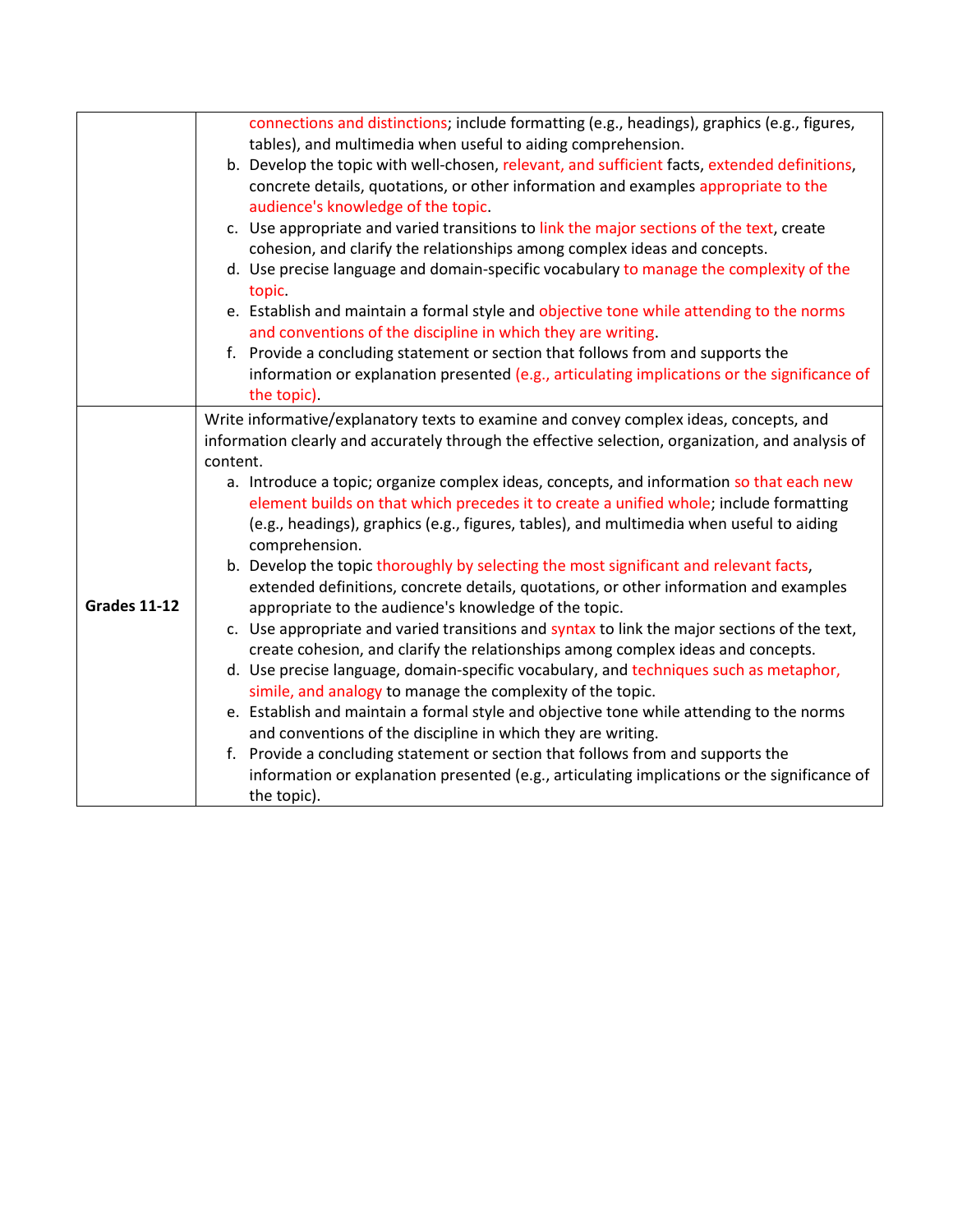| <b>Text Types and Purposes</b>                                                                  |                                                                                                                                                                                                                                                                                                                                                                                                                                                                                                                                                                                                                                                                                                                                                                           |  |
|-------------------------------------------------------------------------------------------------|---------------------------------------------------------------------------------------------------------------------------------------------------------------------------------------------------------------------------------------------------------------------------------------------------------------------------------------------------------------------------------------------------------------------------------------------------------------------------------------------------------------------------------------------------------------------------------------------------------------------------------------------------------------------------------------------------------------------------------------------------------------------------|--|
| CCR Anchor Standard 3: Write narratives to develop real or imagined experiences or events using |                                                                                                                                                                                                                                                                                                                                                                                                                                                                                                                                                                                                                                                                                                                                                                           |  |
| effective technique, well-chosen details, and well-structured event sequences.                  |                                                                                                                                                                                                                                                                                                                                                                                                                                                                                                                                                                                                                                                                                                                                                                           |  |
| <b>Grade</b>                                                                                    | <b>Grade-Specific Standard</b>                                                                                                                                                                                                                                                                                                                                                                                                                                                                                                                                                                                                                                                                                                                                            |  |
| Kindergarten                                                                                    | Use a combination of drawing, dictating, and writing to narrate a single event or several loosely<br>linked events, tell about the events in the order in which they occurred, and provide a reaction<br>to what happened.                                                                                                                                                                                                                                                                                                                                                                                                                                                                                                                                                |  |
| Grade 1                                                                                         | Write narratives in which they recount two or more appropriately sequenced events, include<br>some details regarding what happened, use temporal words to signal event order, and provide<br>some sense of closure.                                                                                                                                                                                                                                                                                                                                                                                                                                                                                                                                                       |  |
| Grade 2                                                                                         | Write narratives in which they recount a well-elaborated event or short sequence of events,<br>include details to describe actions, thoughts, and feelings, use temporal words to signal event<br>order, and provide a sense of closure.                                                                                                                                                                                                                                                                                                                                                                                                                                                                                                                                  |  |
| Grade 3                                                                                         | Write narratives to develop real or imagined experiences or events using effective technique,<br>descriptive details, and clear event sequences.<br>a. Establish a situation and introduce a narrator and/or characters; organize an event<br>sequence that unfolds naturally.<br>b. Use dialogue and descriptions of actions, thoughts, and feelings to develop experiences<br>and events or show the response of characters to situations.<br>c. Use temporal words and phrases to signal event order.<br>d. Provide a sense of closure.                                                                                                                                                                                                                                |  |
| Grade 4                                                                                         | Write narratives to develop real or imagined experiences or events using effective technique,<br>descriptive details, and clear event sequences.<br>a. Orient the reader by establishing a situation and introducing a narrator and/or<br>characters; organize an event sequence that unfolds naturally.<br>b. Use dialogue and description to develop experiences and events or show the responses<br>of characters to situations.<br>c. Use a variety of transitional words and phrases to manage the sequence of events.<br>d. Use concrete words and phrases and sensory details to convey experiences and events<br>precisely.<br>e. Provide a conclusion that follows from the narrated experiences or events.                                                      |  |
| Grade 5                                                                                         | Write narratives to develop real or imagined experiences or events using effective technique,<br>descriptive details, and clear event sequences.<br>a. Orient the reader by establishing a situation and introducing a narrator and/or<br>characters; organize an event sequence that unfolds naturally.<br>b. Use narrative techniques, such as dialogue, description, and pacing, to develop<br>experiences and events or show the responses of characters to situations.<br>c. Use a variety of transitional words, phrases, and clauses to manage the sequence of<br>events.<br>d. Use concrete words and phrases and sensory details to convey experiences and events<br>precisely.<br>e. Provide a conclusion that follows from the narrated experiences or events. |  |
| Grade 6                                                                                         | Write narratives to develop real or imagined experiences or events using effective technique,<br>relevant descriptive details, and well-structured event sequences.<br>a. Engage and orient the reader by establishing a context and introducing a narrator and/or                                                                                                                                                                                                                                                                                                                                                                                                                                                                                                        |  |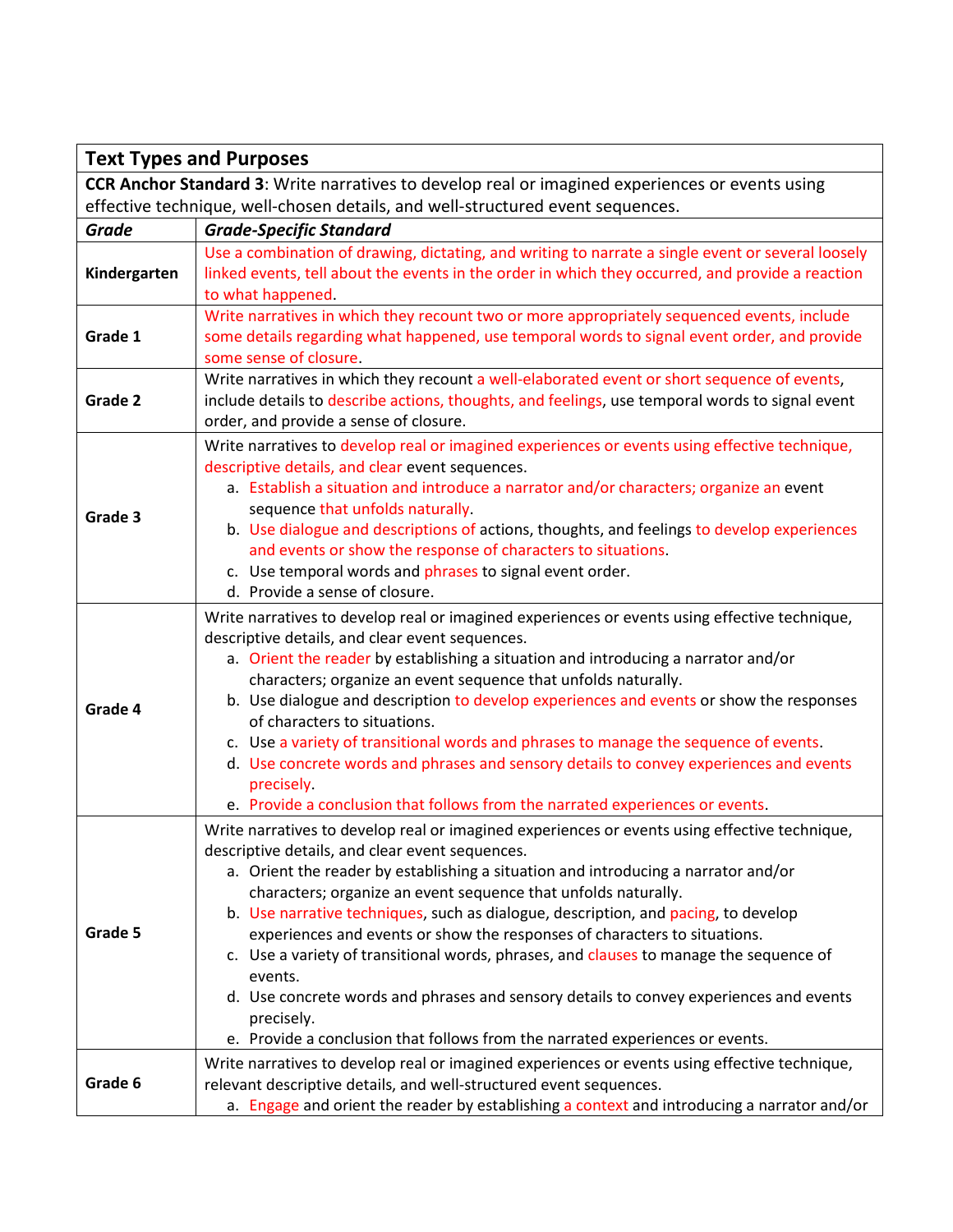|             | characters; organize an event sequence that unfolds naturally and logically.                   |
|-------------|------------------------------------------------------------------------------------------------|
|             | b. Use narrative techniques, such as dialogue, pacing, and description, to develop             |
|             | experiences, events, and/or characters.                                                        |
|             | c. Use a variety of transition words, phrases, and clauses to convey sequence and signal       |
|             | shifts from one time frame or setting to another.                                              |
|             | d. Use precise words and phrases, relevant descriptive details, and sensory language to        |
|             | convey experiences and events.                                                                 |
|             | e. Provide a conclusion that follows from the narrated experiences or events.                  |
|             | Write narratives to develop real or imagined experiences or events using effective technique,  |
|             | relevant descriptive details, and well-structured event sequences.                             |
|             | a. Engage and orient the reader by establishing a context and point of view and introducing    |
|             | a narrator and/or characters; organize an event sequence that unfolds naturally and            |
|             | logically.                                                                                     |
|             | b. Use narrative techniques, such as dialogue, pacing, and description, to develop             |
| Grade 7     | experiences, events, and/or characters.                                                        |
|             | c. Use a variety of transition words, phrases, and clauses to convey sequence and signal       |
|             | shifts from one time frame or setting to another.                                              |
|             | d. Use precise words and phrases, relevant descriptive details, and sensory language to        |
|             | capture the action and convey experiences and events.                                          |
|             | e. Provide a conclusion that follows from and reflects on the narrated experiences or          |
|             | events.                                                                                        |
|             | Write narratives to develop real or imagined experiences or events using effective technique,  |
|             | relevant descriptive details, and well-structured event sequences.                             |
|             | a. Engage and orient the reader by establishing a context and point of view and introducing    |
|             | a narrator and/or characters; organize an event sequence that unfolds naturally and            |
|             | logically.                                                                                     |
|             | b. Use narrative techniques, such as dialogue, pacing, description, and reflection, to develop |
|             | experiences, events, and/or characters.                                                        |
| Grade 8     | c. Use a variety of transition words, phrases, and clauses to convey sequence, signal shifts   |
|             | from one time frame or setting to another, and show the relationships among                    |
|             | experiences and events.                                                                        |
|             | d. Use precise words and phrases, relevant descriptive details, and sensory language to        |
|             | capture the action and convey experiences and events.                                          |
|             | e. Provide a conclusion that follows from and reflects on the narrated experiences or          |
|             | events.                                                                                        |
|             | Write narratives to develop real or imagined experiences or events using effective technique,  |
|             | well-chosen details, and well-structured event sequences.                                      |
|             | a. Engage and orient the reader by setting out a problem, situation, or observation,           |
|             | establishing one or multiple point(s) of view, and introducing a narrator and/or               |
| Grades 9-10 | characters; create a smooth progression of experiences or events.                              |
|             | b. Use narrative techniques, such as dialogue, pacing, description, reflection, and multiple   |
|             | plot lines, to develop experiences, events, and/or characters.                                 |
|             | c. Use a variety of techniques to sequence events so that they build on one another to         |
|             | create a coherent whole.                                                                       |
|             | d. Use precise words and phrases, telling details, and sensory language to convey a vivid      |
|             | picture of the experiences, events, setting, and/or characters.                                |
|             | e. Provide a conclusion that follows from and reflects on what is experienced, observed, or    |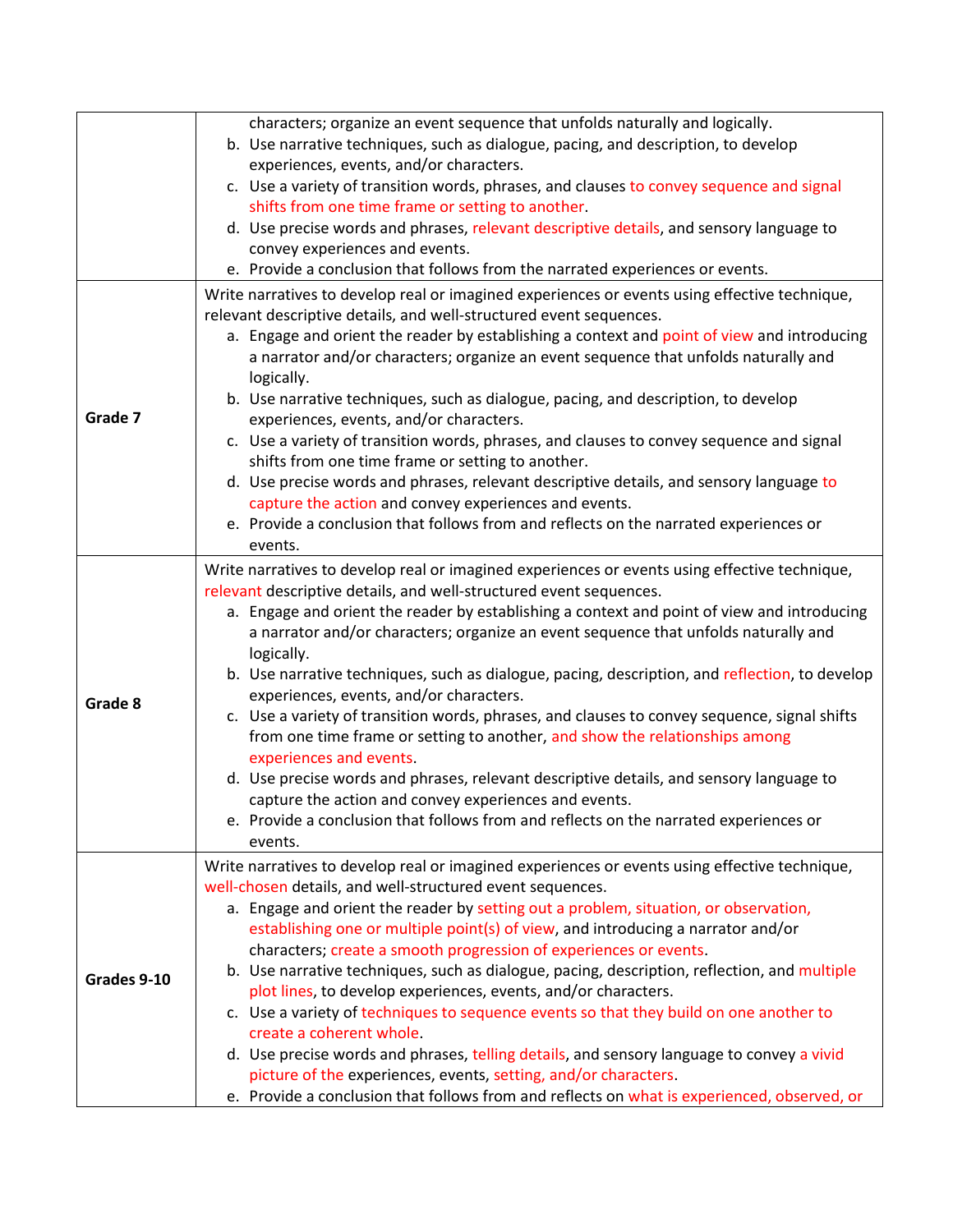|                     | resolved over the course of the narrative.                                                                                                                                                                                                                                                                                                                                                                                                                                                                                                                                                                                                                                                                                                                                                                                                                                                                                                                                                                                                                                                                                                          |
|---------------------|-----------------------------------------------------------------------------------------------------------------------------------------------------------------------------------------------------------------------------------------------------------------------------------------------------------------------------------------------------------------------------------------------------------------------------------------------------------------------------------------------------------------------------------------------------------------------------------------------------------------------------------------------------------------------------------------------------------------------------------------------------------------------------------------------------------------------------------------------------------------------------------------------------------------------------------------------------------------------------------------------------------------------------------------------------------------------------------------------------------------------------------------------------|
| <b>Grades 11-12</b> | Write narratives to develop real or imagined experiences or events using effective technique,<br>well-chosen details, and well-structured event sequences.<br>a. Engage and orient the reader by setting out a problem, situation, or observation and its<br>significance, establishing one or multiple point(s) of view, and introducing a narrator<br>and/or characters; create a smooth progression of experiences or events.<br>b. Use narrative techniques, such as dialogue, pacing, description, reflection, and multiple<br>plot lines, to develop experiences, events, and/or characters.<br>c. Use a variety of techniques to sequence events so that they build on one another to<br>create a coherent whole and build toward a particular tone and outcome (e.g., a sense of<br>mystery, suspense, growth, or resolution).<br>d. Use precise words and phrases, telling details, and sensory language to convey a vivid<br>picture of the experiences, events, setting, and/or characters.<br>e. Provide a conclusion that follows from and reflects on what is experienced, observed, or<br>resolved over the course of the narrative. |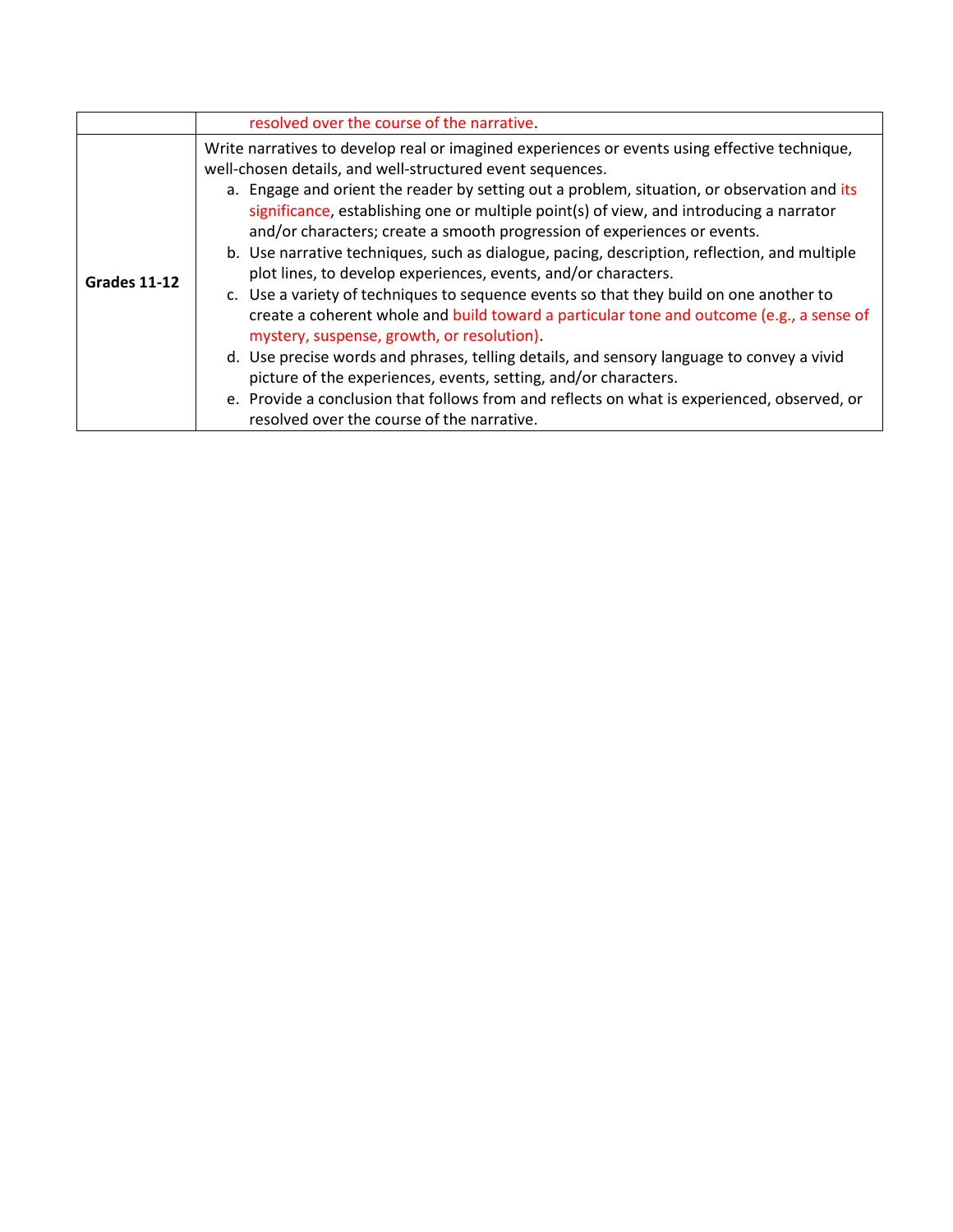|                                                                                                   | <b>Production and Distribution of Writing</b>                                                                                                                                                                                   |
|---------------------------------------------------------------------------------------------------|---------------------------------------------------------------------------------------------------------------------------------------------------------------------------------------------------------------------------------|
| CCR Anchor Standard 4: Produce clear and coherent writing in which the development, organization, |                                                                                                                                                                                                                                 |
| and style are appropriate to task, purpose, and audience.                                         |                                                                                                                                                                                                                                 |
| <b>Grade</b>                                                                                      | <b>Grade-Specific Standard</b>                                                                                                                                                                                                  |
| Kindergarten                                                                                      | (Begins in grade 3)                                                                                                                                                                                                             |
| Grade 1                                                                                           | (Begins in grade 3)                                                                                                                                                                                                             |
| Grade 2                                                                                           | (Begins in grade 3)                                                                                                                                                                                                             |
| Grade 3                                                                                           | With guidance and support from adults, produce writing in which the development and<br>organization are appropriate to task and purpose. (Grade-specific expectations for writing<br>types are defined in standards 1-3 above.) |
| Grade 4                                                                                           | Produce clear and coherent writing in which the development and organization are appropriate<br>to task, purpose, and audience. (Grade-specific expectations for writing types are defined in<br>standards 1-3 above.)          |
| Grade 5                                                                                           | Produce clear and coherent writing in which the development and organization are appropriate<br>to task, purpose, and audience. (Grade-specific expectations for writing types are defined in<br>standards 1-3 above.)          |
| Grade 6                                                                                           | Produce clear and coherent writing in which the development, organization, and style are<br>appropriate to task, purpose, and audience. (Grade-specific expectations for writing types are<br>defined in standards 1-3 above.)  |
| Grade 7                                                                                           | Produce clear and coherent writing in which the development, organization, and style are<br>appropriate to task, purpose, and audience. (Grade-specific expectations for writing types are<br>defined in standards 1-3 above.)  |
| Grade 8                                                                                           | Produce clear and coherent writing in which the development, organization, and style are<br>appropriate to task, purpose, and audience. (Grade-specific expectations for writing types are<br>defined in standards 1-3 above.)  |
| Grades 9-10                                                                                       | Produce clear and coherent writing in which the development, organization, and style are<br>appropriate to task, purpose, and audience. (Grade-specific expectations for writing types are<br>defined in standards 1-3 above.)  |
| <b>Grades 11-12</b>                                                                               | Produce clear and coherent writing in which the development, organization, and style are<br>appropriate to task, purpose, and audience. (Grade-specific expectations for writing types are<br>defined in standards 1-3 above.)  |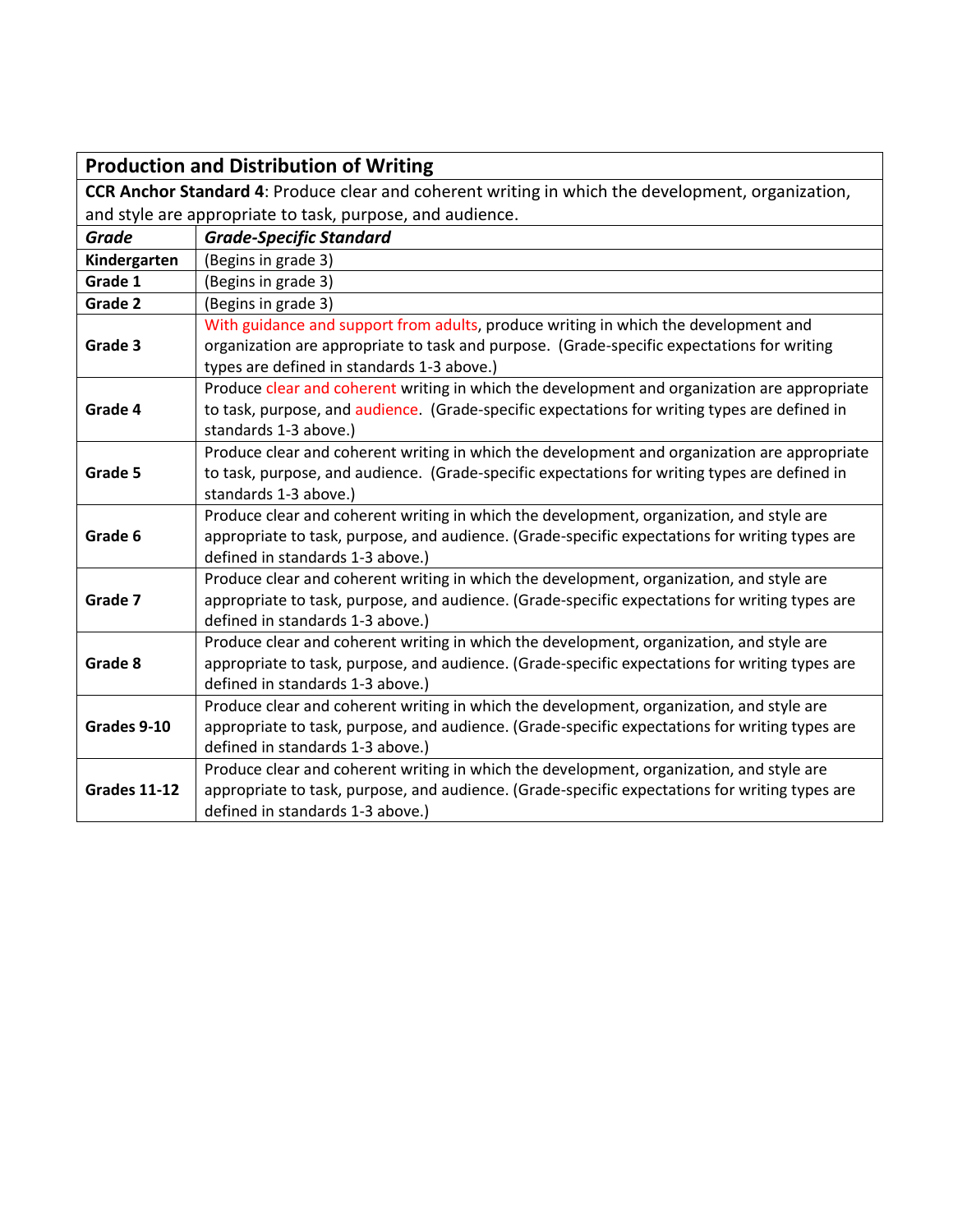| <b>Production and Distribution of Writing</b>                                                          |                                                                                                                                                                                                                                                                                                                                                                    |
|--------------------------------------------------------------------------------------------------------|--------------------------------------------------------------------------------------------------------------------------------------------------------------------------------------------------------------------------------------------------------------------------------------------------------------------------------------------------------------------|
| <b>CCR Anchor Standard 5:</b> Develop and strengthen writing as needed by planning, revising, editing, |                                                                                                                                                                                                                                                                                                                                                                    |
|                                                                                                        | rewriting, or trying a new approach.                                                                                                                                                                                                                                                                                                                               |
| <b>Grade</b>                                                                                           | <b>Grade-Specific Standard</b>                                                                                                                                                                                                                                                                                                                                     |
| Kindergarten                                                                                           | With guidance and support from adults, respond to questions and suggestions from peers and<br>add details to strengthen writing as needed.                                                                                                                                                                                                                         |
| Grade 1                                                                                                | With guidance and support from adults, focus on a topic, respond to questions and suggestions<br>from peers, and add details to strengthen writing as needed.                                                                                                                                                                                                      |
| Grade 2                                                                                                | With guidance and support from adults and peers, focus on a topic and strengthen writing as<br>needed by revising and editing.                                                                                                                                                                                                                                     |
| Grade 3                                                                                                | With guidance and support from peers and adults, develop and strengthen writing as needed by<br>planning, revising, and editing. (Editing for conventions should demonstrate command of<br>Language standards 1–3 up to and including grade 3 on page 29.)                                                                                                         |
| Grade 4                                                                                                | With guidance and support from peers and adults, develop and strengthen writing as needed by<br>planning, revising, and editing. (Editing for conventions should demonstrate command of<br>Language standards 1-3 up to and including grade 4 on page 29.)                                                                                                         |
| Grade 5                                                                                                | With guidance and support from peers and adults, develop and strengthen writing as needed by<br>planning, revising, editing, rewriting, or trying a new approach. (Editing for conventions should<br>demonstrate command of Language standards 1-3 up to and including grade 5 on page 29.)                                                                        |
| Grade 6                                                                                                | With some guidance and support from peers and adults, develop and strengthen writing as<br>needed by planning, revising, editing, rewriting, or trying a new approach. (Editing for conventions<br>should demonstrate command of Language standards $1-3$ up to and including grade 6 on page<br>53.)                                                              |
| Grade 7                                                                                                | With some guidance and support from peers and adults, develop and strengthen writing as<br>needed by planning, revising, editing, rewriting, or trying a new approach, focusing on how well<br>purpose and audience have been addressed. (Editing for conventions should demonstrate<br>command of Language standards 1-3 up to and including grade 7 on page 53.) |
| Grade 8                                                                                                | With some guidance and support from peers and adults, develop and strengthen writing as<br>needed by planning, revising, editing, rewriting, or trying a new approach, focusing on how well<br>purpose and audience have been addressed. (Editing for conventions should demonstrate<br>command of Language standards 1–3 up to and including grade 8 on page 53.) |
| Grades 9-10                                                                                            | Develop and strengthen writing as needed by planning, revising, editing, rewriting, or trying a<br>new approach, focusing on addressing what is most significant for a specific purpose and<br>audience. (Editing for conventions should demonstrate command of Language standards 1-3 on<br>up to and including grades 9-10 page 55.)                             |
| <b>Grades 11-12</b>                                                                                    | Develop and strengthen writing as needed by planning, revising, editing, rewriting, or trying a<br>new approach, focusing on addressing what is most significant for a specific purpose and                                                                                                                                                                        |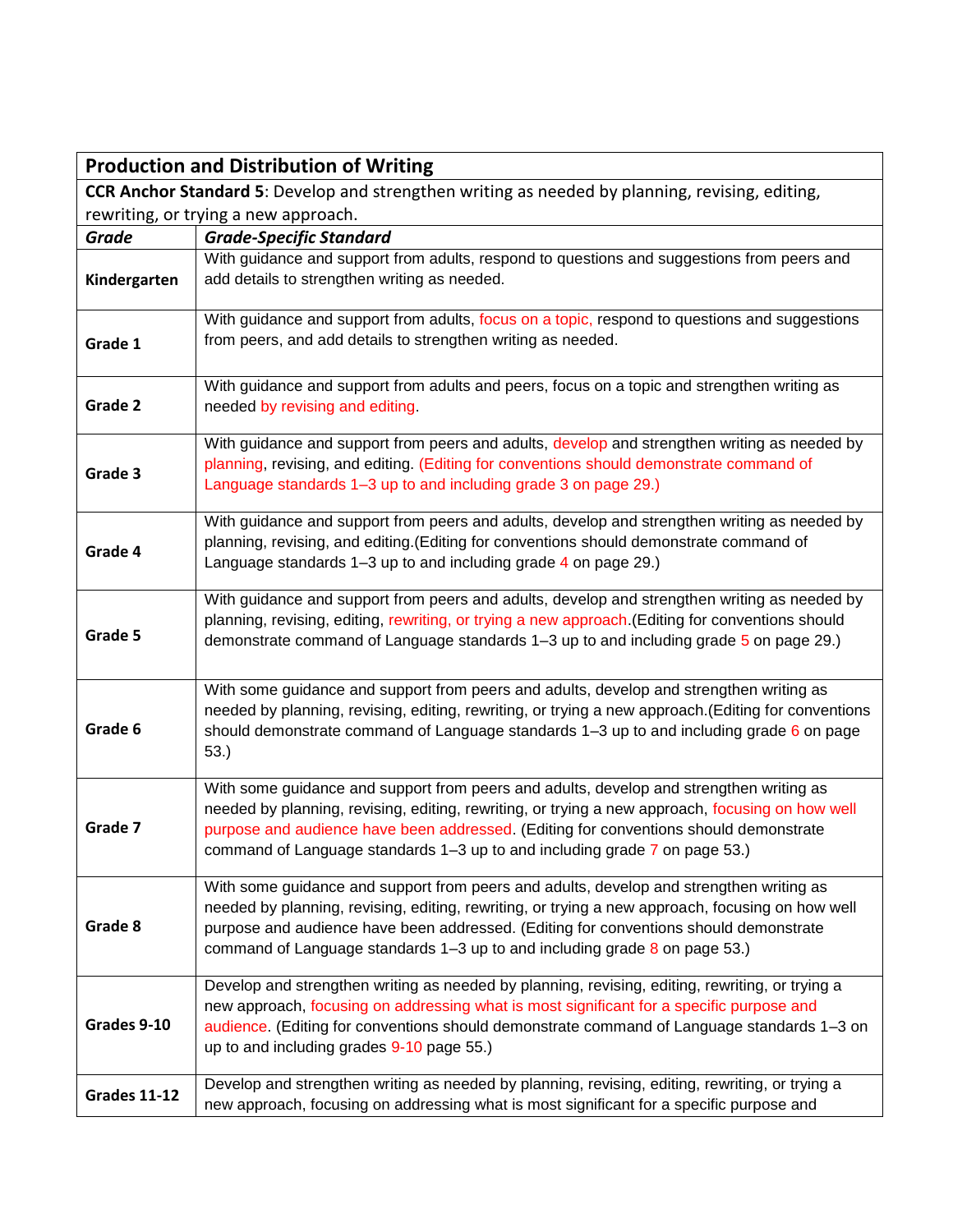| audience. (Editing for conventions should demonstrate command of Language standards 1–3 up |
|--------------------------------------------------------------------------------------------|
| to and including grades 11-12 on page 55.)                                                 |
|                                                                                            |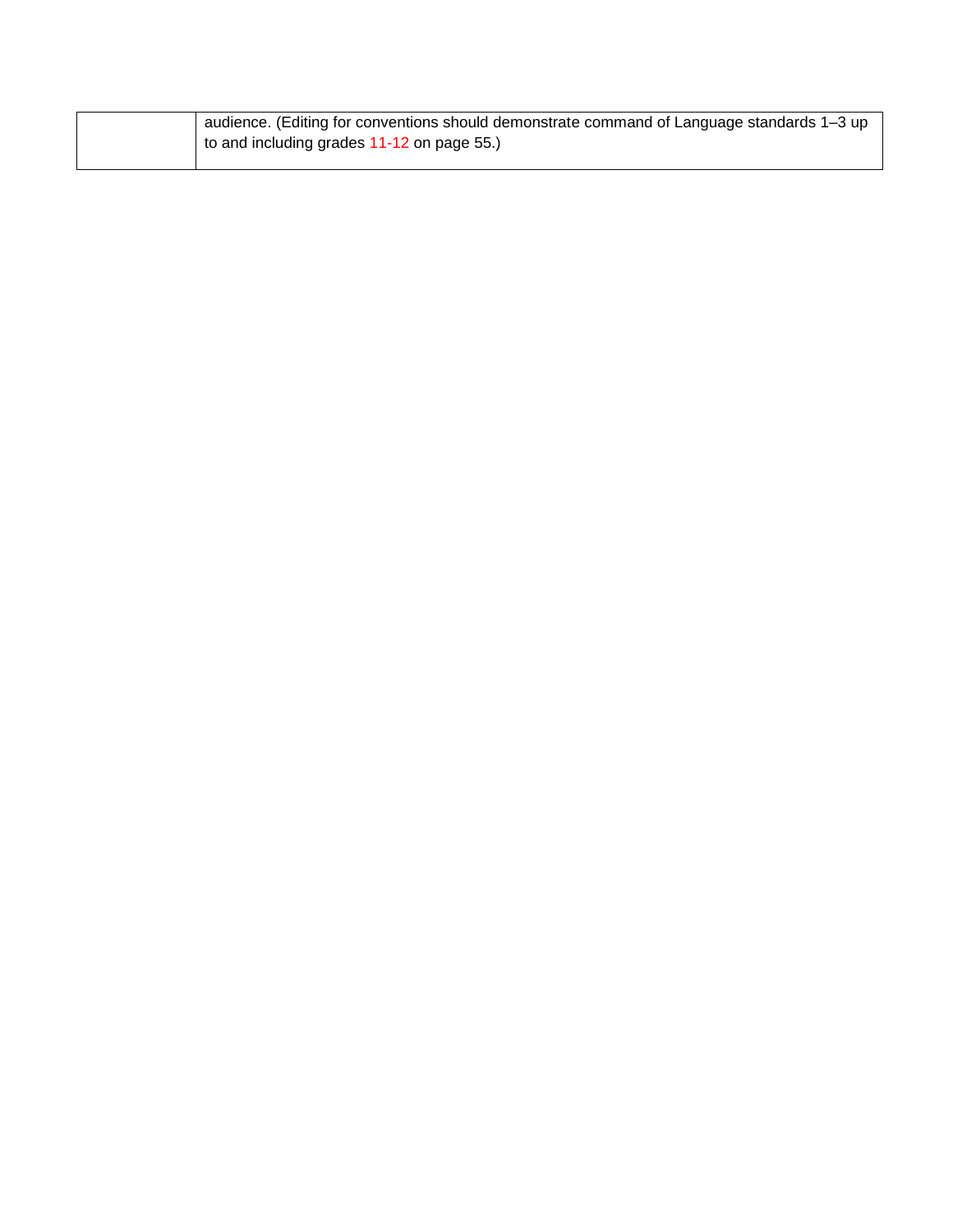| <b>Production and Distribution of Writing</b>                                                        |                                                                                                                                                                                                                                                                                       |  |  |
|------------------------------------------------------------------------------------------------------|---------------------------------------------------------------------------------------------------------------------------------------------------------------------------------------------------------------------------------------------------------------------------------------|--|--|
| CCR Anchor Standard 6: Use technology, including the Internet, to produce and publish writing and to |                                                                                                                                                                                                                                                                                       |  |  |
|                                                                                                      | interact and collaborate with others.                                                                                                                                                                                                                                                 |  |  |
| <b>Grade</b>                                                                                         | <b>Grade-Specific Standard</b>                                                                                                                                                                                                                                                        |  |  |
| Kindergarten                                                                                         | With guidance and support from adults, explore a variety of digital tools to produce and publish<br>writing, including in collaboration with peers.                                                                                                                                   |  |  |
| Grade 1                                                                                              | With guidance and support from adults, use a variety of digital tools to produce and publish<br>writing, including in collaboration with peers.                                                                                                                                       |  |  |
| Grade 2                                                                                              | With guidance and support from adults, use a variety of digital tools to produce and publish<br>writing, including in collaboration with peers.                                                                                                                                       |  |  |
| Grade 3                                                                                              | With guidance and support from adults, use technology to produce and publish writing (using<br>keyboarding skills) as well as to interact and collaborate with others.                                                                                                                |  |  |
| Grade 4                                                                                              | With some guidance and support from adults, use technology, including the Internet, to produce<br>and publish writing as well as to interact and collaborate with others; demonstrate sufficient<br>command of keyboarding skills to type a minimum of one page in a single sitting.  |  |  |
| Grade 5                                                                                              | With some guidance and support from adults, use technology, including the Internet, to produce<br>and publish writing as well as to interact and collaborate with others; demonstrate sufficient<br>command of keyboarding skills to type a minimum of two pages in a single sitting. |  |  |
| Grade 6                                                                                              | Use technology, including the Internet, to produce and publish writing as well as to interact and<br>collaborate with others; demonstrate sufficient command of keyboarding skills to type a minimum<br>of three pages in a single sitting.                                           |  |  |
| Grade 7                                                                                              | Use technology, including the Internet, to produce and publish writing and link to and cite sources<br>as well as to interact and collaborate with others, including linking to and citing sources.                                                                                   |  |  |
| Grade 8                                                                                              | Use technology, including the Internet, to produce and publish writing and present the<br>relationships between information and ideas efficiently as well as to interact and collaborate with<br>others.                                                                              |  |  |
| Grades 9-10                                                                                          | Use technology, including the Internet, to produce, publish, and update individual or shared<br>writing products, taking advantage of technology's capacity to link to other information and to<br>display information flexibly and dynamically.                                      |  |  |
| <b>Grades 11-12</b>                                                                                  | Use technology, including the Internet, to produce, publish, and update individual or shared<br>writing products in response to ongoing feedback, including new arguments or information.                                                                                             |  |  |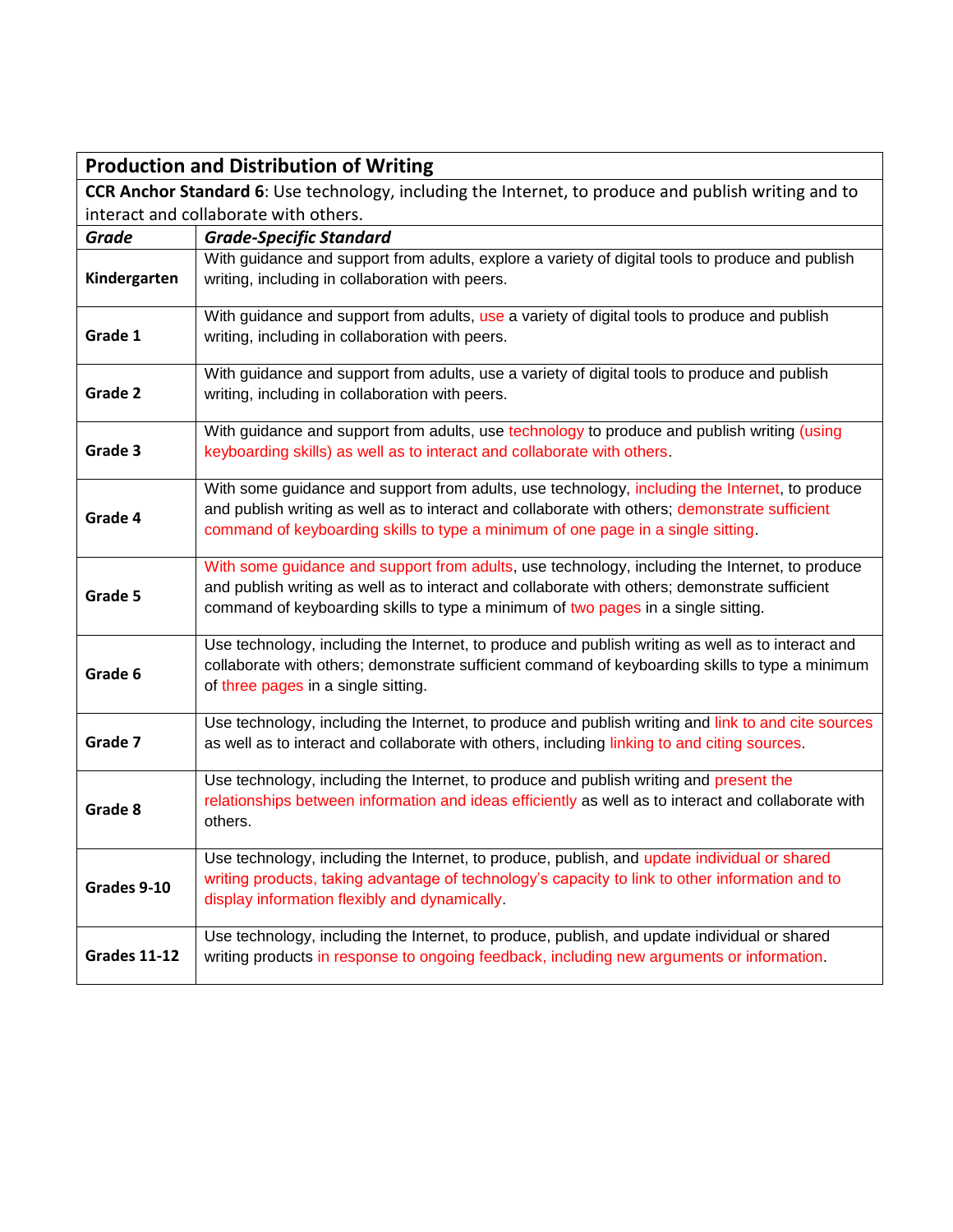|                     | <b>Research to Build and Present Knowledge</b>                                                                                                                                                                                                                                                                |  |
|---------------------|---------------------------------------------------------------------------------------------------------------------------------------------------------------------------------------------------------------------------------------------------------------------------------------------------------------|--|
|                     | CCR Anchor Standard 7: Conduct short as well as more sustained research projects based on focused                                                                                                                                                                                                             |  |
|                     | questions, demonstrating understanding of the subject under investigation.                                                                                                                                                                                                                                    |  |
| <b>Grade</b>        | <b>Grade-Specific Standard</b>                                                                                                                                                                                                                                                                                |  |
| Kindergarten        | Participate in shared research and writing projects (e.g., explore a number of books by a favorite<br>author and express opinions about them).                                                                                                                                                                |  |
| Grade 1             | Participate in shared research and writing projects (e.g., explore a number of "how-to" books on<br>a given topic and use them to write a sequence of instructions).                                                                                                                                          |  |
| Grade 2             | Participate in shared research and writing projects (e.g., read a number of books on a single<br>topic to produce a report; record science observations).                                                                                                                                                     |  |
| Grade 3             | Conduct short research projects that build knowledge about a topic.                                                                                                                                                                                                                                           |  |
| Grade 4             | Conduct short research projects that build knowledge through investigation of different aspects of<br>a topic.                                                                                                                                                                                                |  |
| Grade 5             | Conduct short research projects that use several sources to build knowledge through<br>investigation of different aspects of a topic.                                                                                                                                                                         |  |
| Grade 6             | Conduct short research projects to answer a question, drawing on several sources and<br>refocusing the inquiry when appropriate.                                                                                                                                                                              |  |
| Grade 7             | Conduct short research projects to answer a question, drawing on several sources and<br>generating additional related, focused questions for further research and investigation.                                                                                                                              |  |
| Grade 8             | Conduct short research projects to answer a question (including a self-generated question),<br>drawing on several sources and generating additional related, focused questions that allow for<br>multiple avenues of exploration.                                                                             |  |
| Grades 9-10         | Conduct short as well as more sustained research projects to answer a question (including a<br>self-generated question) or solve a problem; narrow or broaden the inquiry when appropriate;<br>synthesize multiple sources on the subject, demonstrating understanding of the subject under<br>investigation. |  |
| <b>Grades 11-12</b> | Conduct short as well as more sustained research projects to answer a question (including a<br>self-generated question) or solve a problem; narrow or broaden the inquiry when appropriate;<br>synthesize multiple sources on the subject, demonstrating understanding of the subject under<br>investigation. |  |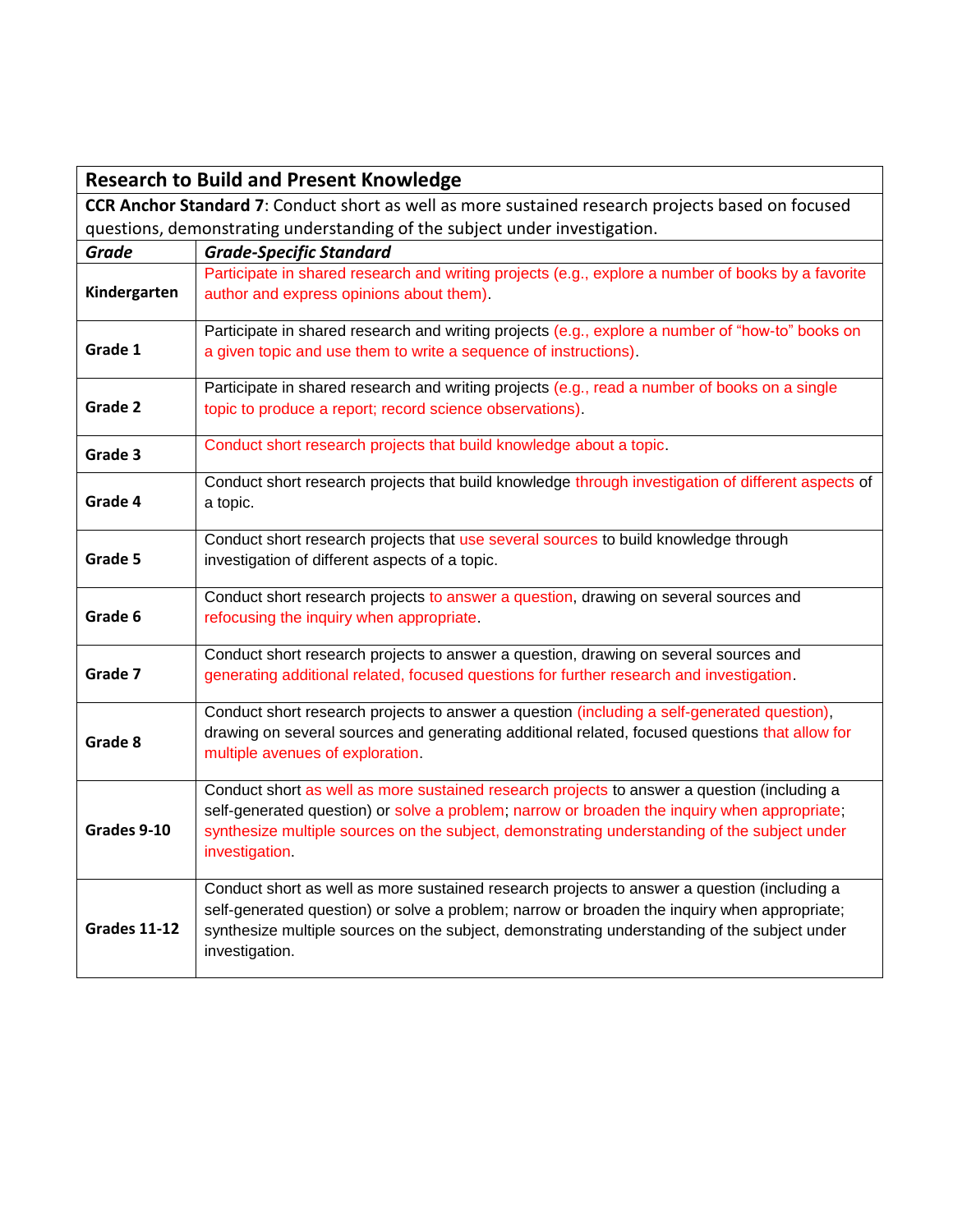|                                                                                                           | <b>Research to Build and Present Knowledge</b>                                                                                                                                                   |
|-----------------------------------------------------------------------------------------------------------|--------------------------------------------------------------------------------------------------------------------------------------------------------------------------------------------------|
| <b>CCR Anchor Standard 8:</b> Gather relevant information from multiple print and digital sources, assess |                                                                                                                                                                                                  |
|                                                                                                           | the credibility and accuracy of each source, and integrate the information while avoiding plagiarism.                                                                                            |
| <b>Grade</b>                                                                                              | <b>Grade-Specific Standard</b>                                                                                                                                                                   |
|                                                                                                           | With guidance and support from adults, recall information from experiences or gather information                                                                                                 |
| Kindergarten                                                                                              | from provided sources to answer a question.                                                                                                                                                      |
|                                                                                                           | With guidance and support from adults, recall information from experiences or gather information                                                                                                 |
| Grade 1                                                                                                   | from provided sources to answer a question.                                                                                                                                                      |
|                                                                                                           |                                                                                                                                                                                                  |
| Grade 2                                                                                                   | Recall information from experiences or gather information from provided sources to answer a                                                                                                      |
|                                                                                                           | question.                                                                                                                                                                                        |
|                                                                                                           | Recall information from experiences or gather information from print and digital sources; take                                                                                                   |
| Grade 3                                                                                                   | brief notes on sources and sort evidence into provided categories.                                                                                                                               |
|                                                                                                           | Recall relevant information from experiences or gather relevant information from print and digital                                                                                               |
| Grade 4                                                                                                   | sources; take notes and categorize information, and provide a list of sources.                                                                                                                   |
|                                                                                                           |                                                                                                                                                                                                  |
|                                                                                                           | Recall relevant information from experiences or gather relevant information from print and digital                                                                                               |
| Grade 5                                                                                                   | sources; summarize or paraphrase information in notes and finished work, and provide a list of                                                                                                   |
|                                                                                                           | sources.                                                                                                                                                                                         |
|                                                                                                           | Gather relevant information from multiple print and digital sources; assess the credibility of each                                                                                              |
| Grade 6                                                                                                   | source; and quote or paraphrase the data and conclusions of others while avoiding plagiarism                                                                                                     |
|                                                                                                           | and providing basic bibliographic information for sources.                                                                                                                                       |
|                                                                                                           | Gather relevant information from multiple print and digital sources, using search terms effectively;                                                                                             |
| Grade 7                                                                                                   | assess the credibility and accuracy of each source; and quote or paraphrase the data and                                                                                                         |
|                                                                                                           | conclusions of others while avoiding plagiarism and following a standard format for citation.                                                                                                    |
|                                                                                                           |                                                                                                                                                                                                  |
|                                                                                                           | Gather relevant information from multiple print and digital sources, using search terms effectively;<br>assess the credibility and accuracy of each source; and quote or paraphrase the data and |
| Grade 8                                                                                                   | conclusions of others while avoiding plagiarism and following a standard format for citation.                                                                                                    |
|                                                                                                           |                                                                                                                                                                                                  |
|                                                                                                           | Gather relevant information from multiple authoritative print and digital sources, using advanced                                                                                                |
|                                                                                                           | searches effectively; assess the usefulness of each source in answering the research question;                                                                                                   |
| Grades 9-10                                                                                               | integrate information into the text selectively to maintain the flow of ideas, avoiding plagiarism                                                                                               |
|                                                                                                           | and following a standard format for citation.                                                                                                                                                    |
|                                                                                                           | Gather relevant information from multiple authoritative print and digital sources, using advanced                                                                                                |
|                                                                                                           | searches effectively; assess the strengths and limitations of each source in terms of the task,                                                                                                  |
| <b>Grades 11-12</b>                                                                                       | purpose, and audience; integrate information into the text selectively to maintain the flow of                                                                                                   |
|                                                                                                           | ideas, avoiding plagiarism and overreliance on any one source and following a standard format                                                                                                    |
|                                                                                                           | for citation.                                                                                                                                                                                    |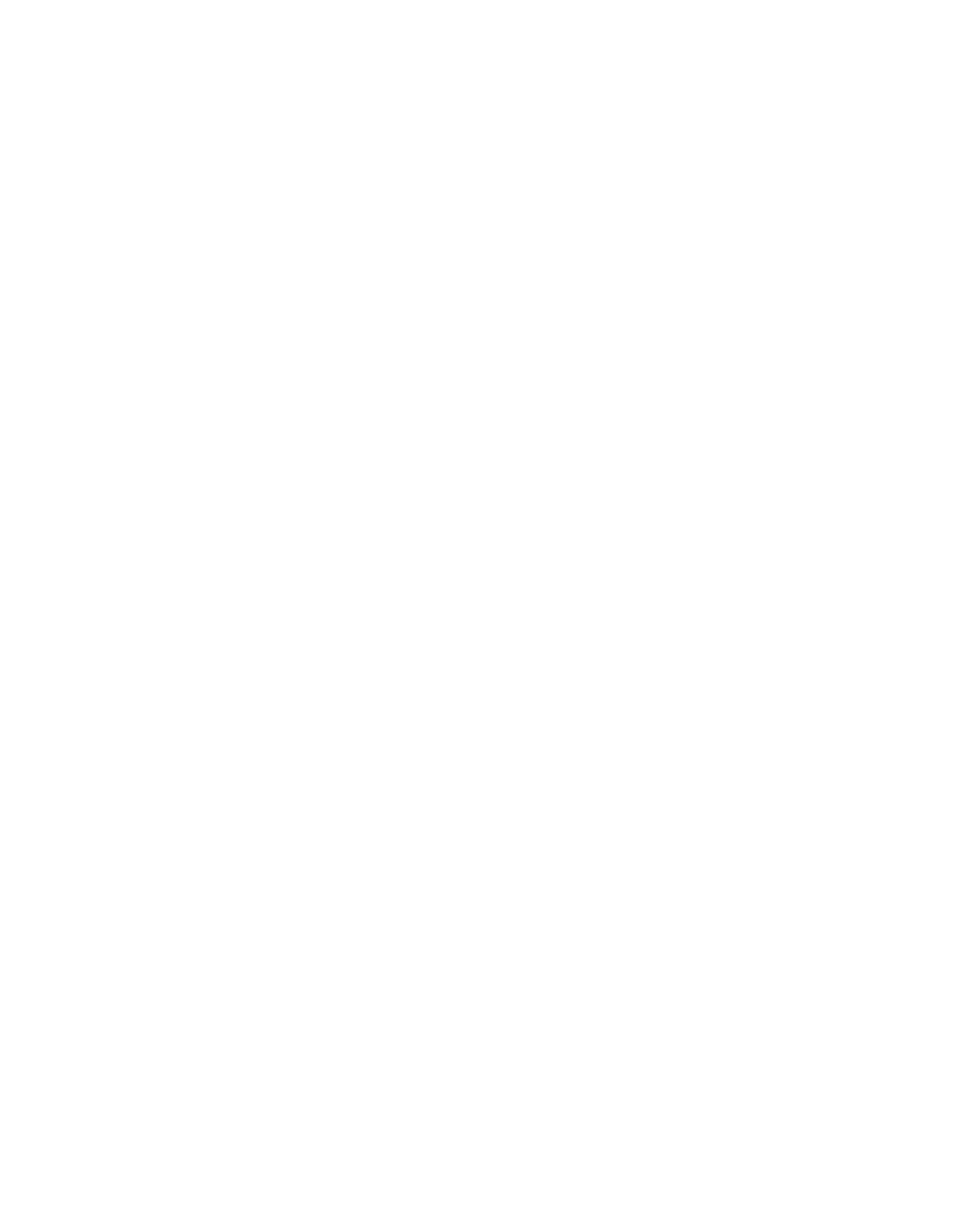## **Research to Build and Present Knowledge**

**CCR Anchor Standard 9**: Draw evidence from literary or informational texts to support analysis, reflection, and research.

| . Cheecion, and research. |                                                                                                                                                                                                                                                                                                                                                                                                                                                                                                                                                                                                                                                                                             |
|---------------------------|---------------------------------------------------------------------------------------------------------------------------------------------------------------------------------------------------------------------------------------------------------------------------------------------------------------------------------------------------------------------------------------------------------------------------------------------------------------------------------------------------------------------------------------------------------------------------------------------------------------------------------------------------------------------------------------------|
| Grade                     | <b>Grade-Specific Standard</b>                                                                                                                                                                                                                                                                                                                                                                                                                                                                                                                                                                                                                                                              |
| Kindergarten              | (Begins in grade 4)                                                                                                                                                                                                                                                                                                                                                                                                                                                                                                                                                                                                                                                                         |
| Grade 1                   | (Begins in grade 4)                                                                                                                                                                                                                                                                                                                                                                                                                                                                                                                                                                                                                                                                         |
| Grade 2                   | (Begins in grade 4)                                                                                                                                                                                                                                                                                                                                                                                                                                                                                                                                                                                                                                                                         |
| Grade 3                   | (Begins in grade 4)                                                                                                                                                                                                                                                                                                                                                                                                                                                                                                                                                                                                                                                                         |
| Grade 4                   | Draw evidence from literary or informational texts to support analysis, reflection, and research.<br>a. Apply grade 4 Reading standards to literature (e.g., "Describe in depth a character,<br>setting, or event in a story or drama, drawing on specific details in the text [e.g., a<br>character's thoughts, words, or actions].").<br>b. Apply grade 4 Reading standards to informational texts (e.g., "Explain how an author uses<br>reasons and evidence to support particular points in a text").                                                                                                                                                                                   |
| Grade 5                   | Draw evidence from literary or informational texts to support analysis, reflection, and research.<br>a. Apply grade 5 Reading standards to literature (e.g., "Compare and contrast two or more<br>characters, settings, or events in a story or a drama, drawing on specific details in the text<br>[e.g., how characters interact]").<br>b. Apply grade 5 Reading standards to informational texts (e.g., "Explain how an author uses<br>reasons and evidence to support particular points in a text, identifying which reasons and<br>evidence support which point[s]").                                                                                                                  |
| Grade 6                   | Draw evidence from literary or informational texts to support analysis, reflection, and research.<br>a. Apply grade 6 Reading standards to literature (e.g., "Compare and contrast texts in<br>different forms or genres [e.g., stories and poems; historical novels and fantasy stories] in<br>terms of their approaches to similar themes and topics").<br>b. Apply grade 6 Reading standards to literary nonfiction (e.g., "Trace and evaluate the<br>argument and specific claims in a text, distinguishing claims that are supported by<br>reasons and evidence from claims that are not").                                                                                            |
| Grade 7                   | Draw evidence from literary or informational texts to support analysis, reflection, and research.<br>a. Apply grade 7 Reading standards to literature (e.g., "Compare and contrast a fictional<br>portrayal of a time, place, or character and a historical account of the same period as a<br>means of understanding how authors of fiction use or alter history").<br>b. Apply grade 7 Reading standards to literary nonfiction (e.g. "Trace and evaluate the<br>argument and specific claims in a text, assessing whether the reasoning is sound and the<br>evidence is relevant and sufficient to support the claims").                                                                 |
| Grade 8<br>Grades 9-10    | Draw evidence from literary or informational texts to support analysis, reflection, and research.<br>a. Apply grade 8 Reading standards to literature (e.g., "Analyze how a modern work of<br>fiction draws on themes, patterns of events, or character types from myths, traditional<br>stories, or religious works such as the Bible, including describing how the material is<br>rendered new").<br>b. Apply grade 8 Reading standards to literary nonfiction (e.g., "Delineate and evaluate the<br>argument and specific claims in a text, assessing whether the reasoning is sound and the<br>evidence is relevant and sufficient; recognize when irrelevant evidence is introduced"). |
|                           | Draw evidence from literary or informational texts to support analysis, reflection, and research.                                                                                                                                                                                                                                                                                                                                                                                                                                                                                                                                                                                           |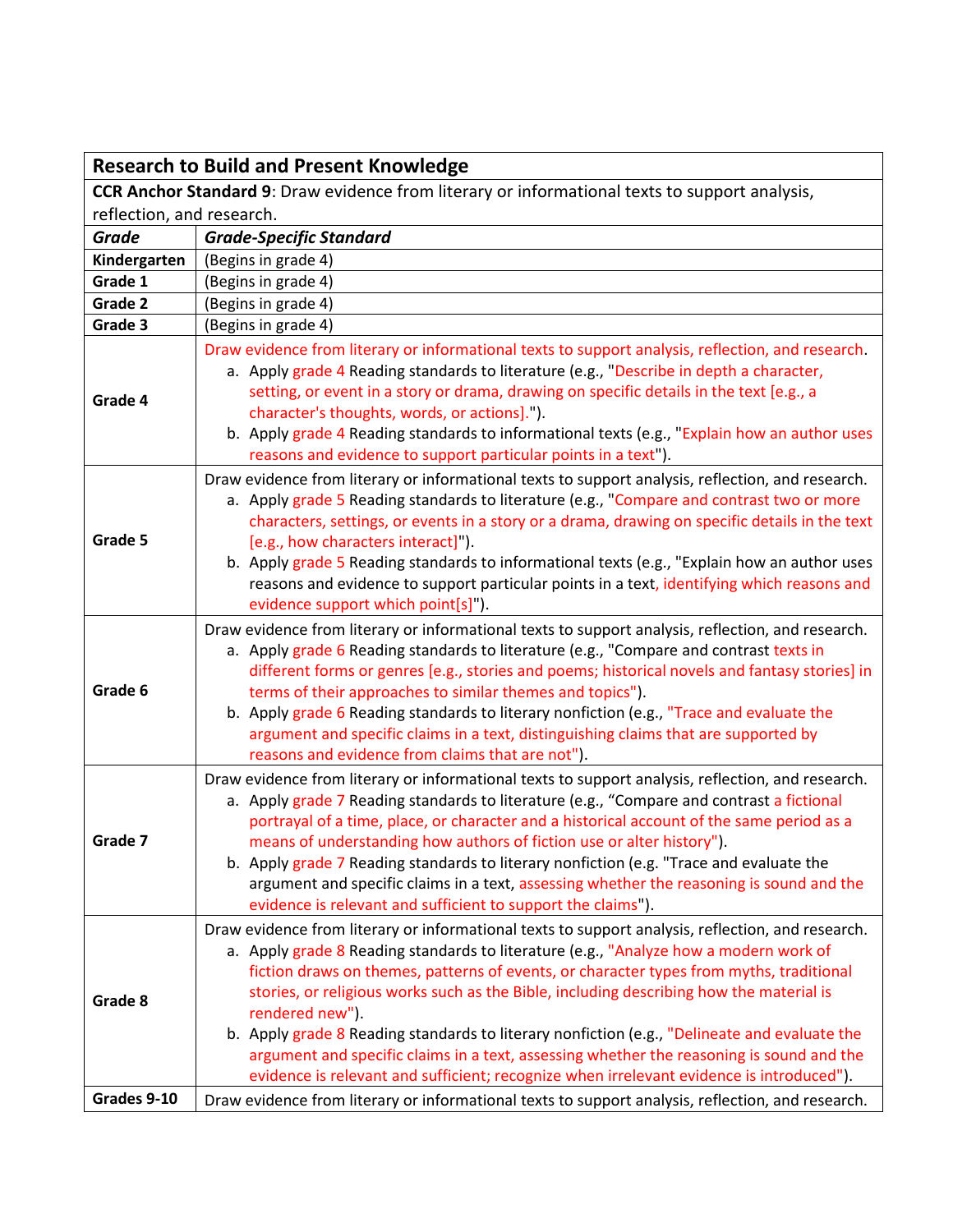|              | a. Apply grades 9-10 Reading standards to literature (e.g., "Analyze how an author draws on<br>and transforms source material in a specific work [e.g., how Shakespeare treats a theme<br>or topic from Ovid or the Bible or how a later author draws on a play by Shakespeare]").<br>b. Apply grades 9-10 Reading standards to literary nonfiction (e.g., "Delineate and evaluate<br>the argument and specific claims in a text, assessing whether the reasoning is valid and<br>the evidence is relevant and sufficient; identify false statements and fallacious<br>reasoning").                                                                                                                                                                                                                                       |
|--------------|---------------------------------------------------------------------------------------------------------------------------------------------------------------------------------------------------------------------------------------------------------------------------------------------------------------------------------------------------------------------------------------------------------------------------------------------------------------------------------------------------------------------------------------------------------------------------------------------------------------------------------------------------------------------------------------------------------------------------------------------------------------------------------------------------------------------------|
| Grades 11-12 | Draw evidence from literary or informational texts to support analysis, reflection, and research.<br>a. Apply grades 11-12 Reading standards to literature (e.g., "Demonstrate knowledge of<br>eighteenth-, nineteenth- and early-twentieth-century foundational works of American<br>literature, including how two or more texts from the same period treat similar themes or<br>topics").<br>b. Apply grades 11-12 Reading standards to literary nonfiction (e.g., "Delineate and evaluate<br>the reasoning in seminal U.S. texts, including the application of constitutional principles<br>and use of legal reasoning [e.g., in U.S. Supreme Court Case majority opinions and<br>dissents] and the premises, purposes, and arguments in works of public advocacy [e.g.,<br>The Federalist, presidential addresses]"). |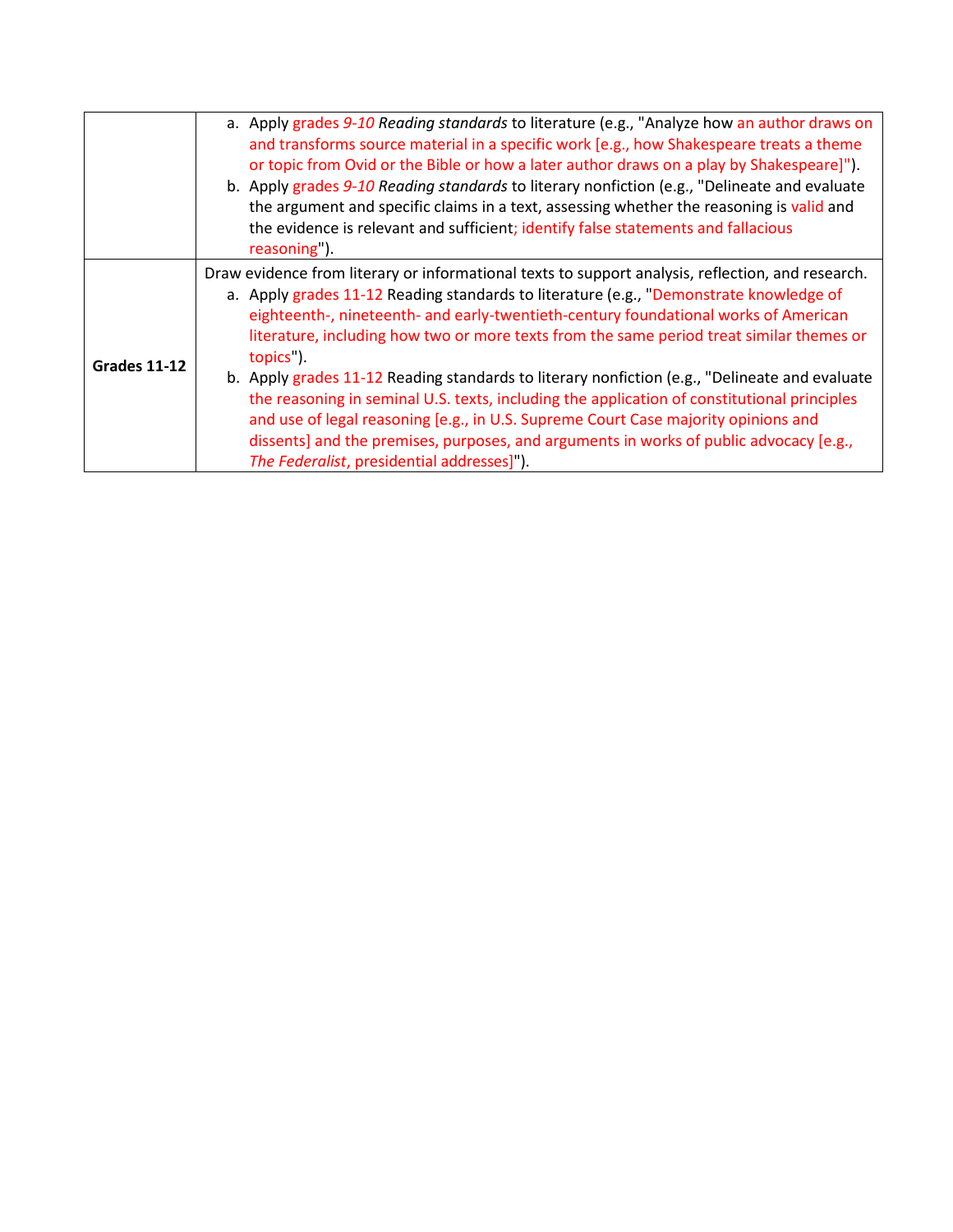## **Range of Writing**

**CCR Anchor Standard 10**: Write routinely over extended time frames (time for research, reflection, and revision) and shorter time frames (a single sitting or a day or two) for a range of tasks, purposes, and audiences.

| Grade               | <b>Grade-Specific Standard</b>                                                                                                                                                                                              |
|---------------------|-----------------------------------------------------------------------------------------------------------------------------------------------------------------------------------------------------------------------------|
| Kindergarten        | (Begins in grade 3)                                                                                                                                                                                                         |
| Grade 1             | (Begins in grade 3)                                                                                                                                                                                                         |
| Grade 2             | (Begins in grade 3)                                                                                                                                                                                                         |
| Grade 3             | Write routinely over extended time frames (time for research, reflection, and revision) and<br>shorter time frames (a single sitting or a day or two) for a range of discipline-specific tasks,                             |
|                     | purposes, and audiences.                                                                                                                                                                                                    |
| Grade 4             | Write routinely over extended time frames (time for research, reflection, and revision) and<br>shorter time frames (a single sitting or a day or two) for a range of discipline-specific tasks,<br>purposes, and audiences. |
| Grade 5             | Write routinely over extended time frames (time for research, reflection, and revision) and<br>shorter time frames (a single sitting or a day or two) for a range of discipline-specific tasks,<br>purposes, and audiences. |
| Grade 6             | Write routinely over extended time frames (time for research, reflection, and revision) and<br>shorter time frames (a single sitting or a day or two) for a range of discipline-specific tasks,<br>purposes, and audiences. |
| Grade 7             | Write routinely over extended time frames (time for research, reflection, and revision) and<br>shorter time frames (a single sitting or a day or two) for a range of discipline-specific tasks,<br>purposes, and audiences. |
| Grade 8             | Write routinely over extended time frames (time for research, reflection, and revision) and<br>shorter time frames (a single sitting or a day or two) for a range of discipline-specific tasks,<br>purposes, and audiences. |
| Grades 9-10         | Write routinely over extended time frames (time for research, reflection, and revision) and<br>shorter time frames (a single sitting or a day or two) for a range of tasks, purposes, and<br>audiences.                     |
| <b>Grades 11-12</b> | Write routinely over extended time frames (time for research, reflection, and revision) and<br>shorter time frames (a single sitting or a day or two) for a range of tasks, purposes, and<br>audiences.                     |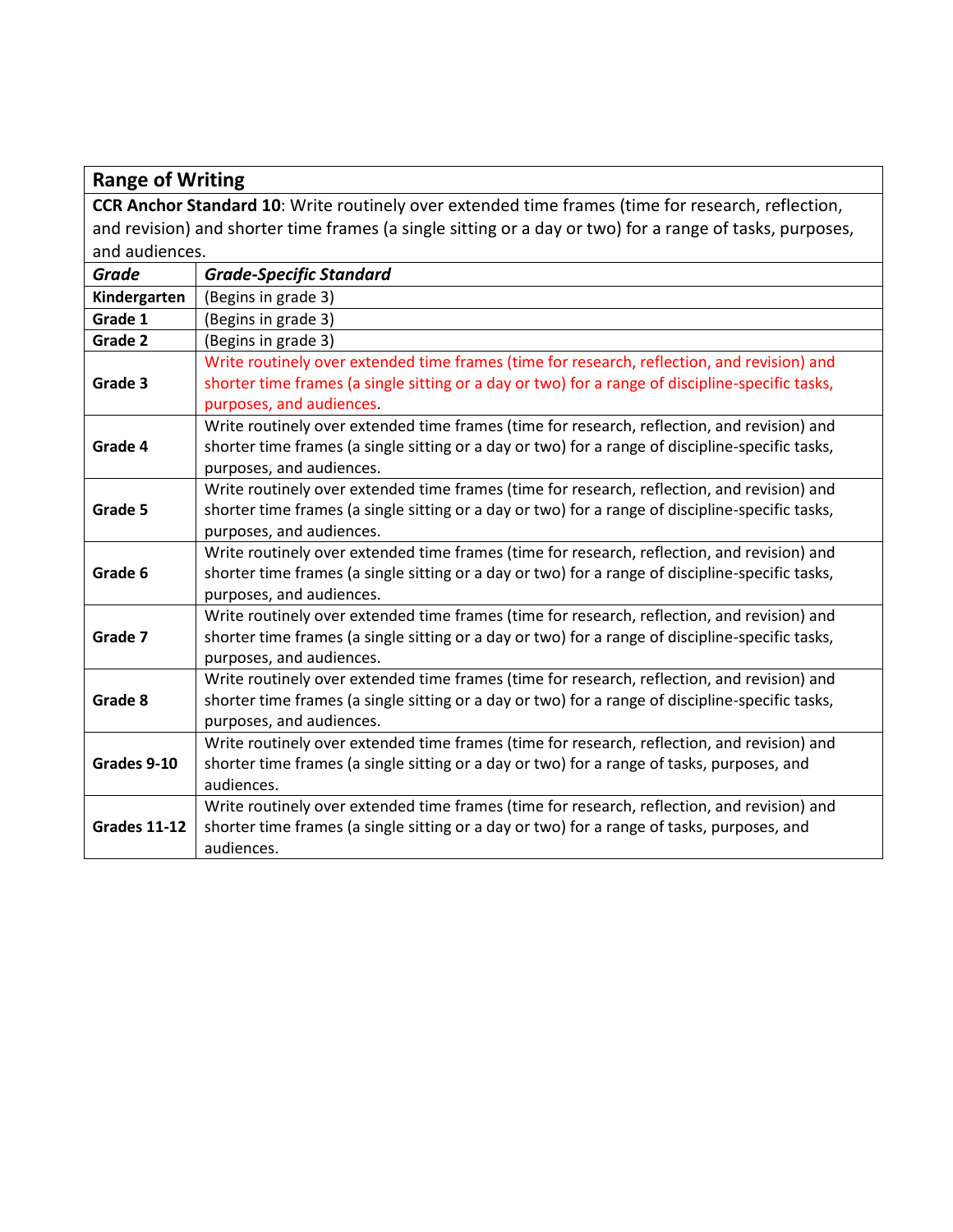| <b>Comprehension and Collaboration</b>                                                                                                                                                                                                                 |                                                                                                                                                                                                                                                                                                                                                                                                                                                                                                                                                                                                                                                                                                                                                                                                                                                            |  |
|--------------------------------------------------------------------------------------------------------------------------------------------------------------------------------------------------------------------------------------------------------|------------------------------------------------------------------------------------------------------------------------------------------------------------------------------------------------------------------------------------------------------------------------------------------------------------------------------------------------------------------------------------------------------------------------------------------------------------------------------------------------------------------------------------------------------------------------------------------------------------------------------------------------------------------------------------------------------------------------------------------------------------------------------------------------------------------------------------------------------------|--|
| College and Career Readiness (CCR) Anchor Standard 1: Prepare for and participate effectively in a<br>range of conversations and collaborations with diverse partners, building on others' ideas and<br>expressing their own clearly and persuasively. |                                                                                                                                                                                                                                                                                                                                                                                                                                                                                                                                                                                                                                                                                                                                                                                                                                                            |  |
| <b>Grade</b>                                                                                                                                                                                                                                           | <b>Grade-Specific Standard</b>                                                                                                                                                                                                                                                                                                                                                                                                                                                                                                                                                                                                                                                                                                                                                                                                                             |  |
| Kindergarten                                                                                                                                                                                                                                           | Participate in collaborative conversations with diverse partners about kindergarten<br>topics and texts with peers and adults in small and larger groups.<br>a. Follow agreed-upon rules for discussions (e.g., listening to others and taking<br>turns speaking about the topics and texts under discussion).<br>b. Continue a conversation through multiple exchanges.                                                                                                                                                                                                                                                                                                                                                                                                                                                                                   |  |
| Grade 1                                                                                                                                                                                                                                                | Participate in collaborative conversations with diverse partners about grade 1 topics<br>and texts with peers and adults in small and larger groups.<br>a. Follow agreed-upon rules for discussions (e.g., listening to others with care,<br>speaking one at a time about the topics and texts under discussion).<br>b. Build on others' talk in conversations by responding to the comments of others<br>through multiple exchanges.<br>c. Ask questions to clear up any confusion about the topics and texts under<br>discussion.                                                                                                                                                                                                                                                                                                                        |  |
| Grade 2                                                                                                                                                                                                                                                | Participate in collaborative conversations with diverse partners about grade 2 topics<br>and texts with peers and adults in small and larger groups.<br>a. Follow agreed-upon rules for discussions (e.g., gaining the floor in respectful<br>ways, listening to others with care, speaking one at a time about the topics and<br>texts under discussion).<br>b, Build on others' talk in conversations by linking their comments to the remarks of<br>others.<br>c. Ask for clarification and further explanation as needed about the topics and texts<br>under discussion.                                                                                                                                                                                                                                                                               |  |
| Grade 3                                                                                                                                                                                                                                                | Engage effectively in a range of collaborative discussions (one-on-one, in groups, and<br>teacher-led) with diverse partners on grade 3 topics and texts, building on others' ideas<br>and expressing their own clearly.<br>a. Come to discussions prepared, having read or studied required material; explicitly<br>draw on that preparation and other information known about the topic to<br>explore ideas under discussion.<br>b. Follow agreed-upon rules for discussions (e.g., gaining the floor in respectful<br>ways, listening to others with care, speaking one at a time about the topics and<br>texts under discussion).<br>c. Ask questions to check understanding of information presented, stay on topic,<br>and link their comments to the remarks of others.<br>d. Explain their own ideas and understanding in light of the discussion. |  |
| Grade 4                                                                                                                                                                                                                                                | Engage effectively in a range of collaborative discussions (one-on-one, in groups, and<br>teacher-led) with diverse partners on grade 4 topics and texts, building on others' ideas<br>and expressing their own clearly.<br>a. Come to discussions prepared, having read or studied required material; explicitly<br>draw on that preparation and other information known about the topic to<br>explore ideas under discussion.<br>b. Follow agreed-upon rules for discussions and carry out assigned roles.                                                                                                                                                                                                                                                                                                                                               |  |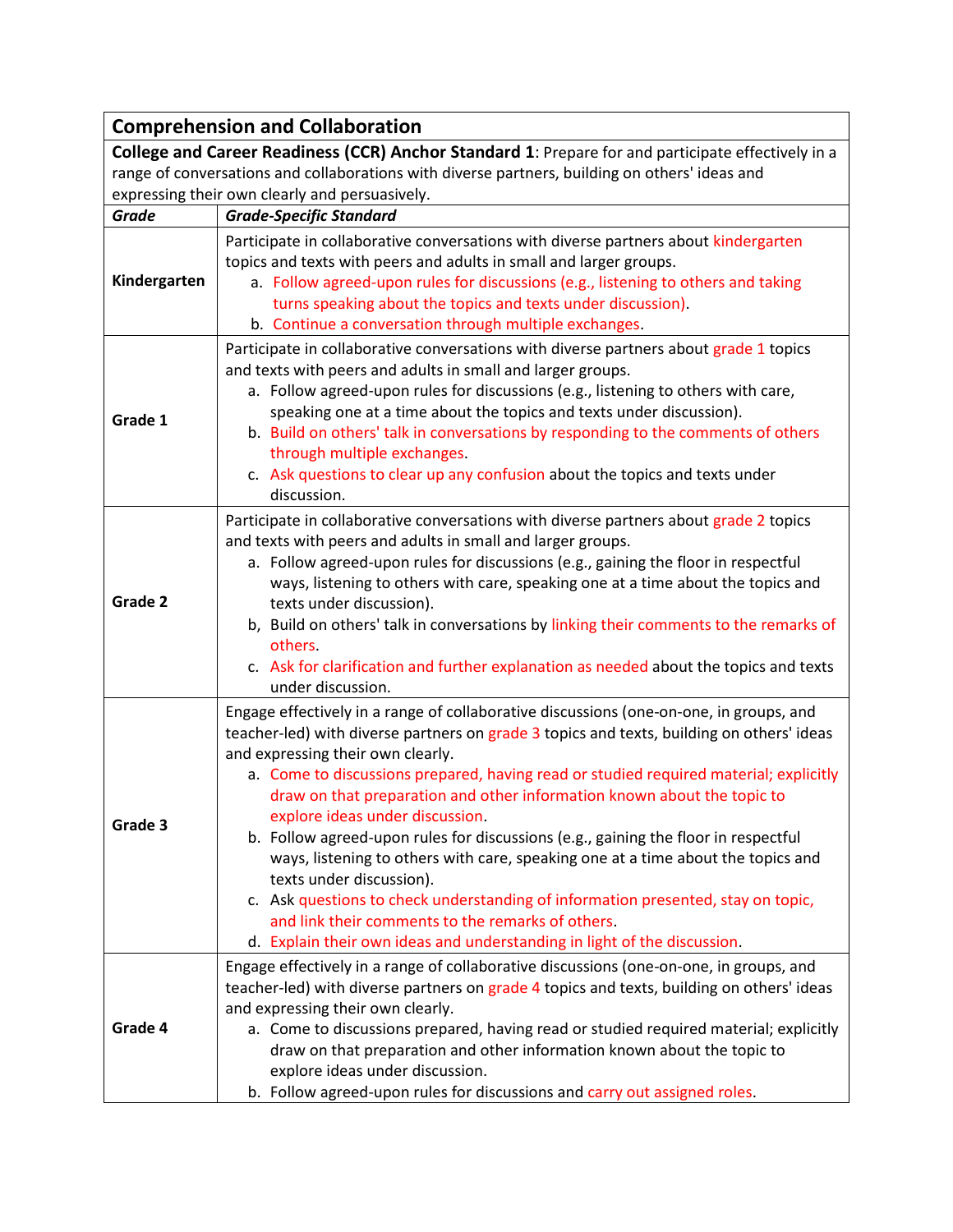|         | c. Pose and respond to specific questions to clarify or follow up on information, and<br>make comments that contribute to the discussion and link to the remarks of<br>others.                                                                                                                                                                                                                                                                                                                                                                                                                                                                                                                                                                                                                                                                                                                                   |
|---------|------------------------------------------------------------------------------------------------------------------------------------------------------------------------------------------------------------------------------------------------------------------------------------------------------------------------------------------------------------------------------------------------------------------------------------------------------------------------------------------------------------------------------------------------------------------------------------------------------------------------------------------------------------------------------------------------------------------------------------------------------------------------------------------------------------------------------------------------------------------------------------------------------------------|
|         | d. Review the key ideas expressed and explain their own ideas and understanding in<br>light of the discussion.                                                                                                                                                                                                                                                                                                                                                                                                                                                                                                                                                                                                                                                                                                                                                                                                   |
| Grade 5 | Engage effectively in a range of collaborative discussions (one-on-one, in groups, and<br>teacher-led) with diverse partners on grade 5 topics and texts, building on others' ideas<br>and expressing their own clearly.<br>a. Come to discussions prepared, having read or studied required material; explicitly<br>draw on that preparation and other information known about the topic to<br>explore ideas under discussion.<br>b. Follow agreed-upon rules for discussions and carry out assigned roles.<br>c. Pose and respond to specific questions by making comments that contribute to<br>the discussion and elaborate on the remarks of others.<br>d. Review the key ideas expressed and draw conclusions in light of information and<br>knowledge gained from the discussions.                                                                                                                        |
| Grade 6 | Engage effectively in a range of collaborative discussions (one-on-one, in groups, and<br>teacher-led) with diverse partners on grade 6 topics, texts, and issues, building on<br>others' ideas and expressing their own clearly.<br>a. Come to discussions prepared, having read or studied required material; explicitly<br>draw on that preparation by referring to evidence on the topic, text, or issue to<br>probe and reflect on ideas under discussion.<br>b. Follow rules for collegial discussions, set specific goals and deadlines, and define<br>individual roles as needed.<br>c. Pose and respond to specific questions with elaboration and detail by making<br>comments that contribute to the topic, text, or issue under discussion.<br>d. Review the key ideas expressed and demonstrate understanding of multiple<br>perspectives through reflection and paraphrasing.                      |
| Grade 7 | Engage effectively in a range of collaborative discussions (one-on-one, in groups, and<br>teacher-led) with diverse partners on grade 7 topics, texts, and issues, building on<br>others' ideas and expressing their own clearly.<br>a. Come to discussions prepared, having read or researched material under study;<br>explicitly draw on that preparation by referring to evidence on the topic, text, or<br>issue to probe and reflect on ideas under discussion.<br>b. Follow rules for collegial discussions, track progress toward specific goals and<br>deadlines, and define individual roles as needed.<br>c. Pose questions that elicit elaboration and respond to others' questions and<br>comments with relevant observations and ideas that bring the discussion back on<br>topic as needed.<br>d. Acknowledge new information expressed by others and, when warranted, modify<br>their own views. |
| Grade 8 | Engage effectively in a range of collaborative discussions (one-on-one, in groups, and<br>teacher-led) with diverse partners on grade 8 topics, texts, and issues, building on<br>others' ideas and expressing their own clearly.<br>a. Come to discussions prepared, having read or researched material under study;<br>explicitly draw on that preparation by referring to evidence on the topic, text, or<br>issue to probe and reflect on ideas under discussion.                                                                                                                                                                                                                                                                                                                                                                                                                                            |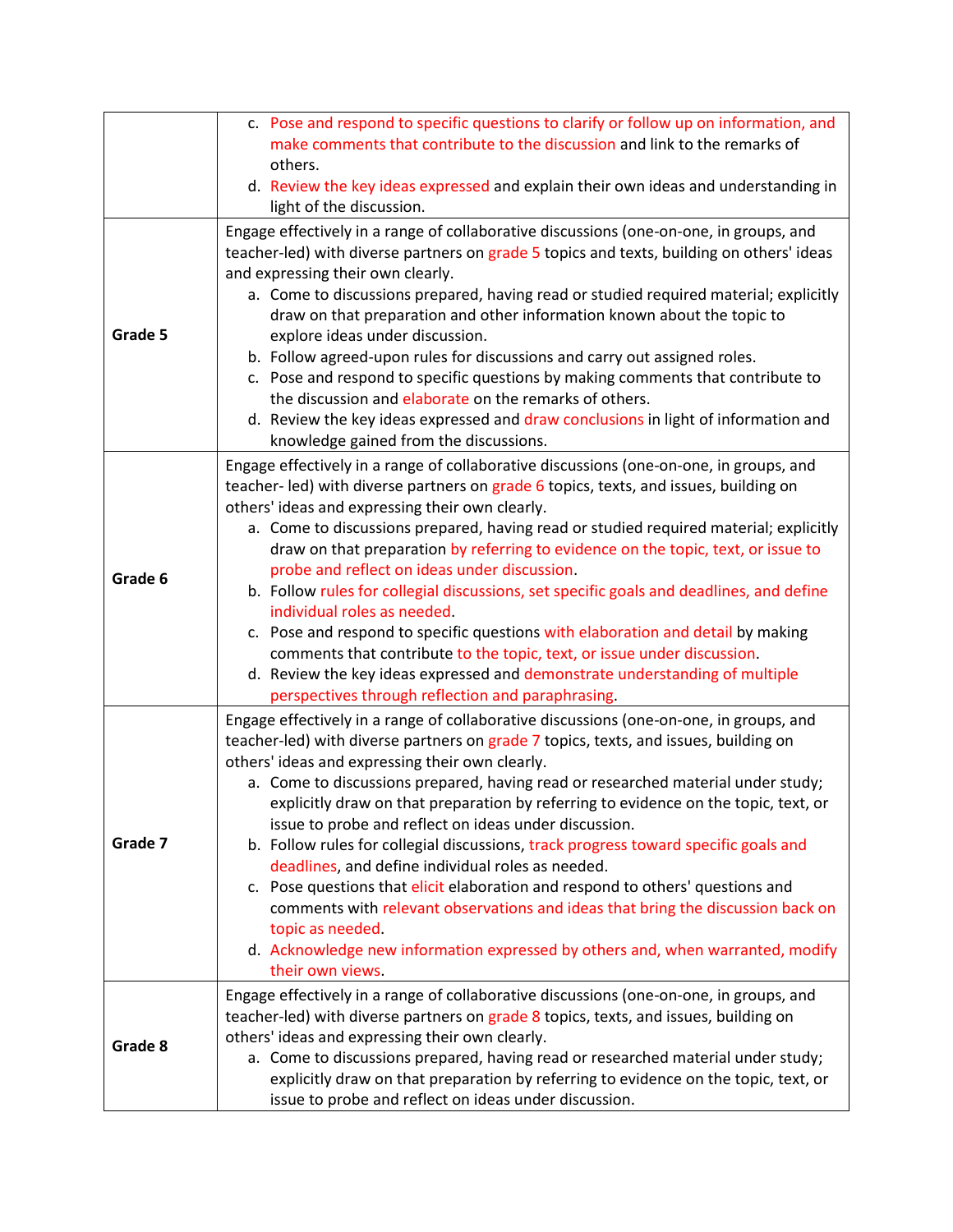|                     | b. Follow rules for collegial discussions and decision-making, track progress toward<br>specific goals and deadlines, and define individual roles as needed.<br>c. Pose questions that connect the ideas of several speakers and respond to others'<br>questions and comments with relevant evidence, observations, and ideas.<br>d. Acknowledge new information expressed by others, and, when warranted, qualify<br>or justify their own views in light of the evidence presented.                                                                                                                                                                                                                                                                                                                                                                                                                                                                                                                                                                                                                                                                                                                                                                                                                                    |
|---------------------|-------------------------------------------------------------------------------------------------------------------------------------------------------------------------------------------------------------------------------------------------------------------------------------------------------------------------------------------------------------------------------------------------------------------------------------------------------------------------------------------------------------------------------------------------------------------------------------------------------------------------------------------------------------------------------------------------------------------------------------------------------------------------------------------------------------------------------------------------------------------------------------------------------------------------------------------------------------------------------------------------------------------------------------------------------------------------------------------------------------------------------------------------------------------------------------------------------------------------------------------------------------------------------------------------------------------------|
| Grades 9-10         | Initiate and participate effectively in a range of collaborative discussions (one-on-one, in<br>groups, and teacher-led) with diverse partners on grades 9-10 topics, texts, and issues,<br>building on others' ideas and expressing their own clearly and persuasively.<br>a. Come to discussions prepared, having read and researched material under study;<br>explicitly draw on that preparation by referring to evidence from texts and other<br>research on the topic or issue to stimulate a thoughtful, well-reasoned exchange<br>of ideas.<br>b. Work with peers to set rules for collegial discussions and decision-making (e.g.,<br>informal consensus, taking votes on key issues, presentation of alternate views),<br>clear goals and deadlines, and individual roles as needed.<br>c. Propel conversations by posing and responding to questions that relate the<br>current discussion to broader themes or larger ideas; actively incorporate others<br>into the discussion; and clarify, verify, or challenge ideas and conclusions.<br>d. Respond thoughtfully to diverse perspectives, summarize points of agreement<br>and disagreement, and, when warranted, qualify or justify their own views and<br>understanding and make new connections in light of the evidence and reasoning<br>presented. |
| <b>Grades 11-12</b> | Initiate and participate effectively in a range of collaborative discussions (one- on- one,<br>in groups, and teacher-led) with diverse partners on grades 11-12 topics, texts, and<br>issues, building on others' ideas and expressing their own clearly and persuasively.<br>a. Come to discussions prepared, having read and researched material under study;<br>explicitly draw on that preparation by referring to evidence from texts and other<br>research on the topic or issue to stimulate a thoughtful, well-reasoned exchange<br>of ideas.<br>b. Work with peers to promote civil, democratic discussions and decision-making,<br>set clear goals and deadlines, and establish individual roles as needed.<br>c. Propel conversations by posing and responding to questions that probe reasoning<br>and evidence; ensure a hearing for a full range of positions on a topic or issue;<br>clarify, verify, or challenge ideas and conclusions; and promote divergent and<br>creative perspectives.<br>d. Respond thoughtfully to diverse perspectives; synthesize comments, claims, and<br>evidence made on all sides of an issue; resolve contradictions when possible; and<br>determine what additional information or research is required to deepen the<br>investigation or complete the task.           |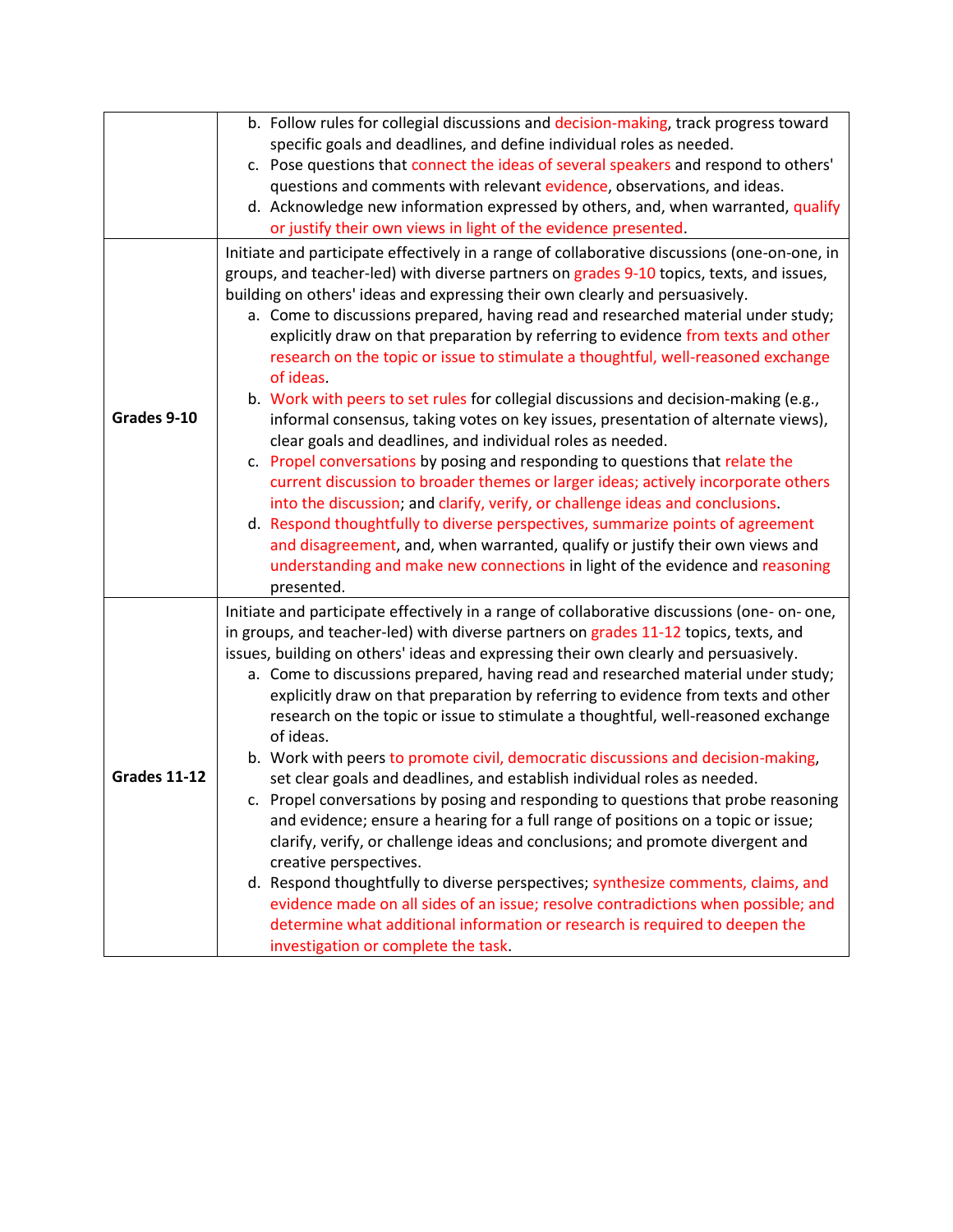|                     | <b>Comprehension and Collaboration</b>                                                                                                                                                                                                                                                         |  |
|---------------------|------------------------------------------------------------------------------------------------------------------------------------------------------------------------------------------------------------------------------------------------------------------------------------------------|--|
|                     | <b>CCR Anchor Standard 2:</b> Integrate and evaluate information presented in diverse media and formats,                                                                                                                                                                                       |  |
|                     | including visually, quantitatively, and orally.                                                                                                                                                                                                                                                |  |
| <b>Grade</b>        | <b>Grade-Specific Standard</b>                                                                                                                                                                                                                                                                 |  |
| Kindergarten        | Confirm understanding of a text read aloud or information presented orally or through<br>other media by asking and answering questions about key details and requesting<br>clarification if something is not understood.                                                                       |  |
| Grade 1             | Ask and answer questions about key details in a text read aloud or information presented<br>orally or through other media.                                                                                                                                                                     |  |
| Grade 2             | Recount or describe key ideas or details from a text read aloud or information presented<br>orally or through other media.                                                                                                                                                                     |  |
| Grade 3             | Determine the main ideas and supporting details of a text read aloud or information<br>presented in diverse media and formats, including visually, quantitatively, and orally.                                                                                                                 |  |
| Grade 4             | Paraphrase portions of a text read aloud or information presented in diverse media and<br>formats, including visually, quantitatively, and orally.                                                                                                                                             |  |
| Grade 5             | Summarize written a text read aloud or information presented in diverse media and<br>formats, including visually, quantitatively, and orally.                                                                                                                                                  |  |
| Grade 6             | Interpret information presented in diverse media and formats (e.g., visually,<br>quantitatively, orally) and explain how it contributes to a topic, text, or issue under study.                                                                                                                |  |
| Grade 7             | Analyze the main ideas and supporting details presented in diverse media and formats<br>(e.g., visually, quantitatively, orally) and explain how the ideas clarify a topic, text, or<br>issue under study.                                                                                     |  |
| Grade 8             | Analyze the purpose of information presented in diverse media and formats (e.g.,<br>visually, quantitatively, orally) and evaluate the motives (e.g., social, commercial,<br>political) behind its presentation.                                                                               |  |
| Grades 9-10         | Integrate multiple sources of information presented in diverse media or formats (e.g.,<br>visually, quantitatively, orally) evaluating the credibility and accuracy of each source.                                                                                                            |  |
| <b>Grades 11-12</b> | Integrate multiple sources of information presented in diverse formats and media (e.g.,<br>visually, quantitatively, orally) in order to make informed decisions and solve problems,<br>evaluating the credibility and accuracy of each source and noting any discrepancies<br>among the data. |  |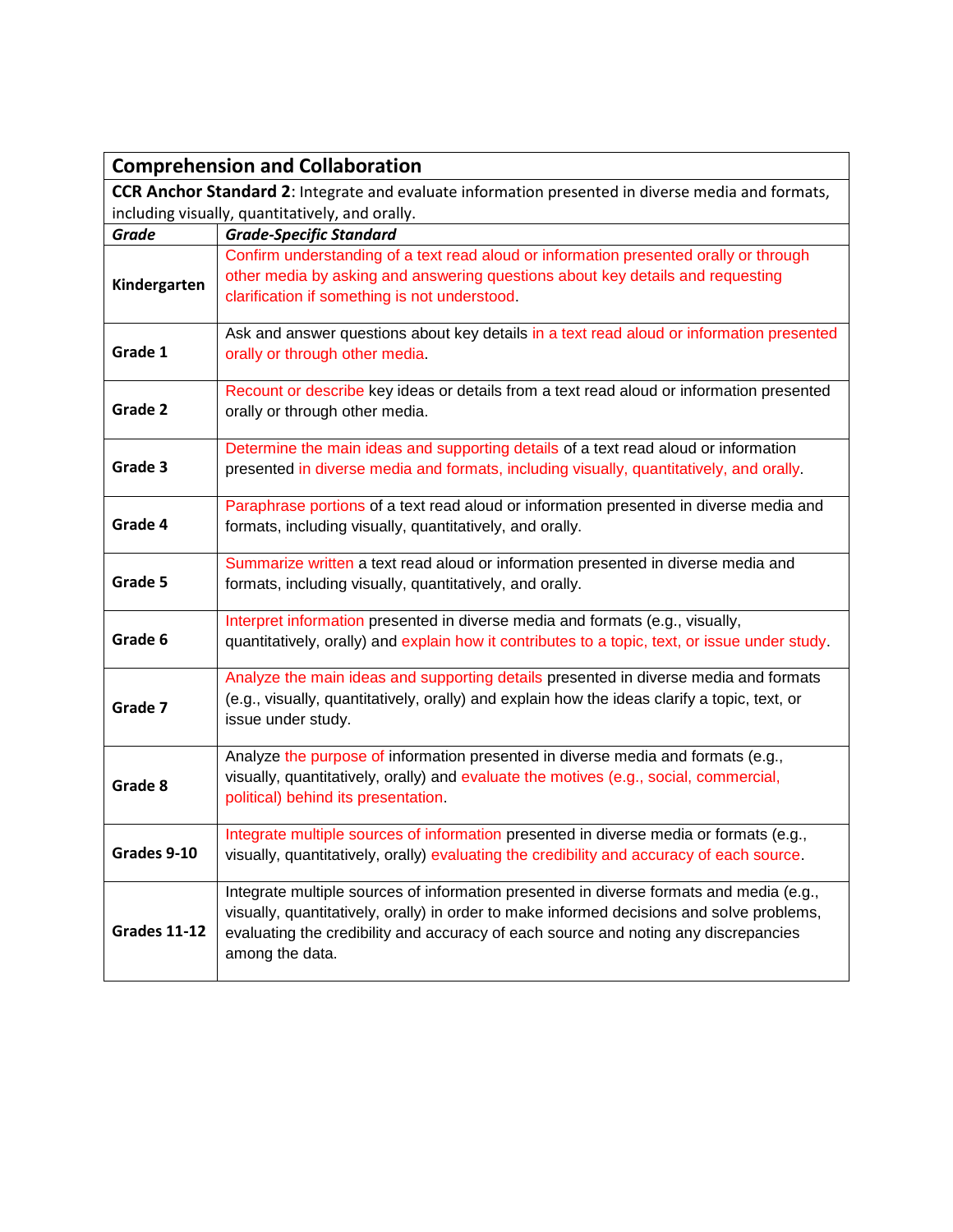|                     | <b>Comprehension and Collaboration</b>                                                                                                                                                                    |  |
|---------------------|-----------------------------------------------------------------------------------------------------------------------------------------------------------------------------------------------------------|--|
|                     | <b>CCR Anchor Standard 3:</b> Evaluate a speaker's point of view, reasoning, and use of evidence and                                                                                                      |  |
| rhetoric.           |                                                                                                                                                                                                           |  |
| <b>Grade</b>        | <b>Grade-Specific Standard</b>                                                                                                                                                                            |  |
| Kindergarten        | Ask and answer questions in order to seek help, get information, or clarify something that<br>is not understood.                                                                                          |  |
| Grade 1             | Ask and answer questions about what a speaker says in order to gather additional<br>information or clarify something that is not understood.                                                              |  |
| Grade 2             | Ask and answer questions about what a speaker says in order to clarify comprehension,<br>gather additional information, or deepen understanding of a topic or issue.                                      |  |
| Grade 3             | Ask and answer questions about information from a speaker, offering appropriate<br>elaboration and detail.                                                                                                |  |
| Grade 4             | Identify the reasons and evidence a speaker provides to support particular points.                                                                                                                        |  |
| Grade 5             | Summarize the points a speaker makes and explain how each claim is supported by<br>reasons and evidence.                                                                                                  |  |
| Grade 6             | Delineate a speaker's argument and specific claims, distinguishing claims that are<br>supported by reasons and evidence from claims that are not.                                                         |  |
| Grade 7             | Delineate a speaker's argument and specific claims, evaluating the soundness of the<br>reasoning and the relevance and sufficiency of the evidence.                                                       |  |
| Grade 8             | Delineate a speaker's argument and specific claims, evaluating the soundness of the<br>reasoning and relevance and sufficiency of the evidence and identifying when irrelevant<br>evidence is introduced. |  |
| Grades 9-10         | Evaluate a speaker's point of view, reasoning, and use of evidence and rhetoric,<br>identifying any fallacious reasoning or exaggerated or distorted evidence.                                            |  |
| <b>Grades 11-12</b> | Evaluate a speaker's point of view, reasoning, and use of evidence and rhetoric,<br>assessing the stance, premises, links among ideas, word choice, points of emphasis,<br>and tone used.                 |  |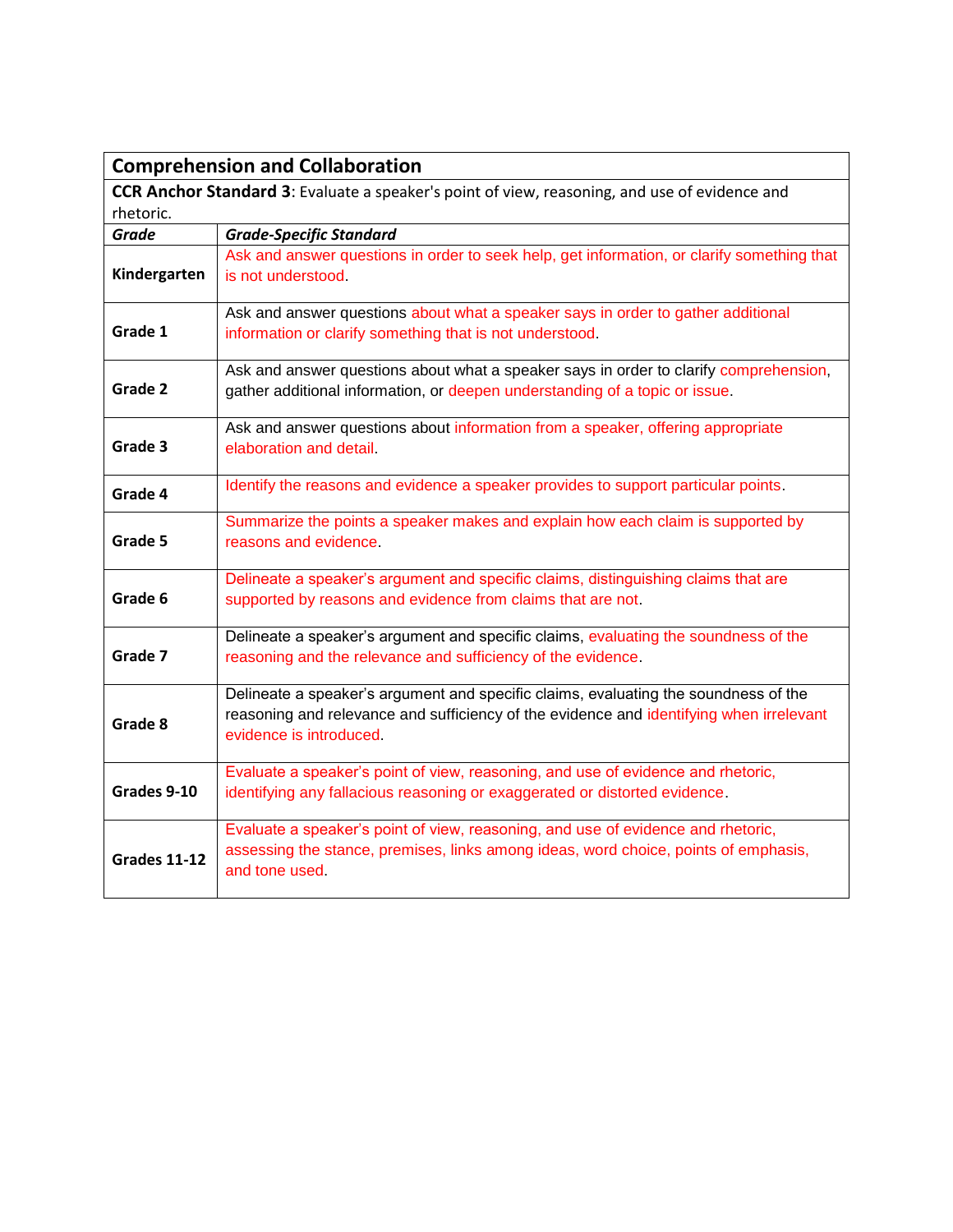|                        | <b>Presentation of Knowledge and Ideas</b>                                                                                                                                                                                                                                                                                                                     |  |
|------------------------|----------------------------------------------------------------------------------------------------------------------------------------------------------------------------------------------------------------------------------------------------------------------------------------------------------------------------------------------------------------|--|
|                        | <b>CCR Anchor Standard 4: Present information, findings, and supporting evidence such that listeners</b>                                                                                                                                                                                                                                                       |  |
|                        | can follow the line of reasoning and the organization, development, and style are appropriate to task,                                                                                                                                                                                                                                                         |  |
| purpose, and audience. |                                                                                                                                                                                                                                                                                                                                                                |  |
| <b>Grade</b>           | <b>Grade-Specific Standard</b>                                                                                                                                                                                                                                                                                                                                 |  |
| Kindergarten           | Describe familiar people, places, things, and events and, with prompting and support,<br>provide additional detail.                                                                                                                                                                                                                                            |  |
| Grade 1                | Describe people, places, things, and events with relevant details, expressing ideas and<br>feelings clearly.                                                                                                                                                                                                                                                   |  |
| Grade 2                | Tell a story or recount an experience with appropriate facts and relevant, descriptive<br>details, speaking audibly in coherent sentences.                                                                                                                                                                                                                     |  |
| Grade 3                | Report on a topic or text, tell a story, or recount an experience with appropriate facts and<br>relevant, descriptive details, speaking clearly at an understandable pace.                                                                                                                                                                                     |  |
| Grade 4                | Report on a topic or text, tell a story, or recount an experience in an organized manner,<br>using appropriate facts and relevant, descriptive details to support main ideas or themes;<br>speak clearly at an understandable pace.                                                                                                                            |  |
| Grade 5                | Report on a topic or text or present an opinion, sequencing ideas logically and using<br>appropriate facts and relevant, descriptive details to support main ideas or themes;<br>speak clearly at an understandable pace.                                                                                                                                      |  |
| Grade 6                | Present claims and findings, sequencing ideas logically and using pertinent descriptions,<br>facts, and details to accentuate main ideas or themes; use appropriate eye contact,<br>adequate volume, and clear pronunciation.                                                                                                                                  |  |
| Grade 7                | Present claims and findings, emphasizing salient points in a focused, coherent manner<br>with pertinent descriptions, facts, details, and examples; use appropriate eye contact,<br>adequate volume, and clear pronunciation.                                                                                                                                  |  |
| Grade 8                | Present claims and findings, emphasizing salient points in a focused, coherent manner<br>with relevant evidence, sound valid reasoning, and well-chosen details; use appropriate<br>eye contact, adequate volume, and clear pronunciation.                                                                                                                     |  |
| Grades 9-10            | Present information, findings, and supporting evidence clearly, concisely, and logically<br>such that listeners can follow the line of reasoning and the organization, development,<br>substance, and style are appropriate to purpose, audience, and task.                                                                                                    |  |
| <b>Grades 11-12</b>    | Present information, findings, and supporting evidence, conveying a clear and distinct<br>perspective, such that listeners can follow the line of reasoning, alternative or opposing<br>perspectives are addressed, and the organization, development, substance, and style<br>are appropriate to purpose, audience, and a range or formal and informal tasks. |  |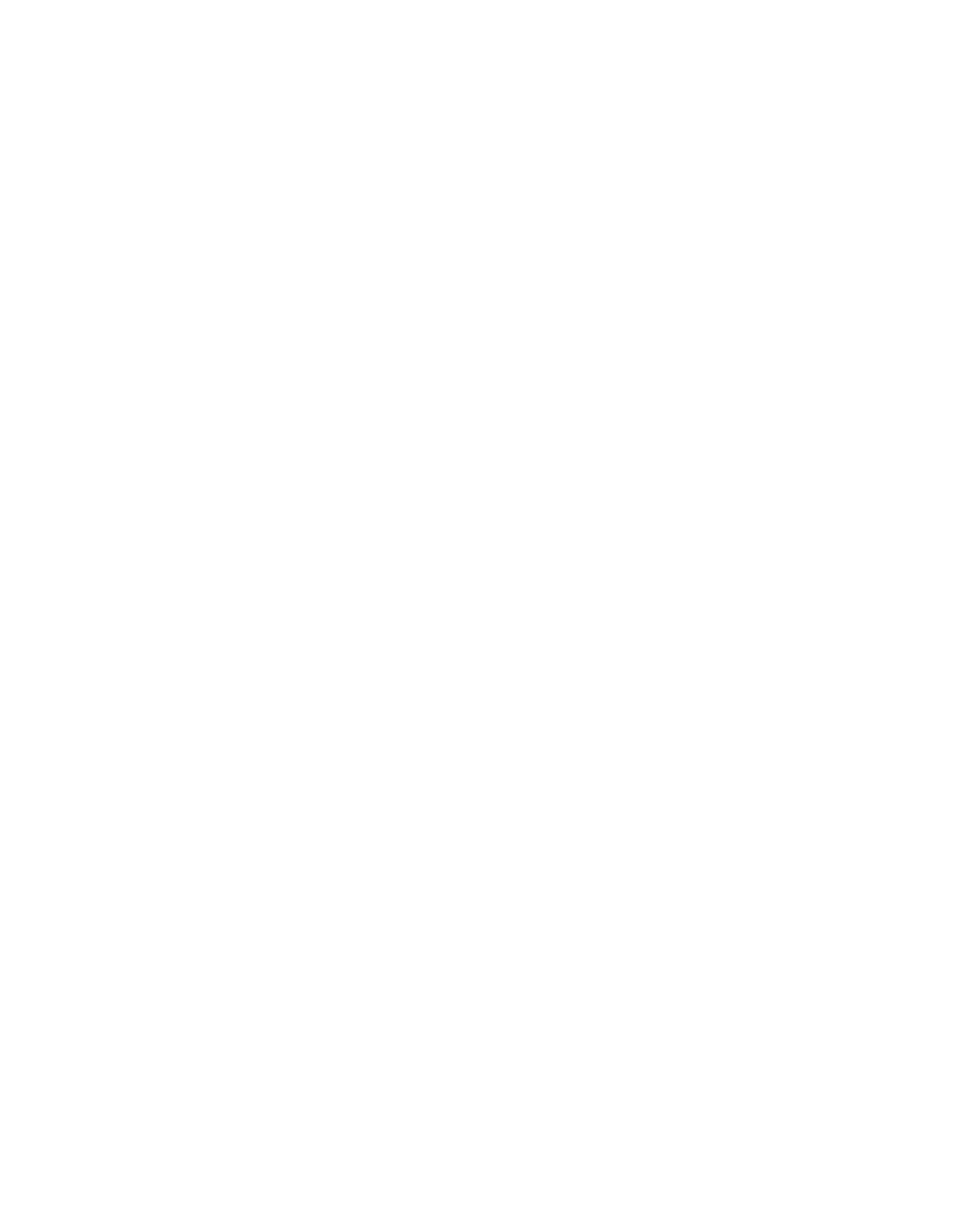|                     | <b>Presentation of Knowledge and Ideas</b>                                                                                                                                                                        |  |
|---------------------|-------------------------------------------------------------------------------------------------------------------------------------------------------------------------------------------------------------------|--|
|                     | CCR Anchor Standard 5: Make strategic use of digital media and visual displays of data to express                                                                                                                 |  |
|                     | information and enhance understanding of presentations.                                                                                                                                                           |  |
| Grade               | <b>Grade-Specific Standard</b>                                                                                                                                                                                    |  |
| Kindergarten        | Add drawings or other visual displays to descriptions as desired to provide additional<br>detail.                                                                                                                 |  |
| Grade 1             | Add drawings or other visual displays to descriptions when appropriate to clarify ideas,<br>thoughts, and feelings.                                                                                               |  |
| Grade 2             | Create audio recordings of stories or poems; add drawings or other visual displays to<br>stories or recounts of experiences when appropriate to clarify ideas, thoughts, and<br>feelings.                         |  |
| Grade 3             | Create engaging audio recordings of stories or poems that demonstrate fluid reading at<br>an understandable pace; add visual displays when appropriate to emphasize or enhance<br>certain facts or details.       |  |
| Grade 4             | Add audio recordings and visual displays to presentations when appropriate to enhance<br>the development of main ideas or themes.                                                                                 |  |
| Grade 5             | Include multimedia components (e.g., graphics, sound) and visual displays in<br>presentations when appropriate to enhance the development of main ideas or themes.                                                |  |
| Grade 6             | Include multimedia components (e.g., graphics, images, music, sound) and visual<br>displays in presentations to clarify information.                                                                              |  |
| Grade 7             | Include multimedia components and visual displays in presentations to clarify claims and<br>findings and emphasize salient points.                                                                                |  |
| Grade 8             | Integrate multimedia and visual displays into presentations to clarify information,<br>strengthen claims and evidence, and add interest.                                                                          |  |
| Grades 9-10         | Make strategic use of digital media (e.g., textual, graphical, audio, visual, and interactive<br>elements) in presentations to enhance understanding of findings, reasoning, and<br>evidence and to add interest. |  |
| <b>Grades 11-12</b> | Make strategic use of digital media (e.g., textual, graphical, audio, visual, and interactive<br>elements) in presentations to enhance understanding of findings, reasoning, and<br>evidence and to add interest. |  |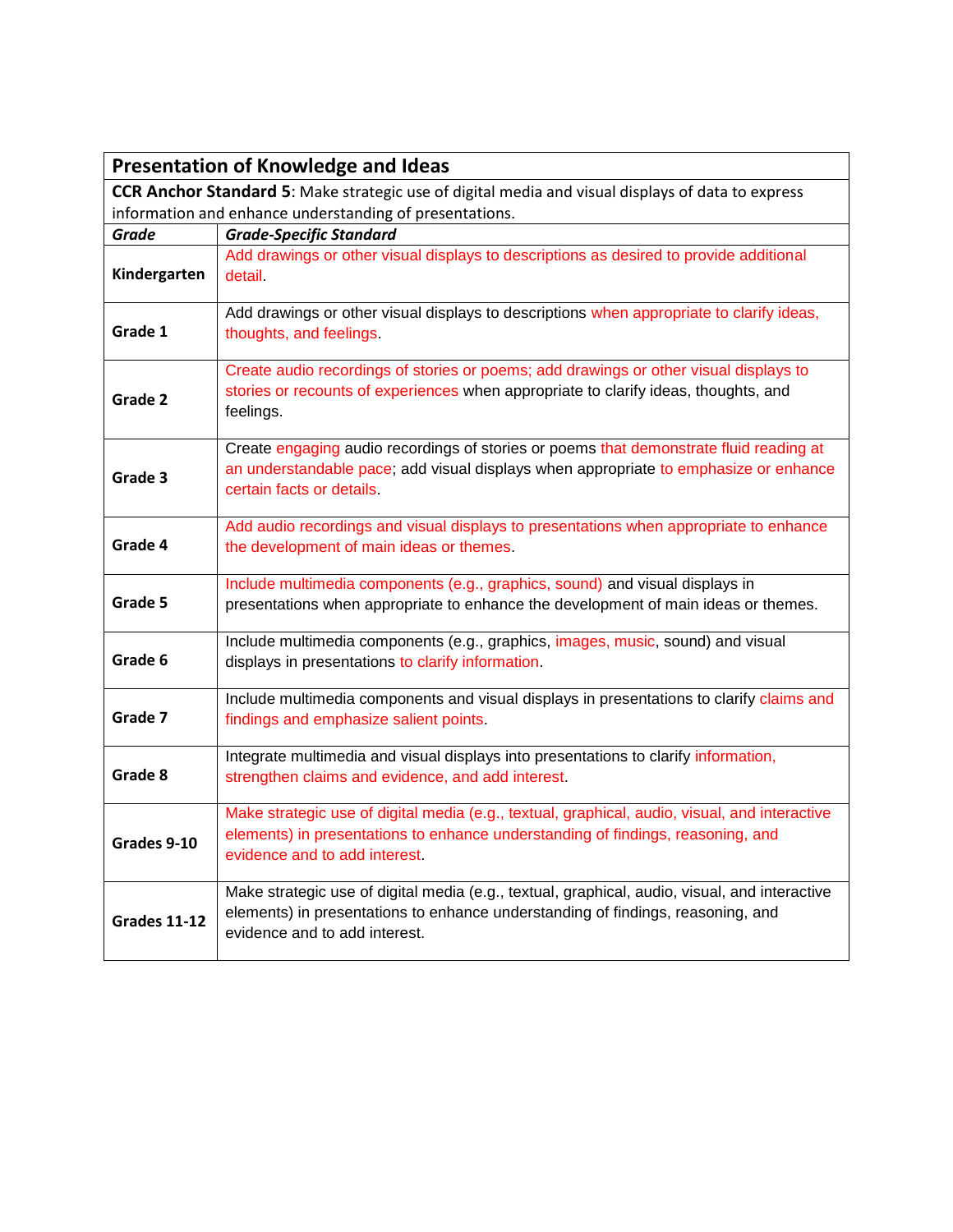|                                                                                       | <b>Presentation of Knowledge and Ideas</b>                                                                                                                                                                                                                                                                                     |
|---------------------------------------------------------------------------------------|--------------------------------------------------------------------------------------------------------------------------------------------------------------------------------------------------------------------------------------------------------------------------------------------------------------------------------|
| CCR Anchor Standard 6: Adapt speech to a variety of contexts and communicative tasks, |                                                                                                                                                                                                                                                                                                                                |
|                                                                                       | demonstrating command of formal English when indicated or appropriate.                                                                                                                                                                                                                                                         |
| <b>Grade</b>                                                                          | <b>Grade-Specific Standard</b>                                                                                                                                                                                                                                                                                                 |
| Kindergarten                                                                          | Speak audibly and express thoughts, feelings, and ideas clearly.                                                                                                                                                                                                                                                               |
| Grade 1                                                                               | Produce complete sentences when appropriate to task and situation. (See grade 1<br>Language standards 1 and 3 on page 26 for specific expectations.)                                                                                                                                                                           |
| Grade 2                                                                               | Produce complete sentences when appropriate to task and situation in order to provide<br>requested detail or clarification. (See grade 2 Language standards 1 and 3 on page 26 for<br>specific expectations.)                                                                                                                  |
| Grade 3                                                                               | Speak in complete sentences when appropriate to task and situation in order to provide<br>requested detail or clarification. (See grade 3 Language standards 1 and 3 on page 26<br>for specific expectations.)                                                                                                                 |
| Grade 4                                                                               | Differentiate between contexts that call for formal English (e.g., presenting ideas) and<br>situations where informal discourse is appropriate (e.g., small-group discussion); use<br>formal English when appropriate to task and situation. (See grade 4 Language standards<br>1 and 3 on page 28 for specific expectations.) |
| Grade 5                                                                               | Adapt speech to a variety of contexts and tasks, using formal English when appropriate<br>to task and situation. (See grade 5 Language standards 1 and 3 on page 28 for specific<br>expectations.)                                                                                                                             |
| Grade 6                                                                               | Adapt speech to a variety of contexts and tasks, demonstrating command of formal<br>English when indicated or appropriate. (See grade 6 Language standards 1 and 3 on<br>page 53 for specific expectations.)                                                                                                                   |
| Grade 7                                                                               | Adapt speech to a variety of contexts and tasks, demonstrating command of formal<br>English when indicated or appropriate. (See grade 7 Language standards 1 and 3 on<br>page 53 for specific expectations.)                                                                                                                   |
| Grade 8                                                                               | Adapt speech to a variety of contexts and tasks, demonstrating command of formal<br>English when indicated or appropriate. (See grade 8 Language standards 1 and 3 on<br>page 53 for specific expectations.)                                                                                                                   |
| Grades 9-10                                                                           | Adapt speech to a variety of contexts and tasks, demonstrating command of formal<br>English when indicated or appropriate. (See grades 9-10 Language standards 1 and 3 on<br>pages 54 for specific expectations.)                                                                                                              |
| <b>Grades 11-12</b>                                                                   | Adapt speech to a variety of contexts and tasks, demonstrating a command of formal<br>English when indicated or appropriate. (See grades 11-12 Language standards 1 and 3<br>on page 54 for specific expectations.)                                                                                                            |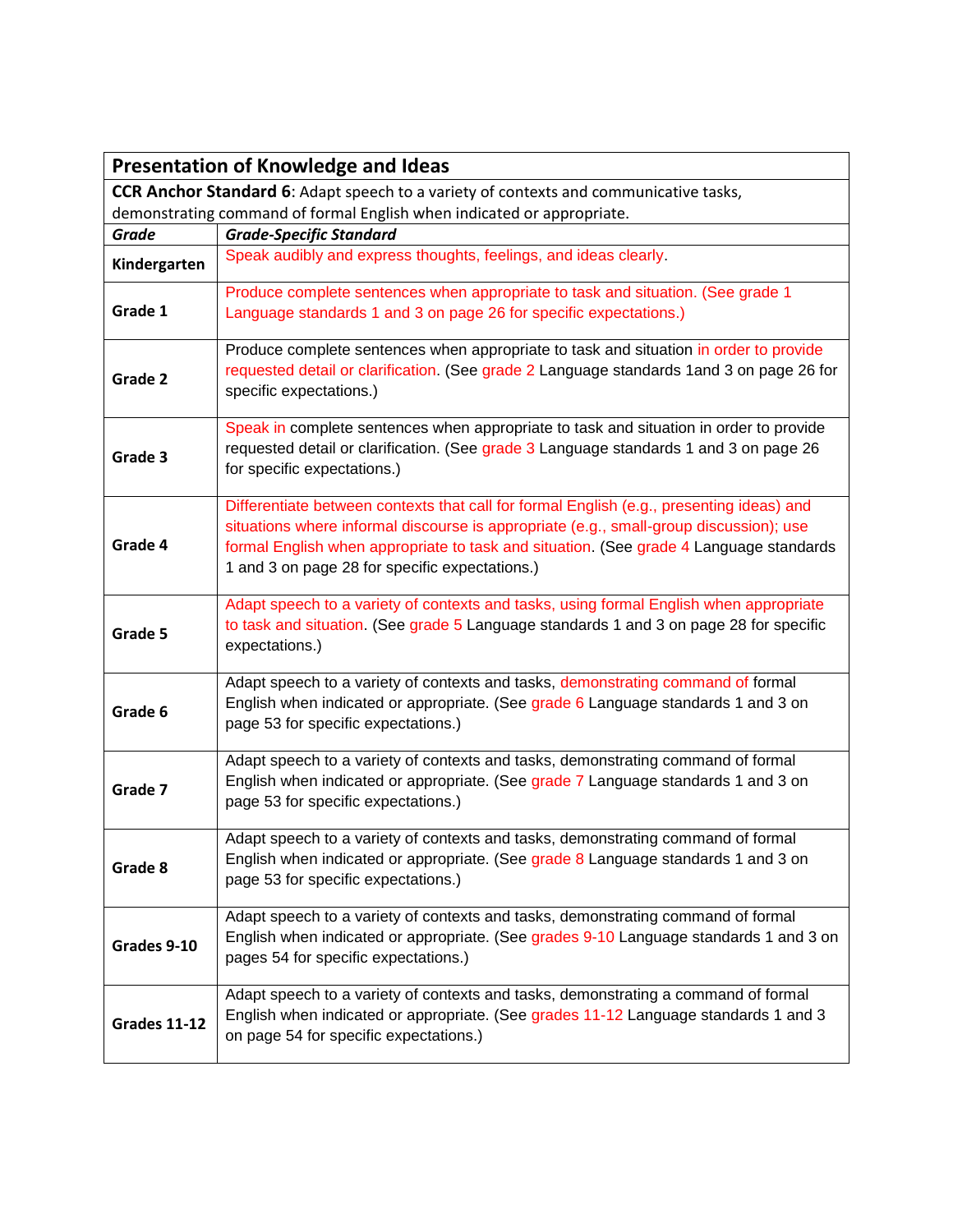The following standards for grades 6-12 offer a focus for instruction each year to help ensure that students gain adequate mastery of a range of skills and applications. *Students advancing through the grades are expected to meet each year's grade-specific standards and retain or further develop skills and understandings mastered in preceding grades.* Beginning in grade 3, skills and understandings that are particularly likely to require continued attention in higher grades as they are applied to increasingly sophisticated writing and speaking are marked with an asterisk (\*).

|                                                                                  | <b>Conventions of Standard English</b>                                                                                                                                                                                                                                                                                                                                                                                                                                                                                                                                                                                                                                                                                                                                                                                                                                                                                                                                                                |
|----------------------------------------------------------------------------------|-------------------------------------------------------------------------------------------------------------------------------------------------------------------------------------------------------------------------------------------------------------------------------------------------------------------------------------------------------------------------------------------------------------------------------------------------------------------------------------------------------------------------------------------------------------------------------------------------------------------------------------------------------------------------------------------------------------------------------------------------------------------------------------------------------------------------------------------------------------------------------------------------------------------------------------------------------------------------------------------------------|
| College and Career Readiness (CCR) Anchor Standard 1: Demonstrate command of the |                                                                                                                                                                                                                                                                                                                                                                                                                                                                                                                                                                                                                                                                                                                                                                                                                                                                                                                                                                                                       |
|                                                                                  | conventions of standard English grammar and usage when writing or speaking.                                                                                                                                                                                                                                                                                                                                                                                                                                                                                                                                                                                                                                                                                                                                                                                                                                                                                                                           |
| <b>Grade</b>                                                                     | <b>Grade-Specific Standard</b>                                                                                                                                                                                                                                                                                                                                                                                                                                                                                                                                                                                                                                                                                                                                                                                                                                                                                                                                                                        |
| Kindergarten                                                                     | Demonstrate command of the conventions of standard English grammar and usage<br>when writing or speaking.<br>a. Print many upper- and lowercase letters.<br>b. Use frequently occurring nouns and verbs.<br>c. Form regular plural nouns orally by adding /s/ or /es/ (e.g., dog, dogs; wish,<br>wishes).<br>d. Understand and use question words (interrogatives) (e.g., who, what, where, when,<br>why, how)<br>e. Use the most frequently occurring prepositions (e.g., to, from, in, out, on, off, for,<br>of, by, with)<br>f. Produce and expand complete sentences in shared language activities.                                                                                                                                                                                                                                                                                                                                                                                               |
| Grade 1                                                                          | Demonstrate command of the conventions of standard English grammar and usage<br>when writing or speaking.<br>a. Print all upper- and lowercase letters.<br>b. Use common, proper, and possessive nouns.<br>c. Use singular and plural nouns with matching verbs in basic sentences (e.g., He<br>hops; We hop).<br>d, Use personal, possessive, and indefinite pronouns (e.g., I, me, my; they, them,<br>their; anyone, everything).<br>e. Use verbs to convey a sense of past, present, and future (e.g., Yesterday I walked<br>home; Today I walk home; Tomorrow I will walk home).<br>f, Use frequently occurring adjectives.<br>g. Use frequently occurring conjunctions (e.g., and, but, or, so, because).<br>h. Use determiners (e.g., articles, demonstratives).<br>i. Use frequently occurring prepositions (e.g., during, beyond, toward).<br>j. Produce and expand complete simple and compound declarative, interrogative,<br>imperative, and exclamatory sentences in response to prompts. |
| Grade 2                                                                          | Demonstrate command of the conventions of standard English grammar and usage<br>when writing or speaking.<br>a. Use collective nouns (e.g., group).<br>b. Form and use frequently occurring irregular plural nouns (e.g., feet, children, teeth,<br>mice, fish).<br>c. Use reflexive pronouns (e.g., myself, ourselves).                                                                                                                                                                                                                                                                                                                                                                                                                                                                                                                                                                                                                                                                              |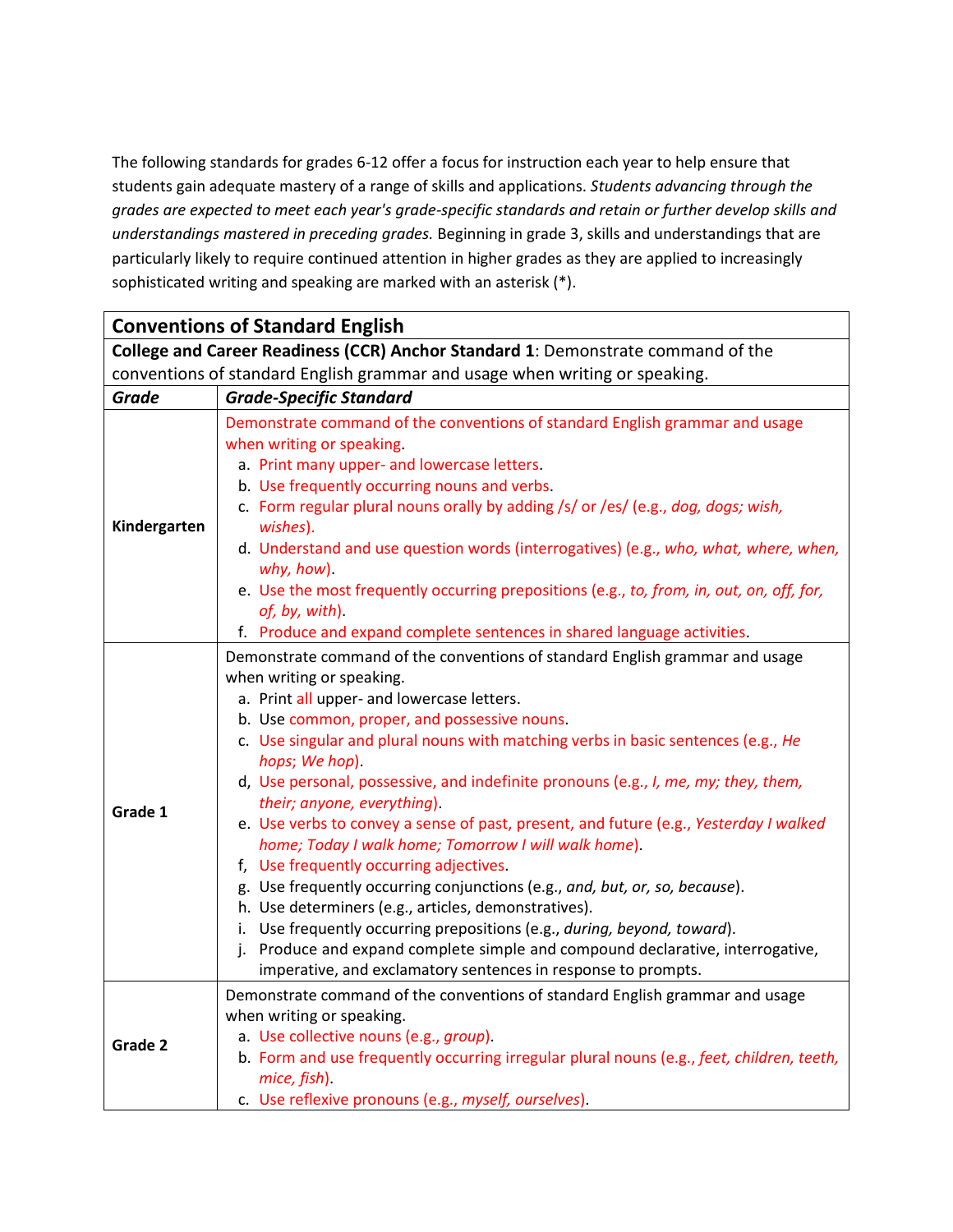|         | d. Form and use the past tense of frequently occurring irregular verbs (e.g., sat, hid,<br>told)                                           |
|---------|--------------------------------------------------------------------------------------------------------------------------------------------|
|         | e. Use adjectives and adverbs, and choose between them depending on what is to be<br>modified.                                             |
|         | f. Produce, expand, and rearrange complete simple and compound sentences (e.g.,                                                            |
|         | The boy watched the movie; The little boy watched the movie; The action movie                                                              |
|         | was watched by the little boy).                                                                                                            |
|         | Demonstrate command of the conventions of standard English grammar and usage                                                               |
|         | when writing or speaking.                                                                                                                  |
|         | a. Explain the function of nouns, pronouns, verbs, adjectives, and adverbs in general                                                      |
|         | and their functions in particular sentences.                                                                                               |
|         | b. Form and use regular and irregular plural nouns.                                                                                        |
| Grade 3 | c. Use abstract nouns (e.g., childhood).                                                                                                   |
|         | d. Form and use regular and irregular verbs.                                                                                               |
|         | e. Form and use the simple (e.g., I walked; I walk; I will walk) verb tenses.<br>f. Ensure subject-verb and pronoun-antecedent agreement.* |
|         | g. Form and use comparative and superlative adjectives and adverbs, and choose                                                             |
|         | between them depending on what is to be modified.                                                                                          |
|         | h. Use coordinating and subordinating conjunctions.                                                                                        |
|         | i. Produce simple, compound, and complex sentences.                                                                                        |
|         | Demonstrate command of the conventions of standard English grammar and usage                                                               |
|         | when writing or speaking.                                                                                                                  |
|         | a. Use relative pronouns (who, whose, whom, which, that) and relative adverbs                                                              |
|         | (where, when, why).                                                                                                                        |
|         | b. Form and use the progressive (e.g., I was walking; I am walking; I will be walking)                                                     |
|         | verb tenses.                                                                                                                               |
| Grade 4 | c. Use modal auxiliaries (e.g., can, may, must) to convey various conditions.                                                              |
|         | d. Order adjectives within sentences according to conventional patterns (e.g., a small                                                     |
|         | red bag rather than a red small bag).                                                                                                      |
|         | e. Form and use prepositional phrases.                                                                                                     |
|         | f. Produce complete sentences, recognizing and correcting inappropriate fragments<br>and run-ons <sup>*</sup>                              |
|         | g. Correctly use frequently confused words (e.g., to, too, two; there, their).*                                                            |
|         | Demonstrate command of the conventions of standard English grammar and usage                                                               |
|         | when writing or speaking.                                                                                                                  |
|         | a. Explain the function of conjunctions, prepositions, and interjections in general and                                                    |
|         | their function in particular sentences.                                                                                                    |
| Grade 5 | b. Form and use the perfect (e.g., I had walked; I have walked; I will have walked)                                                        |
|         | verb tenses.                                                                                                                               |
|         | c. Use verb tense to convey various times, sequences, states, and conditions.                                                              |
|         | d. Recognize and correct inappropriate shifts in verb tense *                                                                              |
|         | e. Use correlative conjunctions (e.g., either/or, neither/nor).                                                                            |
|         | Demonstrate command of the conventions of standard English grammar and usage                                                               |
|         | when writing or speaking.                                                                                                                  |
| Grade 6 | a. Ensure that pronouns are in the proper case (subjective, objective, possessive).                                                        |
|         | b. Use intensive pronouns (e.g., myself, ourselves).                                                                                       |
|         | c. Recognize and correct inappropriate shifts in pronoun number and person.*                                                               |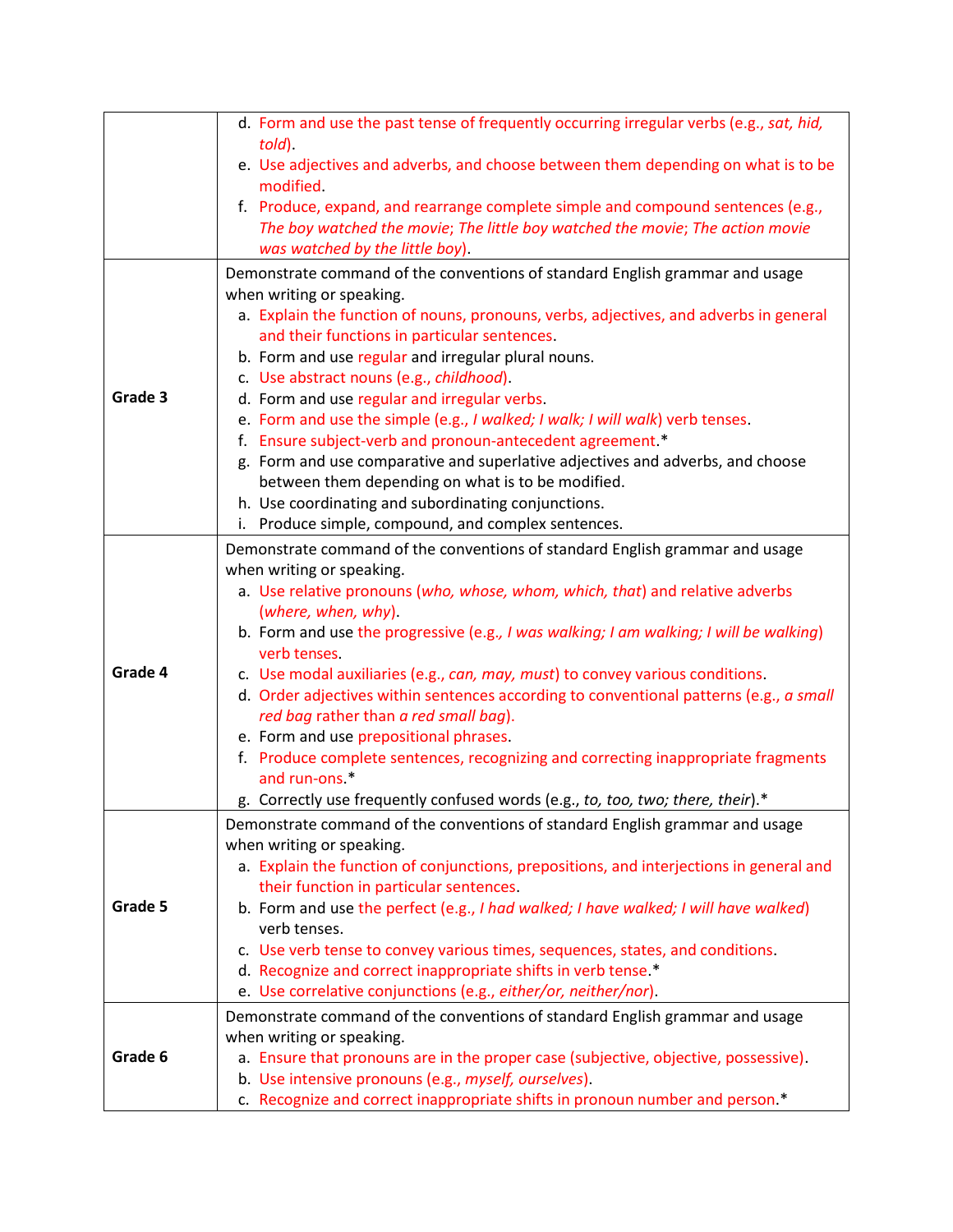|                     | d. Recognize and correct vague pronouns (i.e., ones with unclear or ambiguous<br>antecedents).*<br>e. Recognize variations from standard English in their own and others' writing and                                                                                                                                                                                                                                                                                                          |
|---------------------|------------------------------------------------------------------------------------------------------------------------------------------------------------------------------------------------------------------------------------------------------------------------------------------------------------------------------------------------------------------------------------------------------------------------------------------------------------------------------------------------|
|                     | speaking, and identify and use strategies to improve expression in conventional<br>language.*                                                                                                                                                                                                                                                                                                                                                                                                  |
| Grade 7             | Demonstrate command of the conventions of standard English grammar and usage<br>when writing or speaking.<br>a. Explain the function of phrases and clauses in general and their function in specific<br>sentences.<br>b. Choose among simple, compound, complex, and compound-complex sentences to<br>signal differing relationships among ideas.<br>c. Place phrases and clauses within a sentence, recognizing and correcting misplaced<br>and dangling modifiers.*                         |
| Grade 8             | Demonstrate command of the conventions of standard English grammar and usage<br>when writing or speaking.<br>a. Explain the function of verbals (gerunds, participles, infinitives) in general and their<br>function in particular sentences.<br>b. Form and use verbs in the active and passive voice.<br>c. Form and use verbs in the indicative, imperative, interrogative, conditional, and<br>subjunctive mood.<br>d. Recognize and correct inappropriate shifts in verb voice and mood.* |
| Grades 9-10         | Demonstrate command of the conventions of standard English grammar and usage<br>when writing or speaking.<br>a. Use parallel structure.*<br>b. Use various types of phrases (noun, verb, adjectival, adverbial, participial,<br>prepositional, absolute) and clauses (independent, dependent; noun, relative,<br>adverbial) to convey specific meanings and add variety and interest to writing or<br>presentations.                                                                           |
| <b>Grades 11-12</b> | Demonstrate command of the conventions of standard English grammar and usage<br>when writing or speaking.<br>a. Apply the understanding that usage is a matter of convention, can change over<br>time, and is sometimes contested.<br>b. Resolve issues of complex or contested usage, consulting references (e.g.,<br>Merriam-Webster's Dictionary of English Usage, Garner's Modern American Usage)<br>as needed.                                                                            |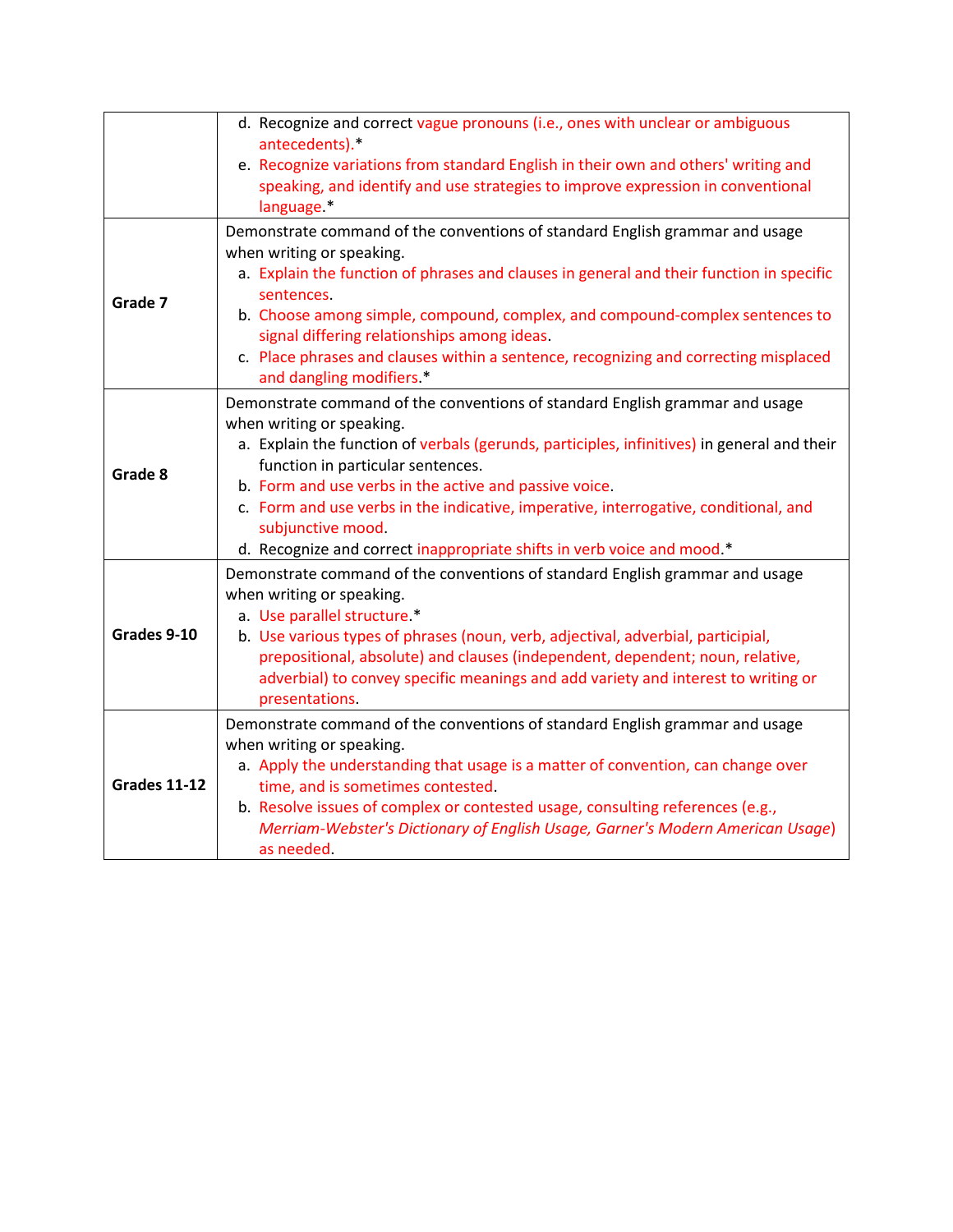|              | <b>Conventions of Standard English</b>                                                                                                                        |
|--------------|---------------------------------------------------------------------------------------------------------------------------------------------------------------|
|              | <b>CCR Anchor Standard 2: Demonstrate command of the conventions of standard English</b>                                                                      |
|              | capitalization, punctuation, and spelling when writing.                                                                                                       |
|              |                                                                                                                                                               |
| <b>Grade</b> | <b>Grade-Specific Standard</b>                                                                                                                                |
|              | Demonstrate command of the conventions of standard English capitalization,                                                                                    |
|              | punctuation, and spelling when writing.                                                                                                                       |
|              | a. Capitalize the first word in a sentence and the pronoun I.                                                                                                 |
| Kindergarten | b. Recognize and name end punctuation.                                                                                                                        |
|              | c. Write a letter or letters for most consonant and short-vowel sounds (phonemes).                                                                            |
|              | d. Spell simple words phonetically, drawing on knowledge of sound-letter                                                                                      |
|              | relationships.                                                                                                                                                |
|              | Demonstrate command of the conventions of standard English capitalization,                                                                                    |
|              | punctuation, and spelling when writing.                                                                                                                       |
|              | a. Capitalize dates and names of people.                                                                                                                      |
| Grade 1      | b. Use end punctuation for sentences.<br>c. Use commas in dates and to separate single words in a series.                                                     |
|              | d. Use conventional spelling for words with common spelling patterns and for                                                                                  |
|              | frequently occurring irregular words.                                                                                                                         |
|              | e. Spell untaught words phonetically, drawing on phonemic awareness and spelling                                                                              |
|              | conventions.                                                                                                                                                  |
|              | Demonstrate command of the conventions of standard English capitalization,                                                                                    |
|              | punctuation, and spelling when writing.                                                                                                                       |
|              | a. Capitalize holidays, product names, and geographic names.                                                                                                  |
|              | b. Use commas in greetings and closings of letters.                                                                                                           |
| Grade 2      | c. Use an apostrophe to form contractions and frequently occurring possessives.                                                                               |
|              | d. Generalize learned spelling patterns when writing words (e.g., cage $\rightarrow$ badge;                                                                   |
|              | $boy \rightarrow boil$ ).                                                                                                                                     |
|              | e. Consult reference materials, including beginning dictionaries, as needed to check                                                                          |
|              | and correct spellings.                                                                                                                                        |
|              | Demonstrate command of the conventions of standard English capitalization,                                                                                    |
|              | punctuation, and spelling when writing.                                                                                                                       |
|              | a. Capitalize appropriate words in titles.                                                                                                                    |
|              | b. Use commas in addresses.                                                                                                                                   |
|              | c. Use commas and quotation marks in dialogue.                                                                                                                |
| Grade 3      | d. Form and use possessives.                                                                                                                                  |
|              | e. Use conventional spelling for high-frequency and other studied words and for                                                                               |
|              | adding suffixes to base words (e.g., sitting, smiled, cries, happiness).<br>f. Use spelling patterns and generalizations (e.g., word families, position-based |
|              | spellings, syllable patterns, ending rules, meaningful word parts) in writing words.                                                                          |
|              | g. Consult reference materials, including beginning dictionaries, as needed to check                                                                          |
|              | and correct spellings.                                                                                                                                        |
|              | Demonstrate command of the conventions of standard English capitalization,                                                                                    |
| Grade 4      | punctuation, and spelling when writing.                                                                                                                       |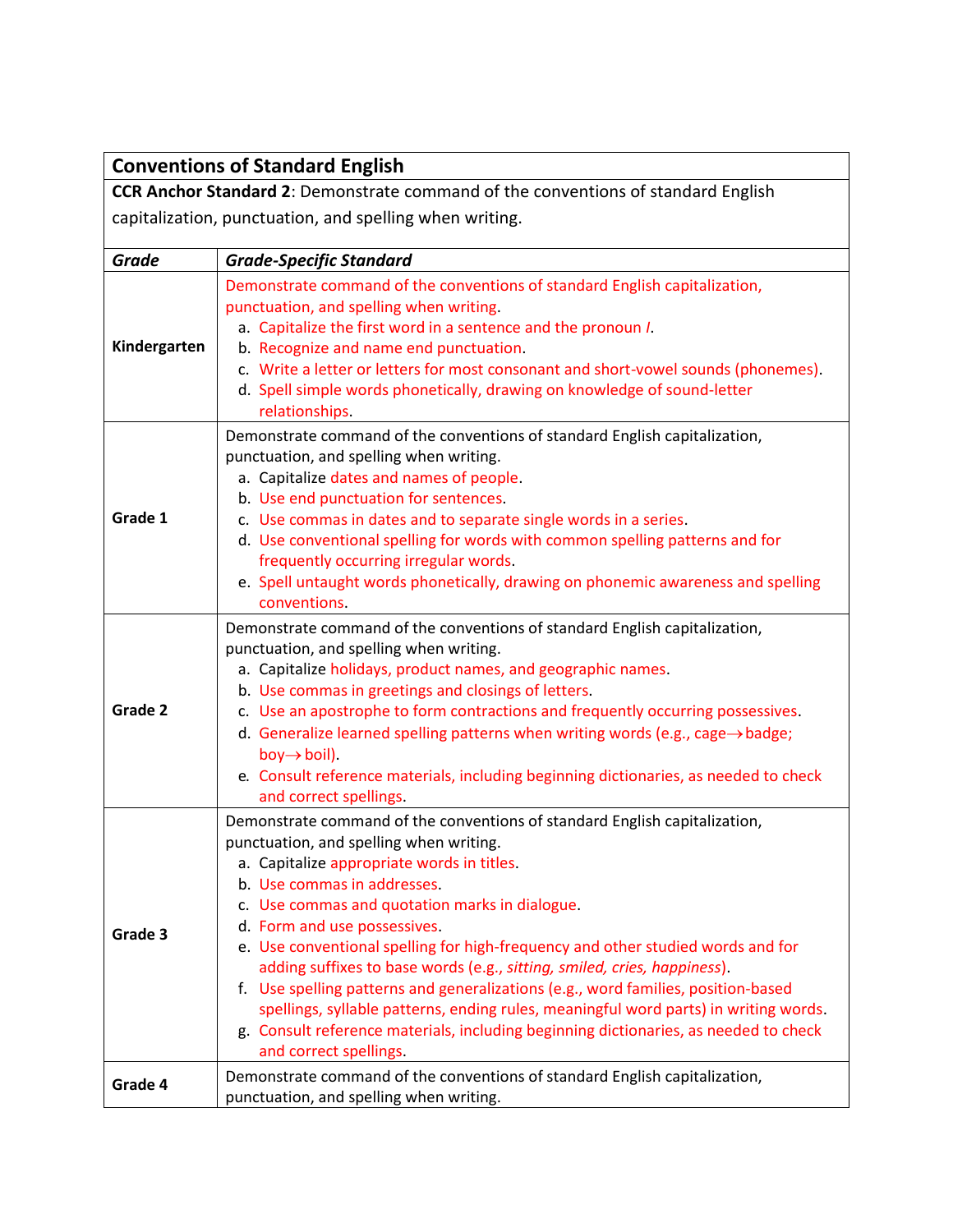|                     | a. Use correct capitalization.                                                                                              |
|---------------------|-----------------------------------------------------------------------------------------------------------------------------|
|                     | b. Use commas and quotation marks to mark direct speech and quotations from a                                               |
|                     | text.                                                                                                                       |
|                     | c. Use a comma before a coordinating conjunction in a compound sentence.                                                    |
|                     | d. Spell grade-appropriate words correctly, consulting references as needed.                                                |
|                     | Demonstrate command of the conventions of standard English capitalization,                                                  |
|                     | punctuation, and spelling when writing.                                                                                     |
|                     | a. Use punctuation to separate items in a series.*                                                                          |
|                     | b. Use a comma to separate an introductory element from the rest of the sentence.                                           |
| Grade 5             | c. Use a comma to set off the words yes and no (e.g., Yes, thank you), to set off a tag                                     |
|                     | question from the rest of the sentence (e.g., It's true, isn't it?), and to indicate                                        |
|                     |                                                                                                                             |
|                     | direct address (e.g., Is that you, Steve?).<br>d. Use underlining, quotation marks, or italics to indicate titles of works. |
|                     |                                                                                                                             |
|                     | e. Spell grade-appropriate words correctly, consulting references as needed.                                                |
|                     | Demonstrate command of the conventions of standard English capitalization,                                                  |
|                     | punctuation, and spelling when writing.                                                                                     |
| Grade 6             | a. Use punctuation (commas, parentheses, dashes) to set off                                                                 |
|                     | nonrestrictive/parenthetical elements *                                                                                     |
|                     | b. Spell correctly.                                                                                                         |
|                     | Demonstrate command of the conventions of standard English capitalization,                                                  |
|                     | punctuation, and spelling when writing.                                                                                     |
| Grade 7             | a. Use a comma to separate coordinate adjectives (e.g., It was a fascinating,                                               |
|                     | enjoyable movie but not He wore an old[,] green shirt).                                                                     |
|                     | b. Spell correctly.                                                                                                         |
|                     | Demonstrate command of the conventions of standard English capitalization,                                                  |
|                     | punctuation, and spelling when writing.                                                                                     |
| Grade 8             | a. Use punctuation (comma, ellipsis, dash) to indicate a pause or break.                                                    |
|                     | b. Use an ellipsis to indicate an omission.                                                                                 |
|                     | c. Spell correctly.                                                                                                         |
|                     | Demonstrate command of the conventions of standard English capitalization,                                                  |
|                     | punctuation, and spelling when writing.                                                                                     |
| Grades 9-10         | a. Use a semicolon (and perhaps a conjunctive adverb) to link two or more closely                                           |
|                     | related independent clauses.                                                                                                |
|                     | b. Use a colon to introduce a list or quotation.                                                                            |
|                     | c. Spell correctly.                                                                                                         |
|                     | Demonstrate command of the conventions of standard English capitalization,                                                  |
| <b>Grades 11-12</b> | punctuation, and spelling when writing.                                                                                     |
|                     | a. Observe hyphenation conventions.                                                                                         |
|                     | b. Spell correctly.                                                                                                         |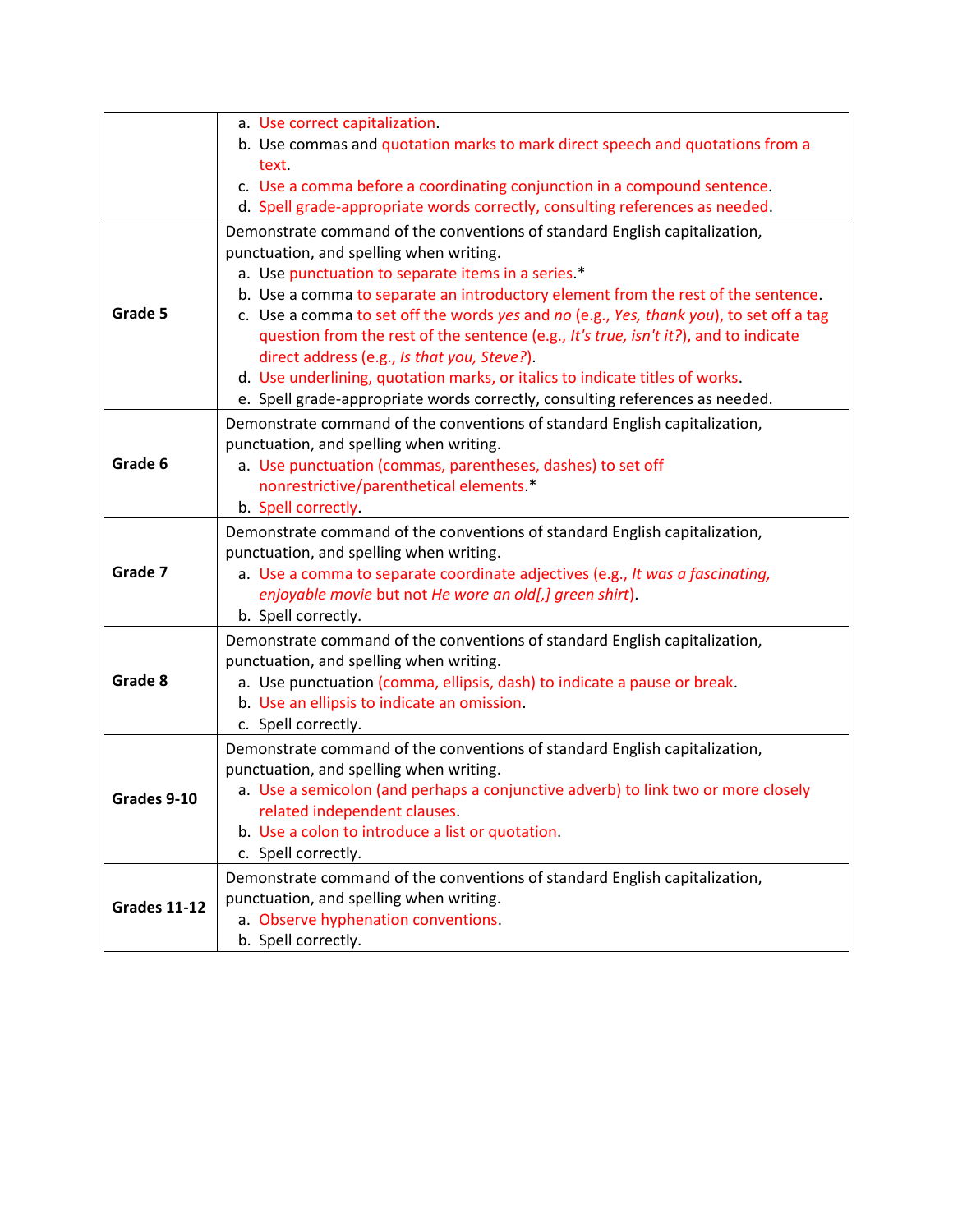| <b>Knowledge of Language</b>                                                               |                                                                                                                                                                                                                                                                                                                                                                                          |
|--------------------------------------------------------------------------------------------|------------------------------------------------------------------------------------------------------------------------------------------------------------------------------------------------------------------------------------------------------------------------------------------------------------------------------------------------------------------------------------------|
| CCR Anchor Standard 3: Apply knowledge of language to understand how language functions in |                                                                                                                                                                                                                                                                                                                                                                                          |
| different contexts, to make effective choices for meaning or style, and to comprehend more |                                                                                                                                                                                                                                                                                                                                                                                          |
|                                                                                            | fully when reading or listening.                                                                                                                                                                                                                                                                                                                                                         |
| <b>Grade</b>                                                                               | <b>Grade-Specific Standard</b>                                                                                                                                                                                                                                                                                                                                                           |
| Kindergarten                                                                               | (Begins in grade 2)                                                                                                                                                                                                                                                                                                                                                                      |
| Grade 1                                                                                    | (Begins in grade 2)                                                                                                                                                                                                                                                                                                                                                                      |
| Grade 2                                                                                    | Use knowledge of language and its conventions when writing, speaking, reading, or<br>listening.<br>a. Compare formal and informal uses of English.                                                                                                                                                                                                                                       |
| Grade 3                                                                                    | Use knowledge of language and its conventions when writing, speaking, reading, or<br>listening.<br>a. Choose words and phrases for effect.*<br>b. Recognize and observe differences between the conventions of spoken and written<br>standard English.                                                                                                                                   |
| Grade 4                                                                                    | Use knowledge of language and its conventions when writing, speaking, reading, or<br>listening.<br>a. Choose words and phrases to convey ideas precisely.*<br>b. Choose punctuation for effect.*<br>c. Differentiate between contexts that call for formal English (e.g., presenting ideas)<br>and situations where informal discourse is appropriate (e.g., small-group<br>discussion). |
| Grade 5                                                                                    | Use knowledge of language and its conventions when writing, speaking, reading, or<br>listening.<br>a. Expand, combine, and reduce sentences for meaning, reader/listener interest, and<br>style.<br>b. Compare and contrast the varieties of English (e.g., dialects, registers) used in<br>stories, dramas, or poems.                                                                   |
| Grade 6                                                                                    | Use knowledge of language and its conventions when writing, speaking, reading, or<br>listening.<br>a. Choose language that expresses ideas precisely and concisely, recognizing and<br>eliminating wordiness and redundancy.*<br>b. Maintain consistency in style and tone.*                                                                                                             |
| Grade 7                                                                                    | Use knowledge of language and its conventions when writing, speaking, reading, or<br>listening.<br>a. Choose language that expresses ideas precisely and concisely, recognizing and<br>eliminating wordiness and redundancy.*                                                                                                                                                            |
| Grade 8                                                                                    | Use knowledge of language and its conventions when writing, speaking, reading, or<br>listening.<br>a. Use verbs in the active and passive voice and in the conditional and subjunctive<br>mood to achieve particular effects (e.g., emphasizing the actor or the action;<br>expressing uncertainty or describing a state contrary to fact).                                              |
| Grades 9-10                                                                                | Apply knowledge of language to understand how language functions in different<br>contexts, to make effective choices for meaning or style, and to comprehend more fully                                                                                                                                                                                                                  |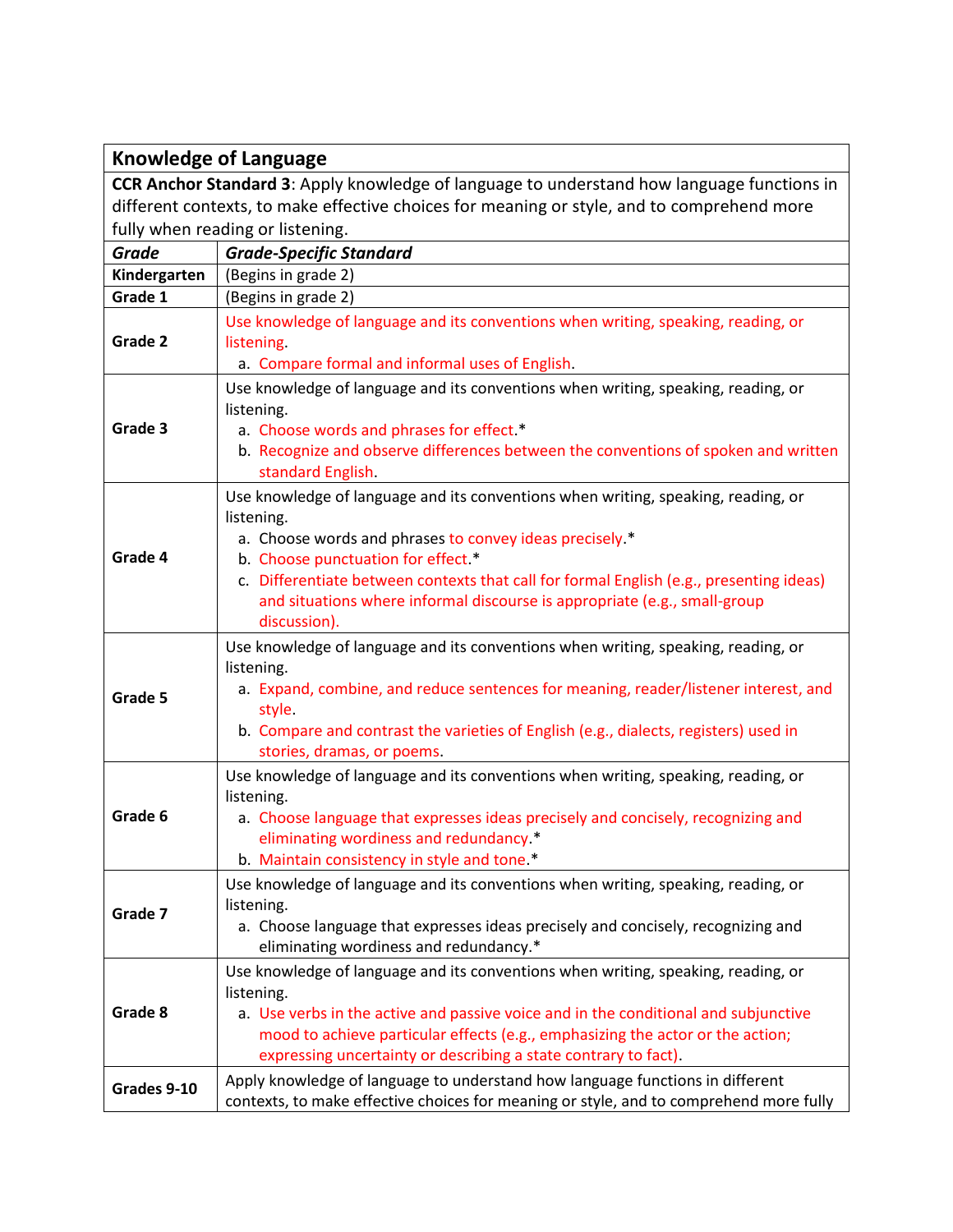|              | when reading or listening.<br>a. Write and edit work so that it conforms to the guidelines in a style manual (e.g.,<br>MLA Handbook, Turabian's Manual for Writers) appropriate for the discipline and<br>writing type.                                                                                                                                                                               |
|--------------|-------------------------------------------------------------------------------------------------------------------------------------------------------------------------------------------------------------------------------------------------------------------------------------------------------------------------------------------------------------------------------------------------------|
| Grades 11-12 | Apply knowledge of language to understand how language functions in different<br>contexts, to make effective choices for meaning or style, and to comprehend more fully<br>when reading or listening.<br>a. Vary syntax for effect, consulting references (e.g., Tufte's Artful Sentences) for<br>guidance as needed; apply an understanding of syntax to the study of complex<br>texts when reading. |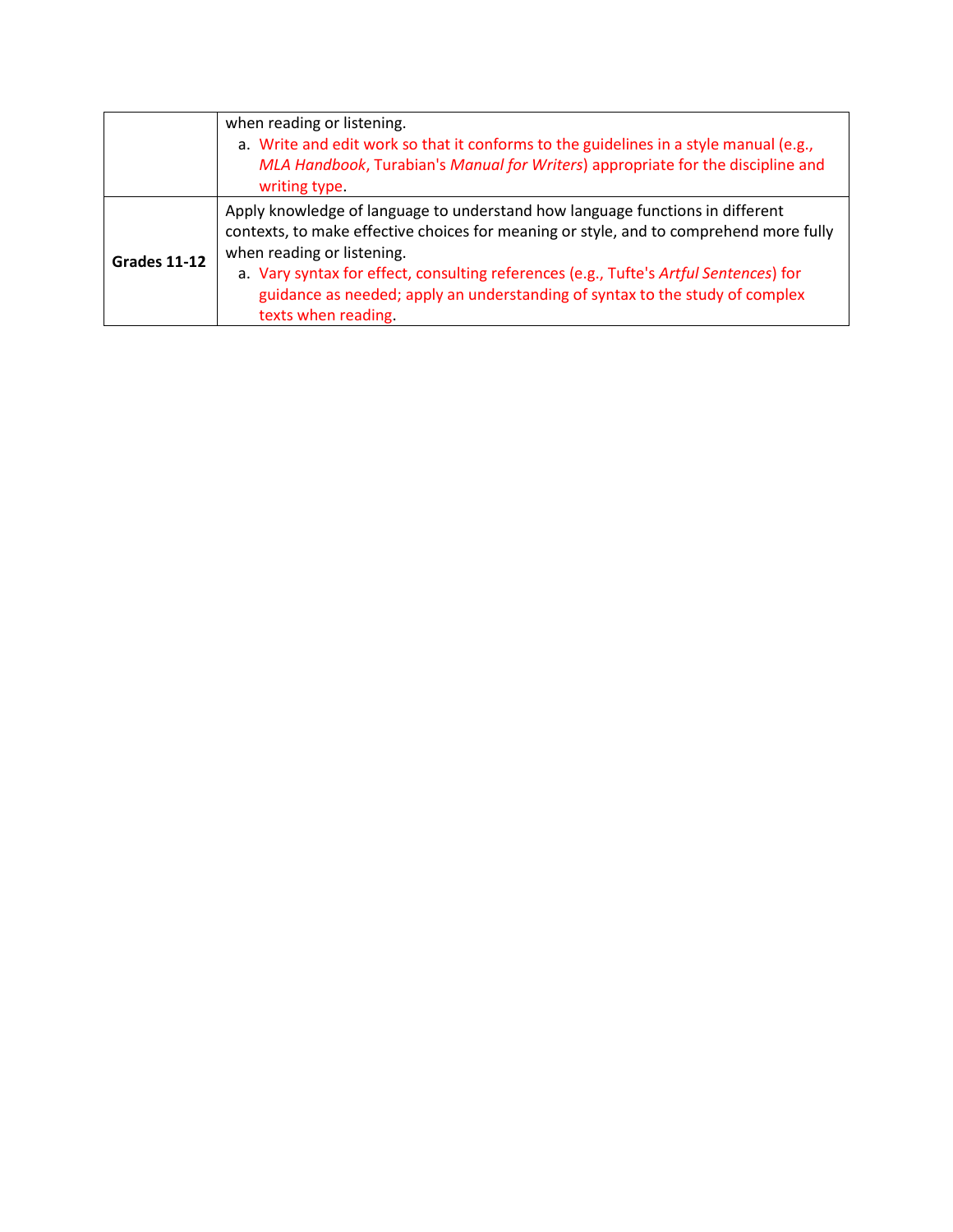|                                                                                                | <b>Vocabulary Acquisition and Use</b>                                                                                                                                      |  |
|------------------------------------------------------------------------------------------------|----------------------------------------------------------------------------------------------------------------------------------------------------------------------------|--|
| <b>CCR Anchor Standard 4:</b> Determine or clarify the meaning of unknown and multiple-meaning |                                                                                                                                                                            |  |
| words and phrases by using context clues, analyzing meaningful word parts, and consulting      |                                                                                                                                                                            |  |
|                                                                                                | general and specialized reference materials, as appropriate.                                                                                                               |  |
| <b>Grade</b>                                                                                   | <b>Grade-Specific Standard</b>                                                                                                                                             |  |
|                                                                                                | Determine or clarify the meaning of unknown and multiple-meaning words and phrases                                                                                         |  |
|                                                                                                | based on kindergarten reading and content.                                                                                                                                 |  |
| Kindergarten                                                                                   | a. Identify new meanings for familiar words and apply them accurately (e.g., knowing                                                                                       |  |
|                                                                                                | duck is a bird and learning the verb to duck).                                                                                                                             |  |
|                                                                                                | b. Use the most frequently occurring inflections and affixes (e.g., -ed, -s, re-, un-, pre-,                                                                               |  |
|                                                                                                | -ful, -less) as a clue to the meaning of an unknown word.                                                                                                                  |  |
|                                                                                                | Determine or clarify the meaning of unknown and multiple-meaning words and phrases<br>based on grade 1 reading and content, choosing flexibly from an array of strategies. |  |
|                                                                                                | a. Use sentence-level context as a clue to the meaning of a word or phrase.                                                                                                |  |
| Grade 1                                                                                        | b. Use frequently occurring affixes as a clue to the meaning of a word.                                                                                                    |  |
|                                                                                                | c. Identify frequently occurring root words (e.g., look) and their inflectional forms                                                                                      |  |
|                                                                                                | (e.g., looks, looked, looking).                                                                                                                                            |  |
|                                                                                                | Determine or clarify the meaning of unknown and multiple-meaning words and phrases                                                                                         |  |
|                                                                                                | based on grade 2 reading and content, choosing flexibly from an array of strategies.                                                                                       |  |
|                                                                                                | a. Use sentence-level context as a clue to the meaning of a word or phrase.                                                                                                |  |
|                                                                                                | b. Determine the meaning of the new word formed when a known prefix is added to                                                                                            |  |
|                                                                                                | a known word (e.g., happy/unhappy, tell/retell).                                                                                                                           |  |
| Grade 2                                                                                        | c. Use a known root word as a clue to the meaning of an unknown word with the                                                                                              |  |
|                                                                                                | same root (e.g., addition, additional).<br>d. Use knowledge of the meaning of individual words to predict the meaning of                                                   |  |
|                                                                                                | compound words (e.g., birdhouse, lighthouse, housefly; bookshelf, notebook,                                                                                                |  |
|                                                                                                | bookmark).                                                                                                                                                                 |  |
|                                                                                                | e. Use glossaries and beginning dictionaries, both print and digital, to determine or                                                                                      |  |
|                                                                                                | clarify the meaning of words and phrases.                                                                                                                                  |  |
|                                                                                                | Determine or clarify the meaning of unknown and multiple-meaning word and phrases                                                                                          |  |
|                                                                                                | based on grade 3 reading and content, choosing flexibly from a range of strategies.                                                                                        |  |
|                                                                                                | a. Use sentence-level context as a clue to the meaning of a word or phrase.                                                                                                |  |
|                                                                                                | b. Determine the meaning of the new word formed when a known affix is added to a                                                                                           |  |
| Grade 3                                                                                        | known word (e.g., agreeable/disagreeable, comfortable/uncomfortable,                                                                                                       |  |
|                                                                                                | care/careless, heat/preheat).                                                                                                                                              |  |
|                                                                                                | c. Use a known root word as a clue to the meaning of an unknown word with the<br>same root (e.g., company, companion).                                                     |  |
|                                                                                                | d. Use glossaries or beginning dictionaries, both print and digital, to determine or                                                                                       |  |
|                                                                                                | clarify the precise meaning of key words and phrases.                                                                                                                      |  |
|                                                                                                | Determine or clarify the meaning of unknown and multiple-meaning words and phrases                                                                                         |  |
|                                                                                                | based on grade 4 reading and content, choosing flexibly from a range of strategies.                                                                                        |  |
| Grade 4                                                                                        | a. Use context (e.g., definitions, examples, or restatements in text) as a clue to the                                                                                     |  |
|                                                                                                | meaning of a word or phrase.                                                                                                                                               |  |
|                                                                                                | b. Use common, grade-appropriate Greek and Latin affixes and roots as clues to the                                                                                         |  |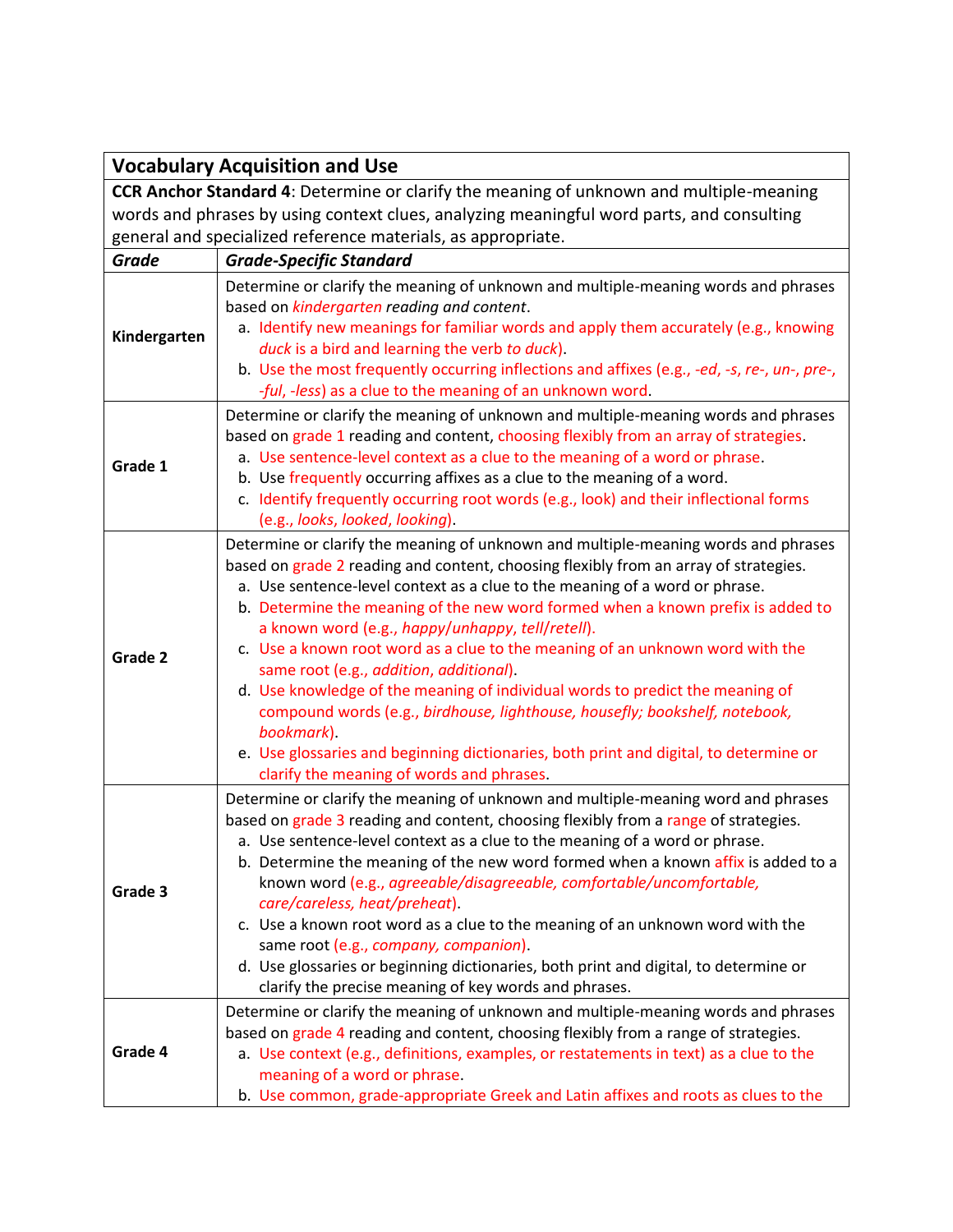|             | meaning of a word (e.g., telegraph, photograph, autograph).<br>c. Consult reference materials (e.g., dictionaries, glossaries, thesauruses), both print<br>and digital, to find the pronunciation and determine or clarify the precise meaning                                                                                                                                                                                                                                                                                                                                                                                                                                                                                                                                                                                                                                                           |
|-------------|----------------------------------------------------------------------------------------------------------------------------------------------------------------------------------------------------------------------------------------------------------------------------------------------------------------------------------------------------------------------------------------------------------------------------------------------------------------------------------------------------------------------------------------------------------------------------------------------------------------------------------------------------------------------------------------------------------------------------------------------------------------------------------------------------------------------------------------------------------------------------------------------------------|
| Grade 5     | of key words and phrases.<br>Determine or clarify the meaning of unknown and multiple-meaning words and phrases<br>based on grade 5 reading and content, choosing flexibly from a range of strategies.<br>a. Use context (e.g., cause/effect relationships and comparisons in text) as a clue to<br>the meaning of a word or phrase.<br>b. Use common, grade-appropriate Greek and Latin affixes and roots as clues to the<br>meaning of a word (e.g., photograph, photosynthesis).<br>c. Consult reference materials (e.g., dictionaries, glossaries, thesauruses), both print<br>and digital, to find the pronunciation and determine or clarify the precise meaning<br>of key words and phrases.                                                                                                                                                                                                      |
| Grade 6     | Determine or clarify the meaning of unknown and multiple-meaning words and phrases<br>based on grade 6 reading and content, choosing flexibly from a range of strategies.<br>a. Use context (e.g., the overall meaning of a sentence or paragraph; a word's<br>position or function in a sentence) as a clue to the meaning of a word or phrase.<br>b. Use common, grade-appropriate Greek or Latin affixes and roots as clues to the<br>meaning of a word (e.g., audience, auditory, audible).<br>c. Consult reference materials (e.g., dictionaries, glossaries, thesauruses), both print<br>and digital, to find the pronunciation of a word or determine or clarify its precise<br>meaning or its part of speech.<br>d. Verify the preliminary determination of the meaning of a word or phrase (e.g., by<br>checking the inferred meaning in context or in a dictionary).                           |
| Grade 7     | Determine or clarify the meaning of unknown and multiple-meaning words and phrases<br>based on grade 7 reading and content, choosing flexibly from a range of strategies.<br>a. Use context (e.g., the overall meaning of a sentence or paragraph; a word's<br>position or function in a sentence) as a clue to the meaning of a word or phrase.<br>b. Use common, grade-appropriate Greek or Latin affixes and roots as clues to the<br>meaning of a word (e.g., belligerent, bellicose, rebel).<br>c. Consult general and specialized reference materials (e.g., dictionaries, glossaries,<br>thesauruses), both print and digital, to find the pronunciation of a word or<br>determine or clarify its precise meaning or its part of speech.<br>d. Verify the preliminary determination of the meaning of a word or phrase (e.g., by<br>checking the inferred meaning in context or in a dictionary). |
| Grade 8     | Determine or clarify the meaning of unknown and multiple-meaning words or phrases<br>based on grade 8 reading and content, choosing flexibly from a range of strategies.<br>a. Use context (e.g., the overall meaning of a sentence or paragraph; a word's<br>position or function in a sentence) as a clue to the meaning of a word or phrase.<br>b. Use common, grade-appropriate Greek or Latin affixes and roots as clues to the<br>meaning of a word (e.g., precede, recede, secede).<br>c. Consult general and specialized reference materials (e.g., dictionaries, glossaries,<br>thesauruses), both print and digital, to find the pronunciation of a word or<br>determine or clarify its precise meaning or its part of speech.<br>d. Verify the preliminary determination of the meaning of a word or phrase (e.g., by<br>checking the inferred meaning in context or in a dictionary).        |
| Grades 9-10 | Determine or clarify the meaning of unknown and multiple-meaning words and phrases                                                                                                                                                                                                                                                                                                                                                                                                                                                                                                                                                                                                                                                                                                                                                                                                                       |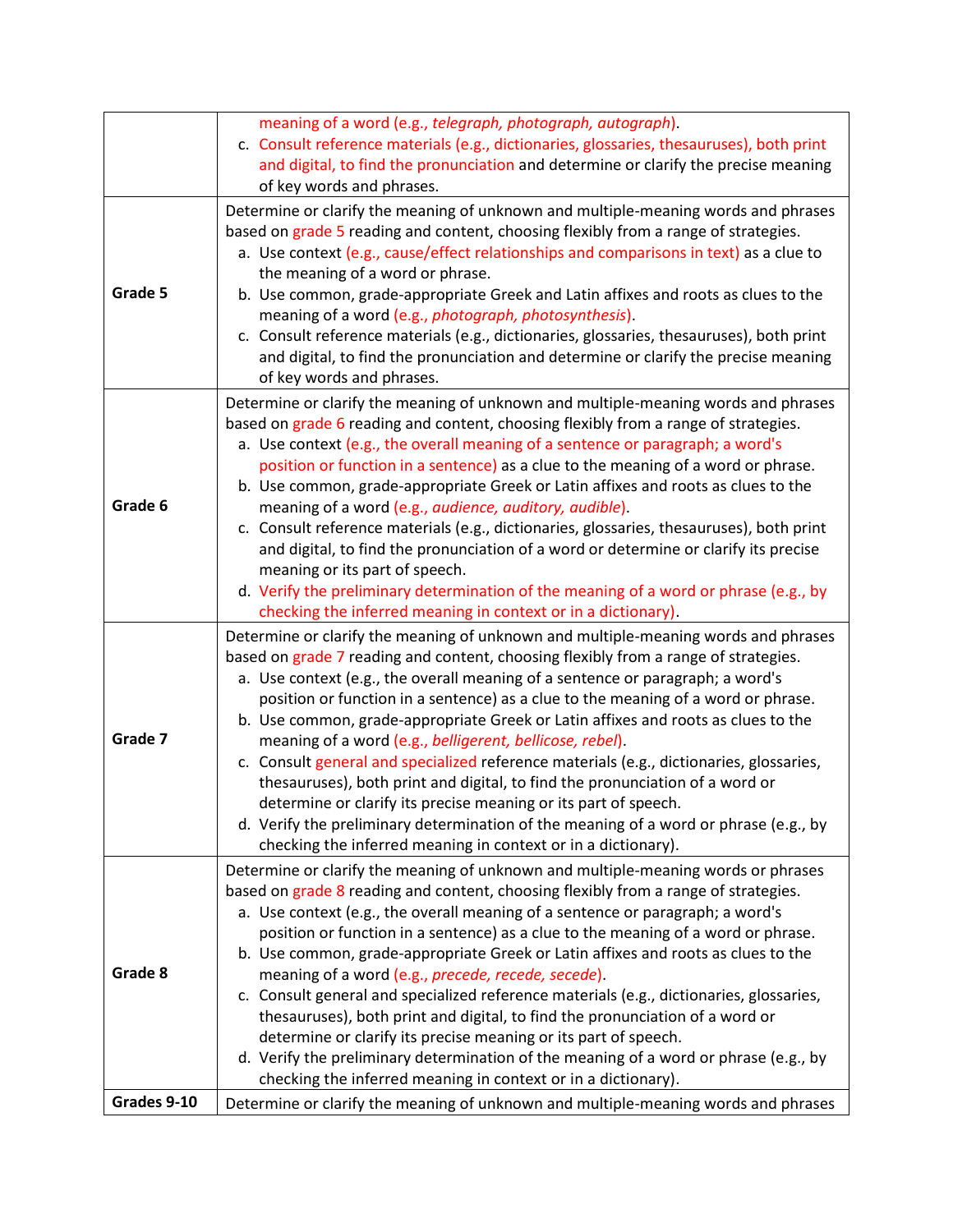|                     | based on grades 9-10 reading and content, choosing flexibly from a range of strategies. |
|---------------------|-----------------------------------------------------------------------------------------|
|                     | a. Use context (e.g., the overall meaning of a sentence, paragraph, or text; a word's   |
|                     | position or function in a sentence) as a clue to the meaning of a word or phrase.       |
|                     | b. Identify and correctly use patterns of word changes that indicate different          |
|                     | meanings or parts of speech (e.g., analyze, analysis, analytical; advocate,             |
|                     | advocacy).                                                                              |
|                     | c. Consult general and specialized reference materials (e.g., dictionaries, glossaries, |
|                     | thesauruses), both print and digital, to find the pronunciation of a word or            |
|                     | determine or clarify its precise meaning, its part of speech, or its etymology.         |
|                     | d. Verify the preliminary determination of the meaning of a word or phrase (e.g., by    |
|                     | checking the inferred meaning in context or in a dictionary).                           |
|                     | Determine or clarify the meaning of unknown and multiple-meaning words and              |
|                     | phrases based on grades 11-12 reading and content, choosing flexibly from a range of    |
|                     | strategies.                                                                             |
|                     | a. Use context (e.g., the overall meaning of a sentence, paragraph, or text; a word's   |
|                     | position or function in a sentence) as a clue to the meaning of a word or phrase.       |
|                     | b. Identify and correctly use patterns of word changes that indicate different          |
| <b>Grades 11-12</b> | meanings or parts of speech (e.g., conceive, conception, conceivable).                  |
|                     | c. Consult general and specialized reference materials (e.g., dictionaries, glossaries, |
|                     | thesauruses), both print and digital, to find the pronunciation of a word or            |
|                     | determine or clarify its precise meaning, its part of speech, its etymology, or its     |
|                     | standard usage.                                                                         |
|                     | d. Verify the preliminary determination of the meaning of a word or phrase (e.g., by    |
|                     | checking the inferred meaning in context or in a dictionary).                           |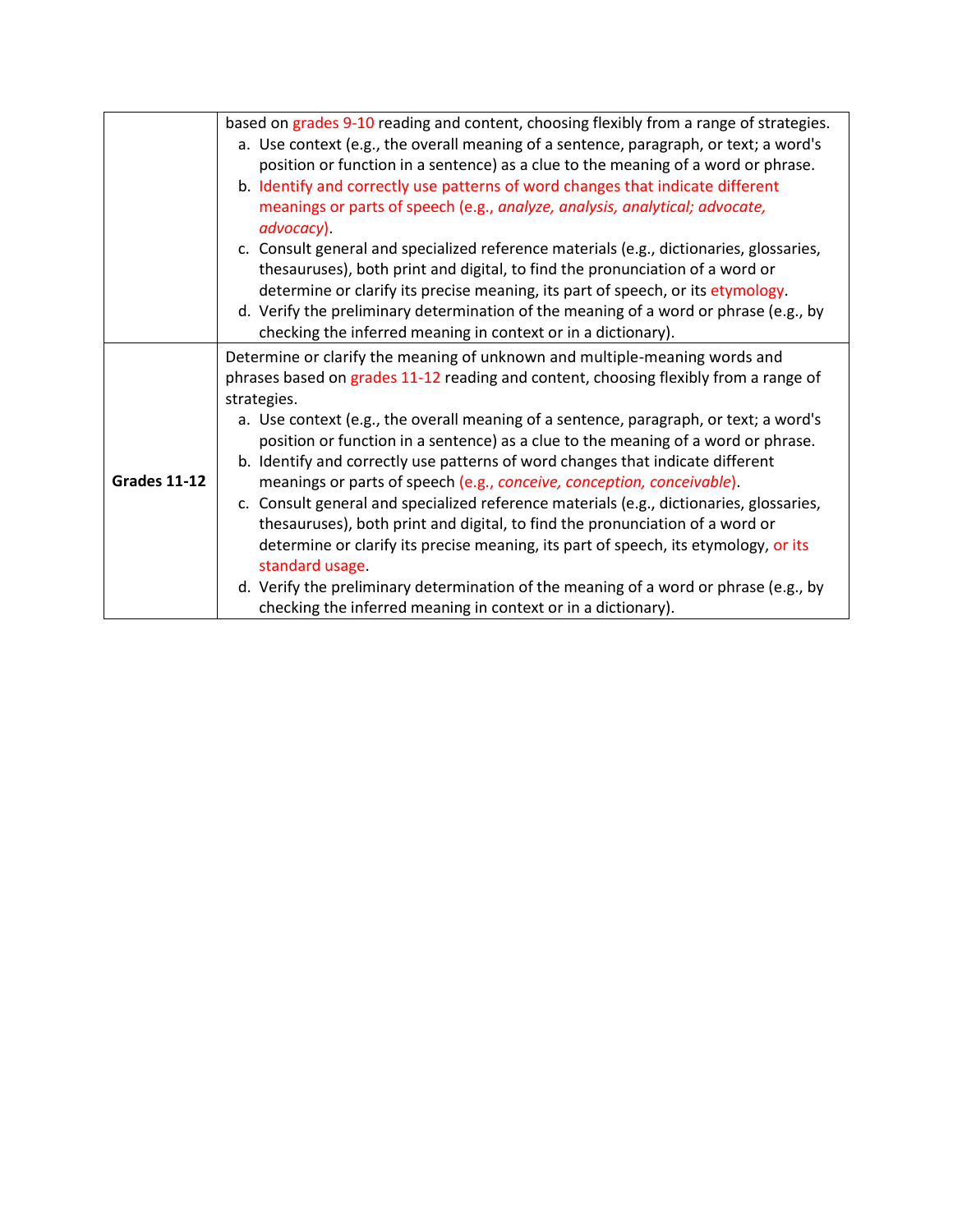| <b>Vocabulary Acquisition and Use</b>                                                                |                                                                                                                                                                                                                                                                                                                                                                                                                                                                                                                                                                                                                                                                                                                                                                |
|------------------------------------------------------------------------------------------------------|----------------------------------------------------------------------------------------------------------------------------------------------------------------------------------------------------------------------------------------------------------------------------------------------------------------------------------------------------------------------------------------------------------------------------------------------------------------------------------------------------------------------------------------------------------------------------------------------------------------------------------------------------------------------------------------------------------------------------------------------------------------|
| <b>CCR Anchor Standard 5</b> : Demonstrate understanding of figurative language, word relationships, |                                                                                                                                                                                                                                                                                                                                                                                                                                                                                                                                                                                                                                                                                                                                                                |
| and nuances in word meanings.                                                                        |                                                                                                                                                                                                                                                                                                                                                                                                                                                                                                                                                                                                                                                                                                                                                                |
| <b>Grade</b>                                                                                         | <b>Grade-Specific Standard</b>                                                                                                                                                                                                                                                                                                                                                                                                                                                                                                                                                                                                                                                                                                                                 |
| Kindergarten                                                                                         | With guidance and support from adults, explore word relationships and nuances in<br>word meanings.<br>a. Sort common objects into categories (e.g., shapes, foods) to gain a sense of the<br>concepts the categories represent.<br>b. Demonstrate understanding of frequently occurring verbs and adjectives by<br>relating them to their opposites (antonyms).<br>c. Identify real-life connections between words and their use (e.g., note places at<br>school that are colorful).<br>d. Distinguish shades of meaning among verbs differing in manner (e.g., look, peek,<br>glance, stare, glare, scowl) and adjectives differing in intensity (e.g., large, gigantic)<br>by defining or choosing them or by acting out the meanings.                       |
| Grade 1                                                                                              | With guidance and support from adults, demonstrate understanding of word<br>relationships and nuances in word meanings.<br>a. Sort words into categories (e.g., colors, clothing) to gain a sense of the concepts<br>the categories represent.<br>b. Define words by category and by one or more key attributes (e.g., a duck is a bird<br>that swims; a tiger is a large cat with stripes).<br>c. Identify real-life connections between words and their use (e.g., note places at<br>home that are cozy).<br>d. Distinguish shades of meaning among verbs differing in manner (e.g., look, peek,<br>glance, stare, glare, scowl) and adjectives differing n intensity (e.g., large, gigantic)<br>by defining or choosing them or by acting out the meanings. |
| Grade 2                                                                                              | Demonstrate understanding of word relationships and nuances in word meanings.<br>a. Identify real-life connections between words and their use (e.g., describe foods<br>that are spicy or juicy).<br>b. Distinguish shades of meaning among closely related verbs (e.g., toss, throw, hurl)<br>and closely related adjectives (e.g., thin, slender, skinny, scrawny).                                                                                                                                                                                                                                                                                                                                                                                          |
| Grade 3                                                                                              | Demonstrate understanding of word relationships and nuances in word meanings.<br>a. Distinguish the literal and nonliteral meanings of words and phrases in context<br>(e.g., take steps).<br>b. Identify real-life connections between words and their use (e.g., describe people<br>who are friendly or helpful).<br>c. Distinguish shades of meaning among related words that describe states of mind or<br>degrees of certainty (e.g., knew, believed, suspected, heard, wondered).                                                                                                                                                                                                                                                                        |
| Grade 4                                                                                              | Demonstrate understanding of figurative language, word relationships, and nuances in<br>word meanings.<br>a. Explain the meaning of simple similes and metaphors (e.g., as pretty as a picture) in<br>context.<br>b. Recognize and explain the meaning of common idioms, adages, and proverbs.<br>c. Demonstrate understanding of words by relating them to their opposites                                                                                                                                                                                                                                                                                                                                                                                    |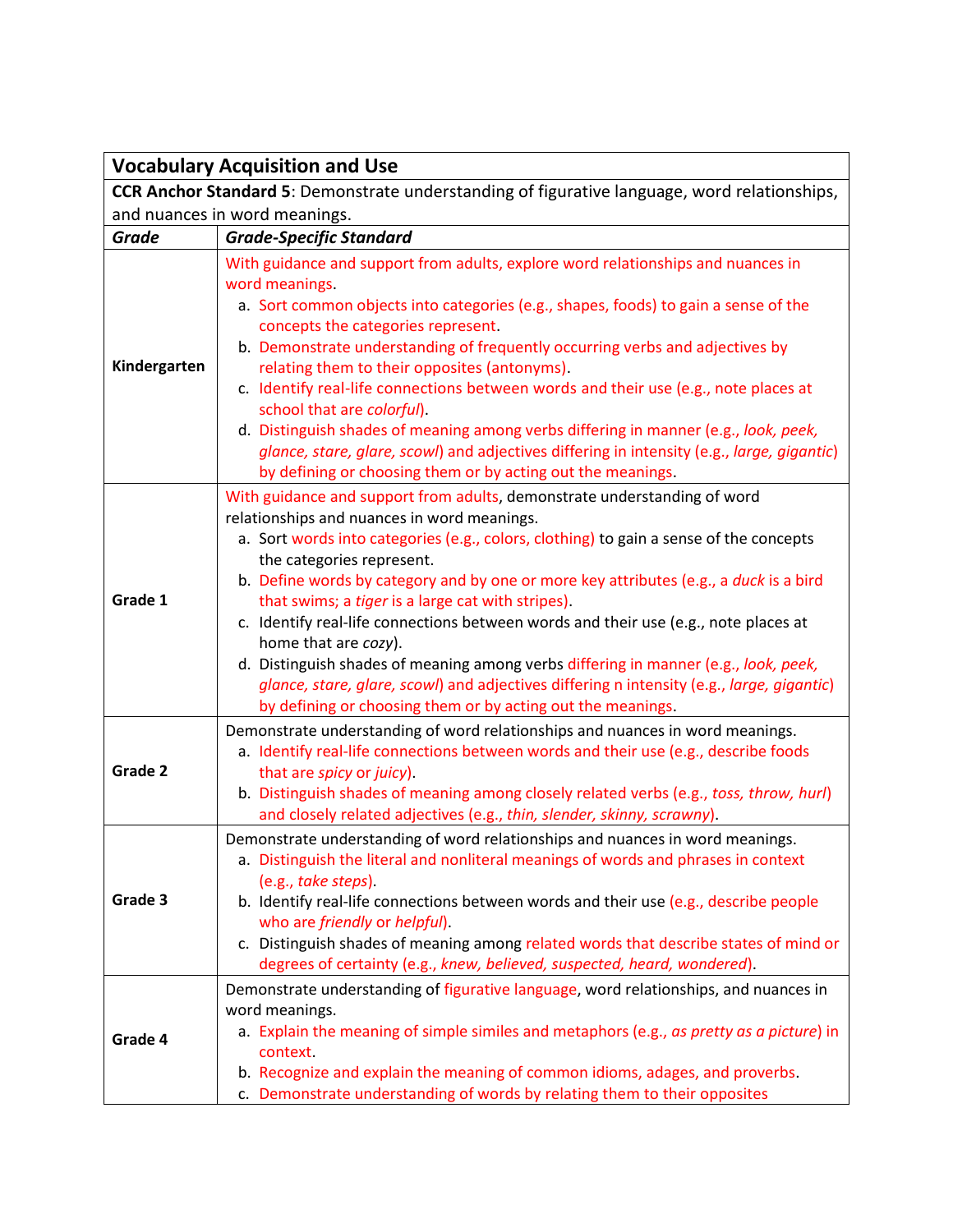|                     | (antonyms) and to words with similar but not identical meanings (synonyms).                                                                                                                                                                                                                                                                                                                                                                                                                                                  |
|---------------------|------------------------------------------------------------------------------------------------------------------------------------------------------------------------------------------------------------------------------------------------------------------------------------------------------------------------------------------------------------------------------------------------------------------------------------------------------------------------------------------------------------------------------|
| Grade 5             | Demonstrate understanding of figurative language, word relationships, and nuances in<br>word meanings.<br>a. Interpret figurative language, including similes and metaphors, in context.<br>b. Recognize and explain the meaning of common idioms, adages, and proverbs.<br>c. Use the relationship between particular words (e.g., synonyms, antonyms,<br>homographs) to better understand each of the words.                                                                                                               |
| Grade 6             | Demonstrate understanding of figurative language, word relationships, and nuances in<br>word meanings.<br>a. Interpret figures of speech (e.g., personification) in context.<br>b. Use the relationship between particular words (e.g., cause/effect, part/whole,<br>item/category) to better understand each of the words.<br>c. Distinguish among the connotations (associations) of words with similar<br>denotations (definitions) (e.g., stingy, scrimping, economical, unwasteful, thrifty).                           |
| Grade 7             | Demonstrate understanding of figurative language, word relationships, and nuances in<br>word meanings.<br>a. Interpret figures of speech (e.g., literary, biblical, and mythological allusions) in<br>context.<br>b. Use the relationship between particular words (e.g., synonym/antonym, analogy)<br>to better understand each of the words.<br>c. Distinguish among the connotations (associations) of words with similar<br>denotations (definitions) (e.g., refined, respectful, polite, diplomatic,<br>condescending). |
| Grade 8             | Demonstrate understanding of figurative language, word relationships, and nuances in<br>word meanings.<br>a. Interpret figures of speech (e.g., verbal irony, puns) in context.<br>b. Use the relationship between particular words to better understand each of the<br>words.<br>c. Distinguish among the connotations (associations) of words with similar<br>denotations (definitions) (e.g., bullheaded, willful, firm, persistent, resolute).                                                                           |
| Grades 9-10         | Demonstrate understanding of figurative language, word relationships, and nuances in<br>word meanings.<br>a. Interpret figures of speech (e.g., satire, sarcasm) in context and analyze their role in<br>the text.<br>b. Analyze nuances in the meaning of words with similar denotations.                                                                                                                                                                                                                                   |
| <b>Grades 11-12</b> | Demonstrate understanding of figurative language, word relationships, and nuances in<br>word meanings.<br>a. Interpret figures of speech (e.g., hyperbole, paradox) in context and analyze their<br>role in the text.<br>b. Analyze nuances in the meaning of words with similar denotations.                                                                                                                                                                                                                                |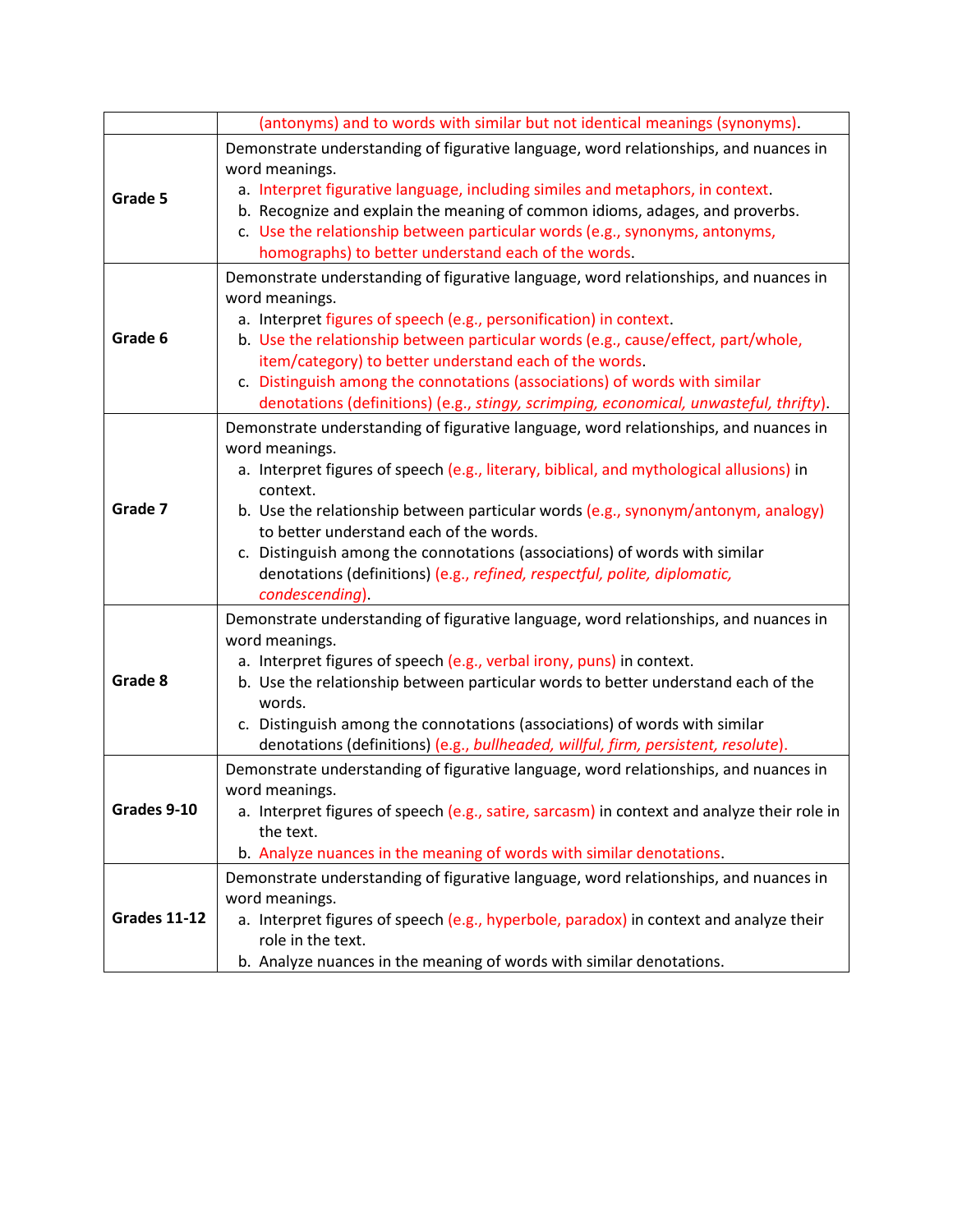| <b>Vocabulary Acquisition and Use</b>                                                              |                                                                                                                                                                                                                                                                                                                                                         |  |
|----------------------------------------------------------------------------------------------------|---------------------------------------------------------------------------------------------------------------------------------------------------------------------------------------------------------------------------------------------------------------------------------------------------------------------------------------------------------|--|
| <b>CCR Anchor Standard 6:</b> Acquire and use accurately a range of general academic and domain-   |                                                                                                                                                                                                                                                                                                                                                         |  |
| specific words and phrases sufficient for reading, writing, speaking, and listening at the college |                                                                                                                                                                                                                                                                                                                                                         |  |
| and career readiness level; demonstrate independence in gathering vocabulary knowledge             |                                                                                                                                                                                                                                                                                                                                                         |  |
| when encountering an unknown term important to comprehension or expression.                        |                                                                                                                                                                                                                                                                                                                                                         |  |
| <b>Grade</b>                                                                                       | <b>Grade-Specific Standard</b>                                                                                                                                                                                                                                                                                                                          |  |
| Kindergarten                                                                                       | Use words and phrases acquired through conversations, reading and being read to, and<br>responding to texts.                                                                                                                                                                                                                                            |  |
| Grade 1                                                                                            | Use words and phrases acquired through conversations, reading and being read to, and<br>responding to texts, including using frequently occurring conjunctions to signal simple<br>relationships (e.g., I named my hamster Nibblet because she nibbles too much because<br>she likes that).                                                             |  |
| Grade 2                                                                                            | Use words and phrases acquired through conversations, reading and being read to, and<br>responding to texts, including using adjectives and adverbs to describe (e.g., When other<br>kids are happy that makes me happy).                                                                                                                               |  |
| Grade 3                                                                                            | Acquire and use accurately grade-appropriate conversational, general academic, and<br>domain-specific words and phrases, including those that signal spatial and temporal<br>relationships (e.g., After dinner that night we went looking for them).                                                                                                    |  |
| Grade 4                                                                                            | Acquire and use accurately grade-appropriate general academic and domain-specific<br>words and phrases, including those that signal precise actions, emotions, or states of<br>being (e.g., quizzed, whined, stammered) and that are basic to a particular topic (e.g.,<br>wildlife, conservation, and endangered when discussing animal preservation). |  |
| Grade 5                                                                                            | Acquire and use accurately grade-appropriate general academic and domain-specific<br>words and phrases, including those that signal contrast, addition, and other logical<br>relationships (e.g., however, although, nevertheless, similarly, moreover, in addition).                                                                                   |  |
| Grade 6                                                                                            | Acquire and use accurately grade-appropriate general academic and domain-specific<br>words and phrases; gather vocabulary knowledge when considering a word or phrase<br>important to comprehension or expression.                                                                                                                                      |  |
| Grade 7                                                                                            | Acquire and use accurately grade-appropriate general academic and domain-specific<br>words and phrases; gather vocabulary knowledge when considering a word or phrase<br>important to comprehension or expression.                                                                                                                                      |  |
| Grade 8                                                                                            | Acquire and use accurately grade-appropriate general academic and domain-specific<br>words and phrases; gather vocabulary knowledge when considering a word or phrase<br>important to comprehension or expression.                                                                                                                                      |  |
| Grades 9-10                                                                                        | Acquire and use accurately general academic and domain-specific words and phrases,<br>sufficient for reading, writing, speaking, and listening at the college and career readiness<br>level; demonstrate independence in gathering vocabulary knowledge when considering a<br>word or phrase important to comprehension or expression                   |  |